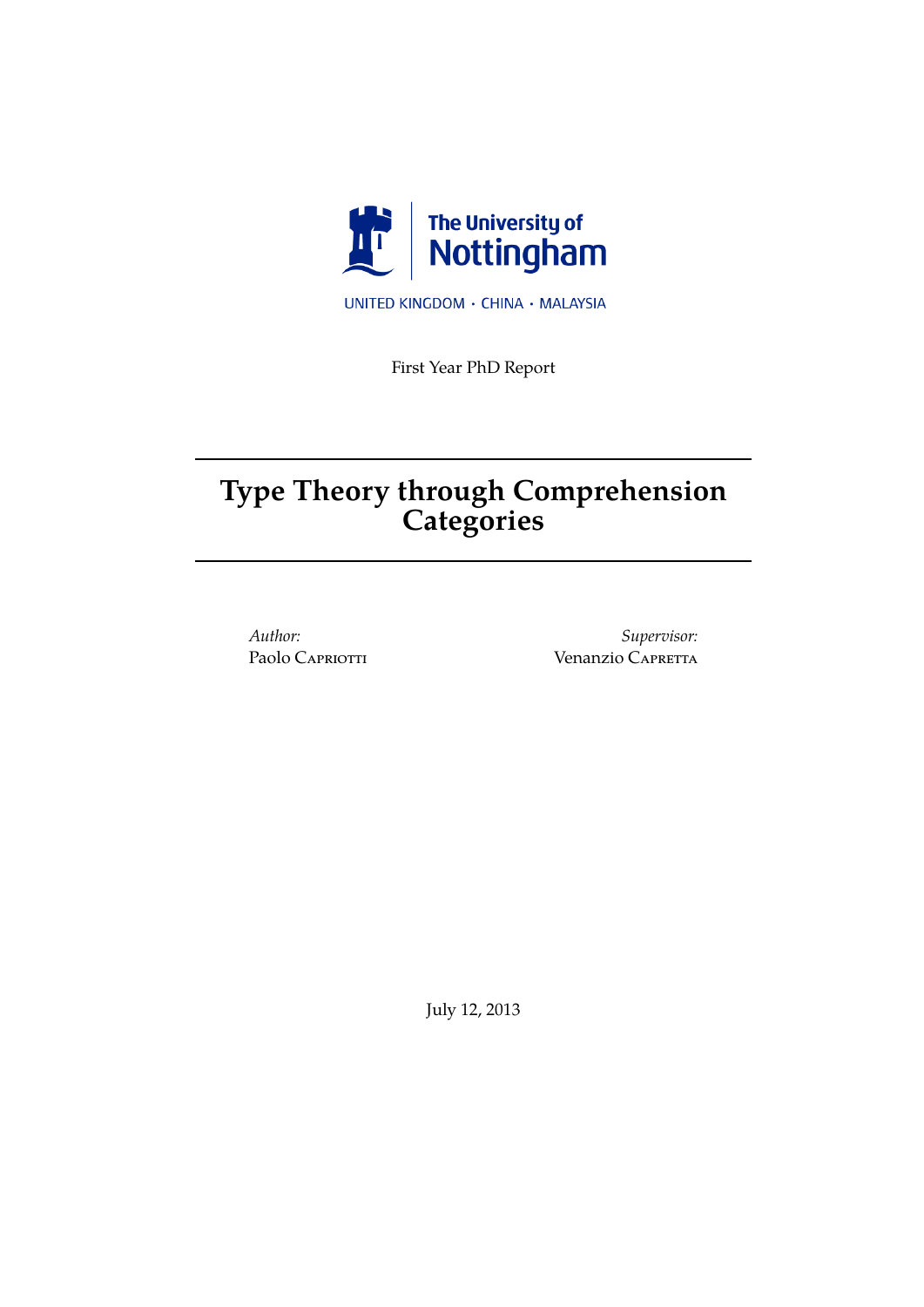# **Contents**

| <b>Preface</b><br>3 |                              |                                                                                                                 |          |  |
|---------------------|------------------------------|-----------------------------------------------------------------------------------------------------------------|----------|--|
| 1                   | <b>Models of type theory</b> |                                                                                                                 |          |  |
|                     | 1.1                          |                                                                                                                 | 5        |  |
|                     | 1.2                          |                                                                                                                 | 10       |  |
|                     | 1.3                          |                                                                                                                 | 12       |  |
|                     | 1.4                          |                                                                                                                 | 17       |  |
|                     | 1.5                          |                                                                                                                 |          |  |
|                     | 1.6                          |                                                                                                                 | 21       |  |
|                     | 1.7                          |                                                                                                                 | 22       |  |
| $\overline{2}$      | 2.1                          | Dependent sums and products<br>Strictification of sums and products $\dots \dots \dots \dots \dots \dots \dots$ | 25<br>26 |  |
|                     |                              |                                                                                                                 |          |  |
| 3                   |                              | <b>Intensional equality</b>                                                                                     | 28       |  |
|                     | 3.1                          |                                                                                                                 | 29       |  |
|                     | 3.2                          |                                                                                                                 | 30       |  |
|                     | 3.3                          |                                                                                                                 | 31       |  |
| 4                   |                              | <b>Universes</b>                                                                                                | 34       |  |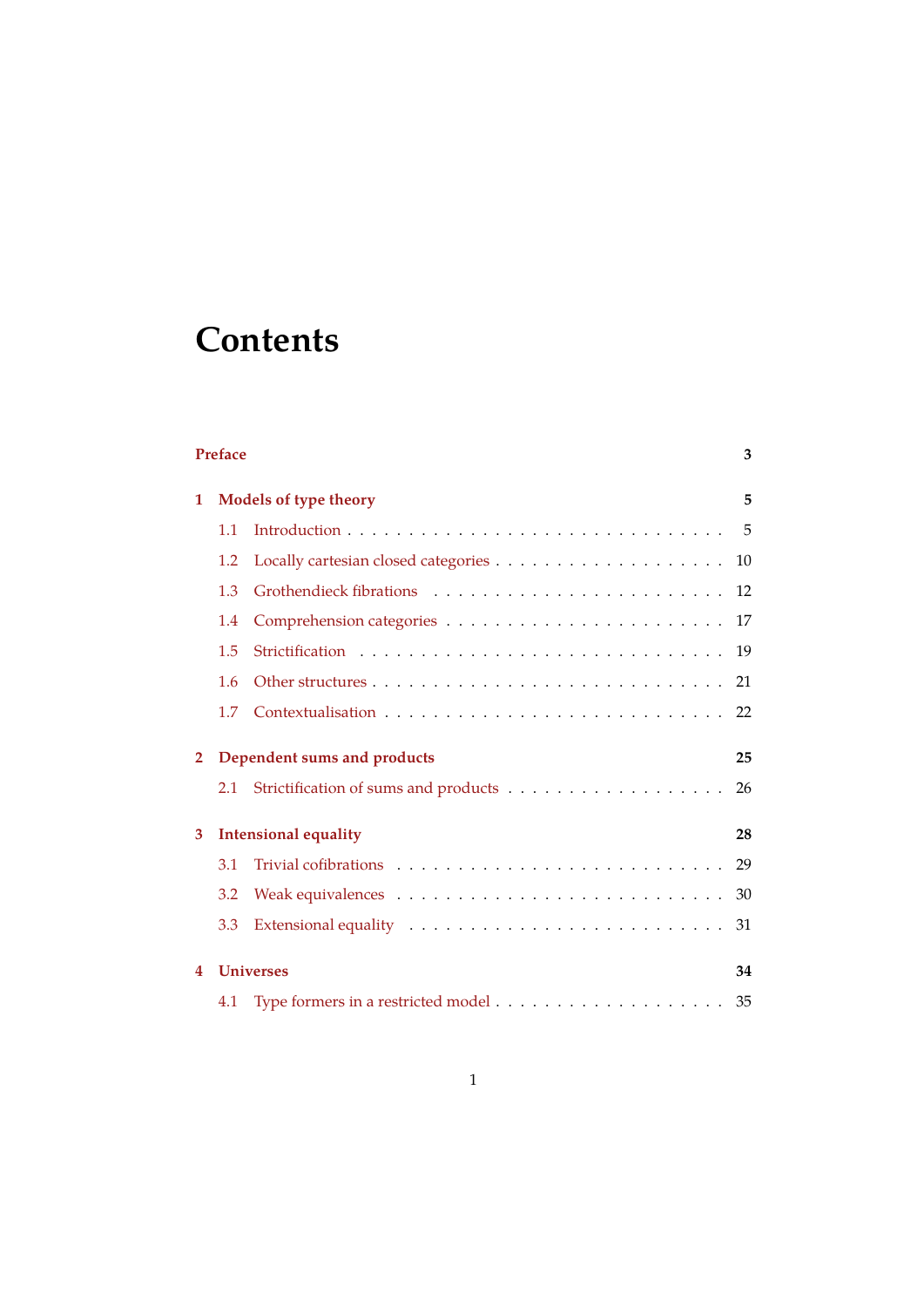| 5 Examples |  | 38 |
|------------|--|----|
|            |  |    |
|            |  |    |
|            |  |    |
|            |  |    |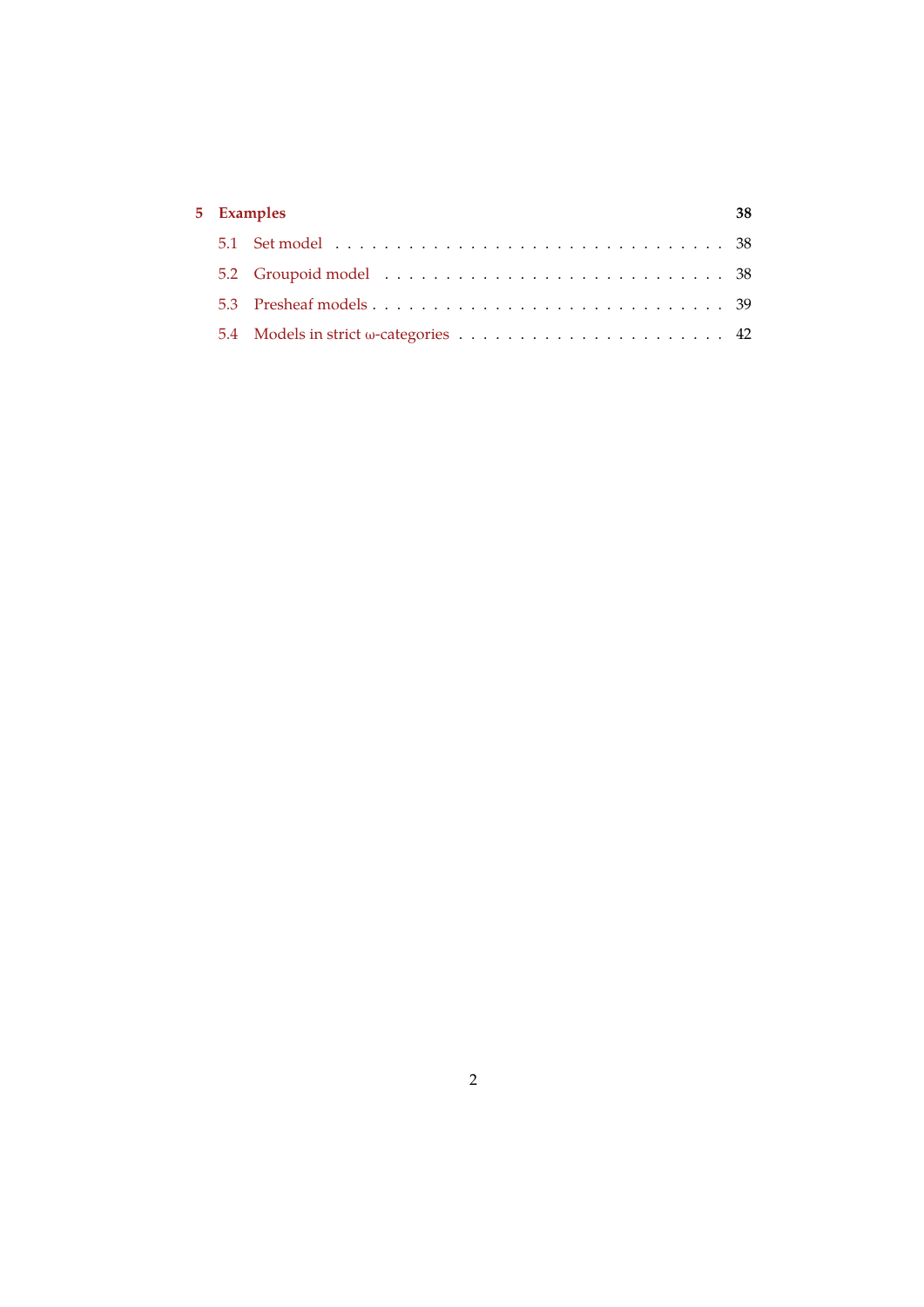# <span id="page-3-0"></span>**Preface**

This report is an exposition of some of the topics I explored during my first year as a PhD student, and focuses on a purely semantic presentation of type theory and its models.

The main goal of this report is to summarise the most basic results of categorical models of dependent type theory, including an analysis of the issue of strict functoriality of substitution in comprehension categories.

I do not make many claims of originality, but I try to make the presentation as uniform as possible, rely on categorical language and techniques (such as bicategories and profunctors), and take a more conceptual approach, as opposed to the traditional one based on syntax.

The outline is as follows: in chapter 1 I give an informal introduction to the concepts involved in modelling type theory, culminating in the definition of comprehension categories, which are the main object of study in this report.

In chapter 2 I define dependent sum[s a](#page-5-0)nd products for comprehension categories, and state important strictification results (propositions 2.1.2 and 2.1.3).

In chapter 3, intensional identity types are introduced. Following [4], I show how to use ide[nt](#page-25-0)ity types to construct a weak factorisation system. Here I apply the original idea of "contextualisation", introduced in cha[pter](#page-27-0) 1, wh[ich m](#page-27-1)akes it possible to ge[ne](#page-28-0)ralise the result to any split comprehension category.

Chapter 4 is a brief introduction to the idea (due to Vladimir Voev[od](#page-44-0)sky) of using universes to define split comprehension categories out o[f n](#page-5-0)on-split ones, as an alternative to the strictification construction obtained in proposition 1.5.2.

Finally, [ch](#page-34-0)apter 5 is a collection of basic examples that serve as a foundation for richer and more important models like the one on Kan fibrations in [10]. I sketch the construction of the groupoid model  $[8]$ , and give an original defi[nition](#page-21-1) of universe for preshe[af](#page-38-0) models.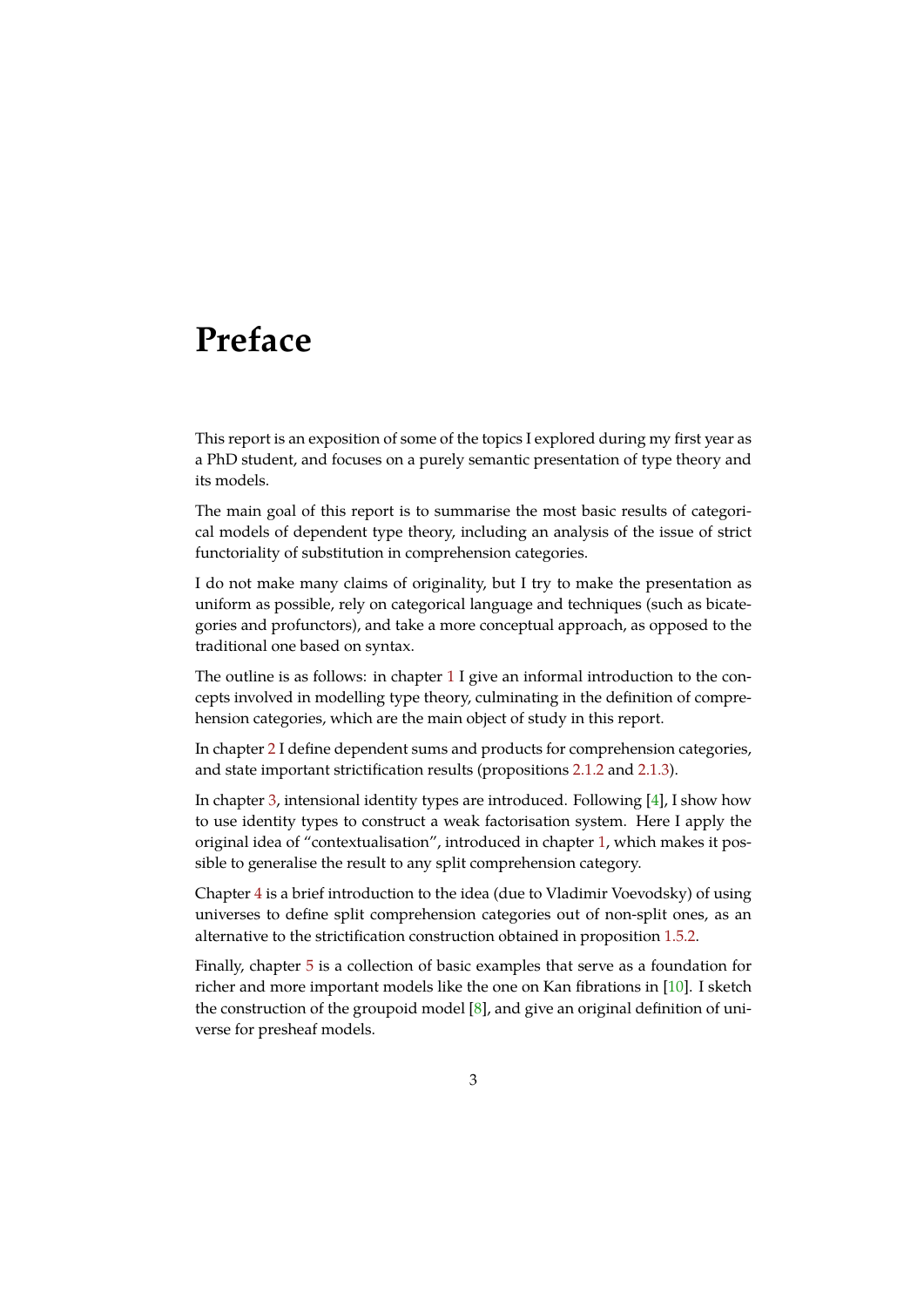I also sketch the outline of a new model construction on strict ω-categories which Thorsten Altenkirch and I are currently working on. Developing this model in full, and exploring the possibility of turning it into an implementation of Homotopy Type Theory with the canonicity property, are going to be some of the main objectives of the remainder of my PhD.

### **Acknowledgements**

I am indebted to the members of the Functional Programming Laboratory in Nottingham, for countless hours of very fruitful discussion on type theory and related topics.

In particular, I would like to thank Thorsten Altenkirch, Ambrus Kaposi, Nicolai Kraus, Christian Sattler, and, of course, my supervisor Venanzio Capretta.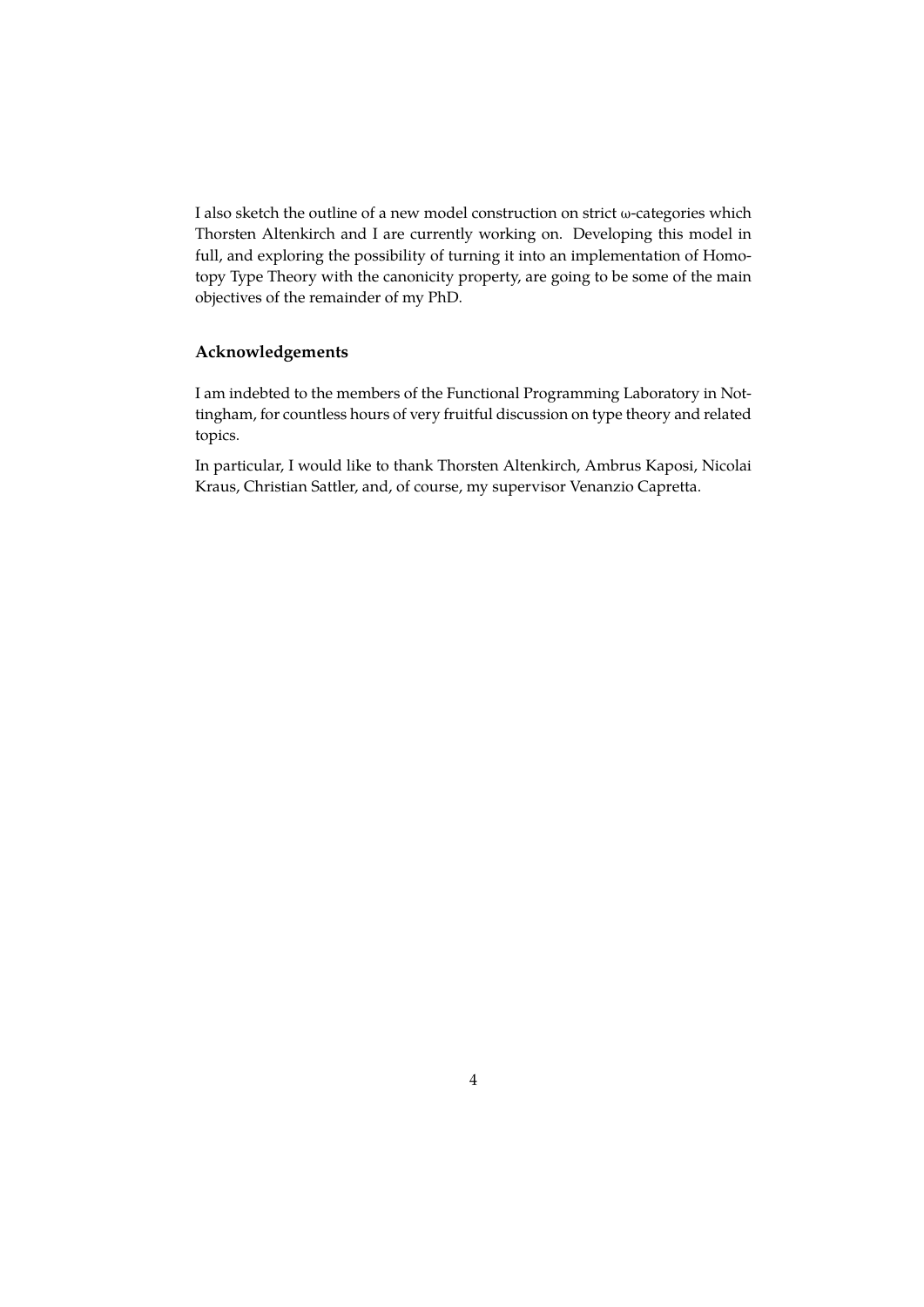# <span id="page-5-0"></span>**Chapter 1**

# **Models of type theory**

## <span id="page-5-1"></span>**1.1 Introduction**

In this chapter, we will introduce a variety of models of type theory. We will start in the simplest and most direct way, which will naturally lead us to the notion of *locally cartesian closed category*. From there, we will look at possible generalisations, and address the problem of non-strict functoriality of substitution.

To motivate the following definitions, however, we will begin by exploring the basic concepts of intuitive type theory, and show how their desired properties translate directly into categorical structures.

### **Contexts**

The fundamental notion of type theory is that of *dependent type*. For the idea of dependent type to even make sense, however, we first need to state what it is exactly that a type can depend on. This is how we arrive to the notion of *context*.

A context represents a list of assumptions, each assumption being essentially made up of variable name and a type. Every theorem is always stated and proven relatively to some context.

Whenever, in informal mathematics, we say something like *"let be a natural number, R a commutative ring, and M a free R-module of rank*  $n''$ *, we are effectively defining* a context  $\Gamma$  containing the three variables  $n$ ,  $R$ , and  $M$ , having the stated types.

This simple example already shows one important characteristic of contexts: the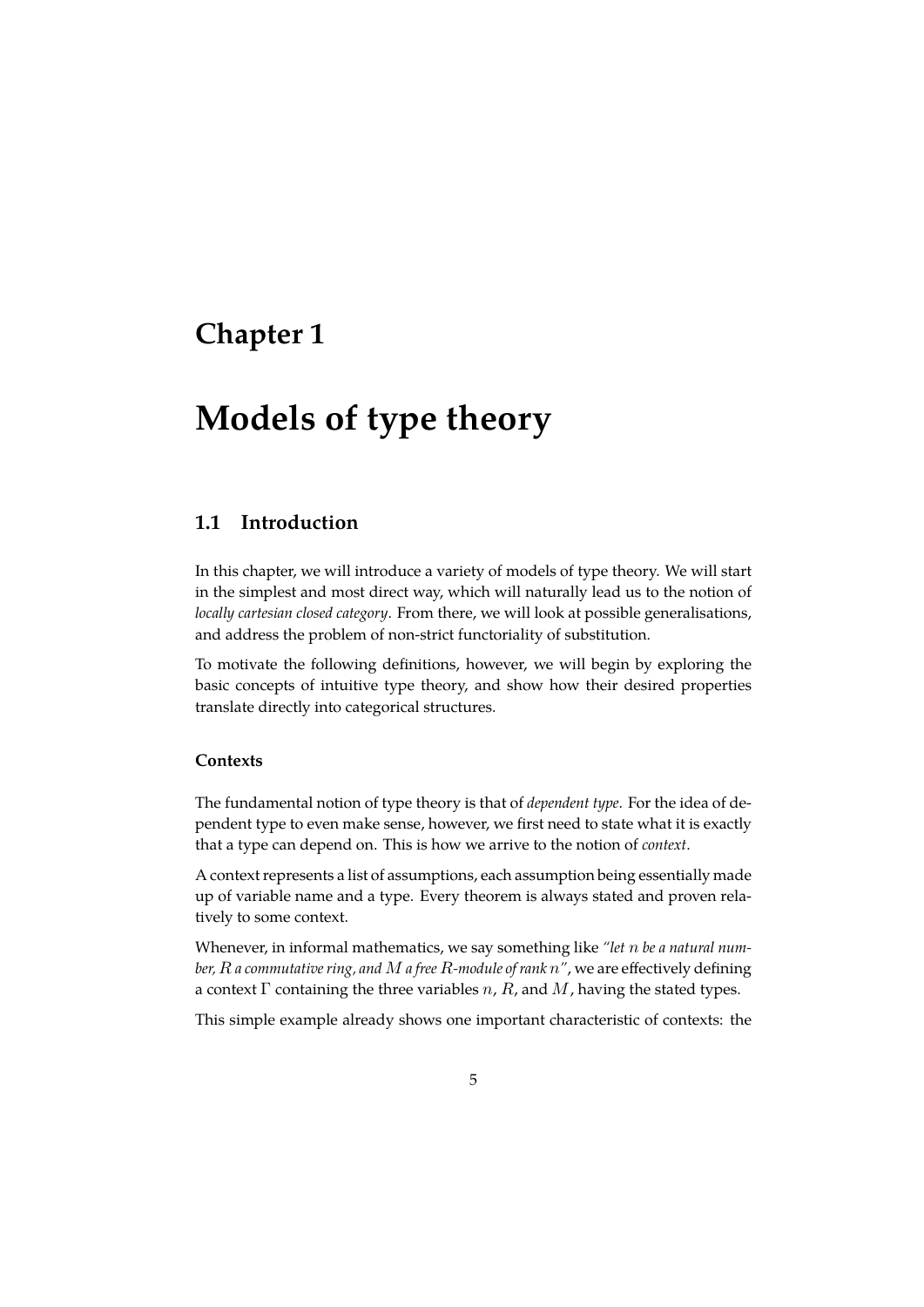type of a variable is allowed to depend on previously introduced variables. That is, of course, essential if we want to model the idea of *dependent* types.

Despite the intuition of contexts being essentially lists of pairs, in the following we will take a more axiomatic approach: we will take a collection of contexts  $\mathcal C$  as given, and work out the structure that this collection ought to possess in order to model the intuitive idea described above.

### **Morphisms**

It is natural to require that contexts form a category.

In fact, assumptions can intuitively be instantiated in the context given by some other assumptions. For example, if  $\Gamma$  denotes the context defined above, with variables n, R, M, and  $\Delta$  is the context in which we have a natural number m, and field  $k$ , we can "interpret"  $\Gamma$  into  $\Delta$  by setting, for example,

<span id="page-6-0"></span>
$$
\begin{cases} n \mapsto m \\ R \mapsto k \\ M \mapsto k^m \end{cases} \tag{1.1}
$$

This would define a morphism from  $\Delta$  to  $\Gamma$  in the category  $\mathcal{C}$ . We will see later, once we have a complete definition of comprehension category, how to make a morphism definitions like (1.1) precise.

If the category  $C$  has a (distinguished) terminal object  $\bullet$ , we call  $\bullet$  the *empty context*, and think of it as the context where no assumptions have been made. This is consistent with our interpr[etat](#page-6-0)ion, as there should be a unique way to instantiate the empty context in any other context.

### **Types**

Now we can finally move to the central concept: types. Given a context  $\Gamma$ , a type  $\sigma$  over  $\Gamma$  should be defined as something that allows one to talk about:

- the *context extension*  $\Gamma.\sigma$ , which is to be thought of as the result of adding a new variable of type  $\sigma$  to the existing context Γ
- the *display map*  $p_{\sigma} : \Gamma \rightarrow \Gamma$ , which is the interpretation of the extended context into the original one obtained by simply "forgetting" about the extra variable.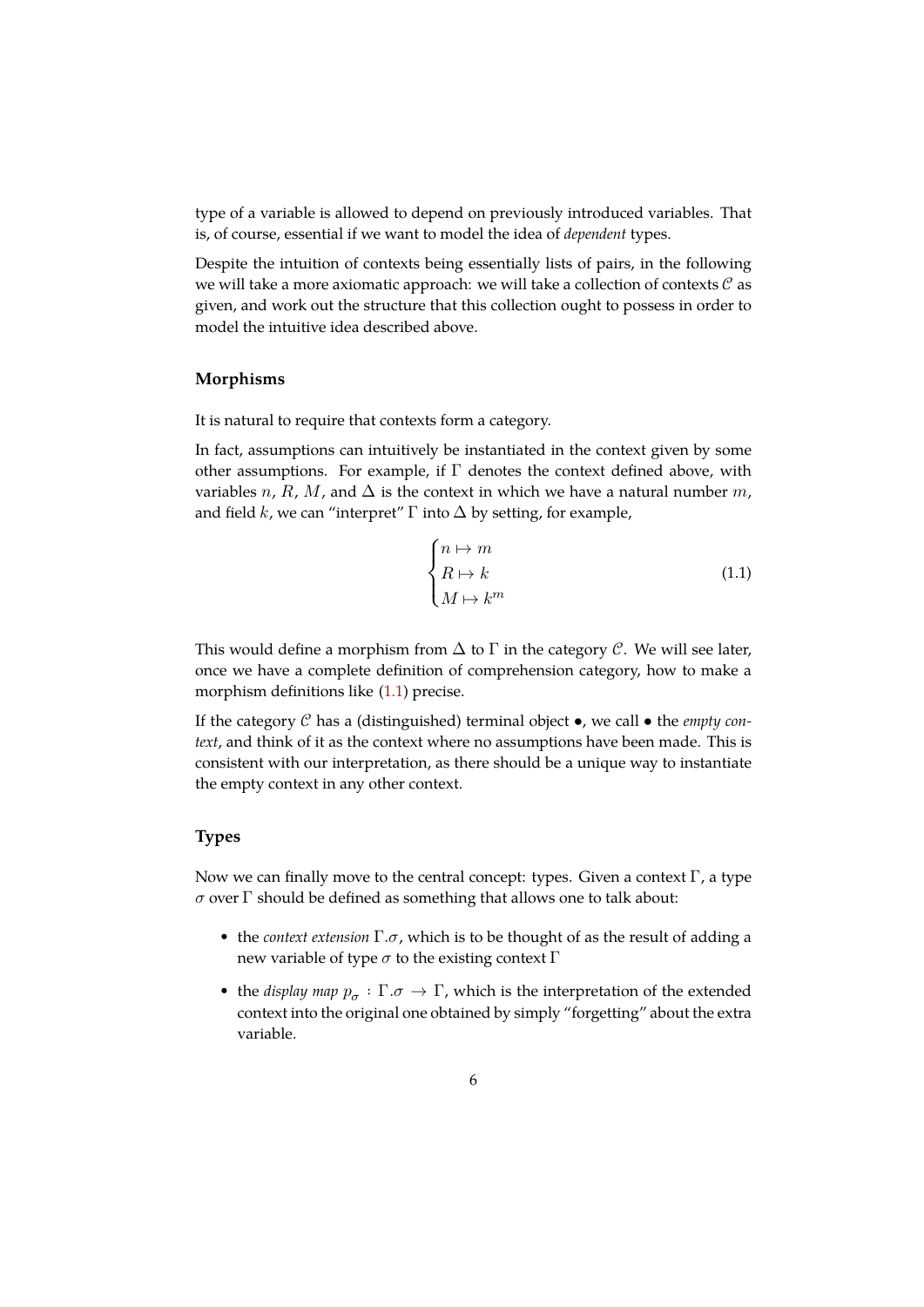Note that the above data is exactly what is required to give an object of the slice category  $\mathcal{C}/\Gamma$ . Therefore, any type should determine such an object.

To make this precise in the most general sense, we will need the notion of fibration, introduced in section 1.3. To motivate the general definition, however, we will first leave things at an intuitive level, assume that we have a way to map types over  $\Gamma$ (whatever they are) to objects in  $\mathcal{C}/\Gamma$ , and investigate the structure and properties that this mapping sh[ould](#page-12-0) have.

### **Terms**

**Definition 1.1.1.** Given a type  $\sigma$  over the context  $\Gamma$ , a **term**  $M$  of type  $\sigma$  is a morphism

$$
M:\Gamma\to\Gamma.\sigma
$$

that is a section of the display map  $p_{\sigma}$ , i.e. such that  $p_{\sigma} \circ M = \text{id}$ .

The idea of this definition is that a term of type  $\sigma$  is defined to be exactly what is required to give an interpretation of the extended context  $\Gamma$ .  $\sigma$  in the context  $\Gamma$ . The property of being a section says that the interpretation does not touch any of the other assumptions.

To express the fact that M is term of type  $\sigma$  over the context Γ, we will write the judgement

 $\Gamma \vdash M : \sigma$ 

or simply  $M : \sigma$ , when the context is clear.

### **Substitutions**

Given a morphism  $f : \Delta \to \Gamma$ , which we regard as a way to interpret the assumptions in  $\Gamma$  in terms of the assumptions in  $\Delta$ , there should be a way to transport types and terms over  $\Gamma$  to, respectively, types and terms over  $\Delta$ . In fact, if the context  $\Gamma$  can be interpreted in  $\Delta$ , then everything we can state and prove in  $\Gamma$  should make sense in  $\Delta$  as well.

In particular, given a type  $\sigma$  over  $\Gamma$ , there should exist a type  $f^*\sigma$  over  $\Delta$ , and a morphism  $q(f, \sigma) : \Delta f^* \sigma \to \Gamma \sigma$ , which we refer to as f *extended with*  $\sigma$ .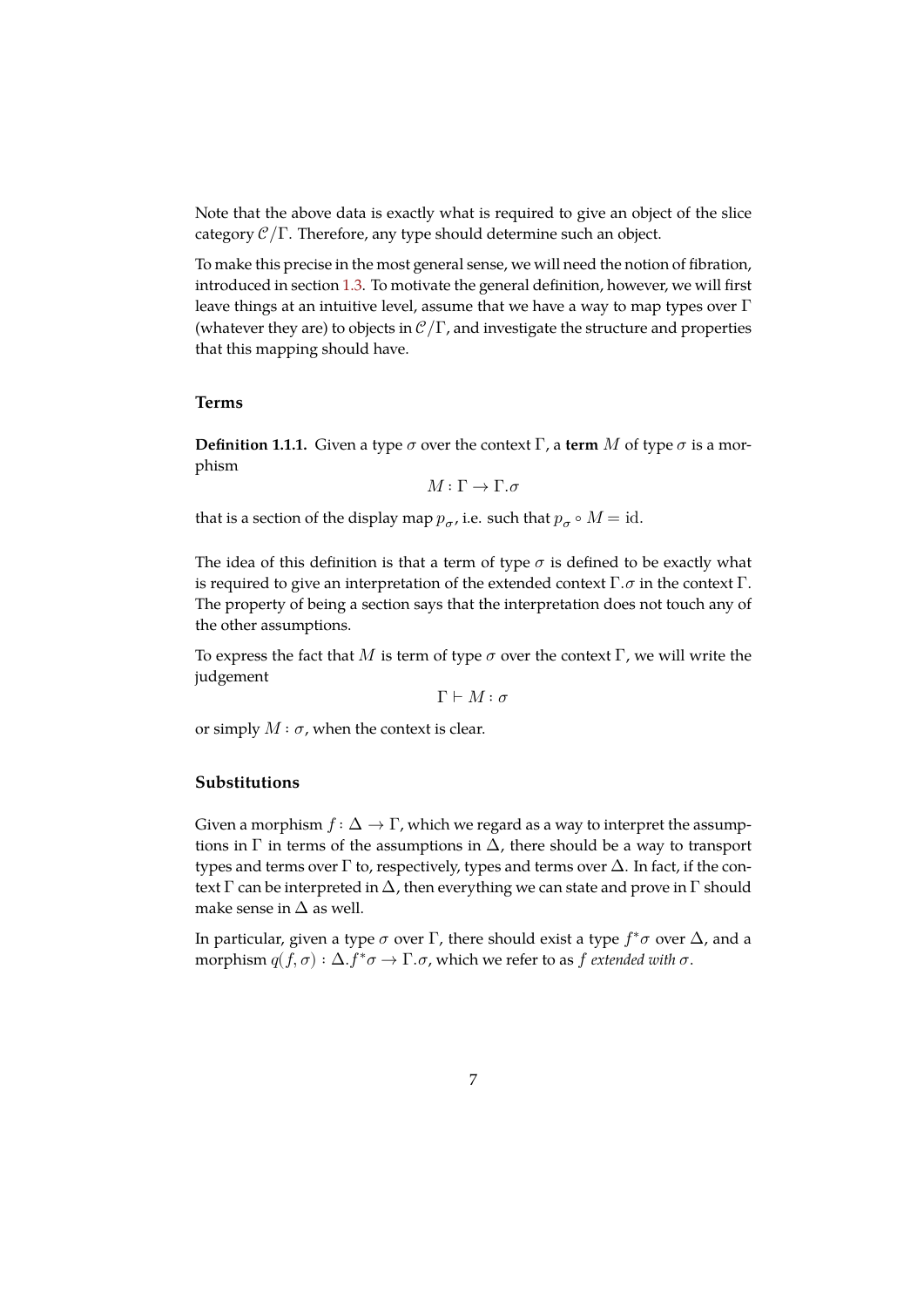The property of being able to transport terms of type  $\sigma$  to terms of type  $f^*\sigma$  can be expressed concisely by requiring that the following square

$$
\Delta f^* \sigma \xrightarrow{q(f,\sigma)} \Gamma.\sigma
$$
\n
$$
p_{f^*\sigma} \downarrow \qquad \qquad p_{\sigma}
$$
\n
$$
\Delta \xrightarrow{f} \Gamma
$$
\n(1.2)

be a pullback.

In fact, the commutativity property states that the extended morphism behaves like f on the assumptions in  $\Delta$ , while the universal property of the pullback is equivalent to saying that terms  $M$  of type  $\sigma$  can be uniquely transported to terms of type  $f^*\sigma$  in a way that is compatible with the extended morphism  $q(f, \sigma)$ .

If C has (distinguished) pullbacks, every  $f : \Delta \to \Gamma$  determines a functor  $f^*$ :  $\mathcal{C}/\Gamma \to \mathcal{C}/\Delta$ , so the condition above can be expressed in any such category. We refer to  $f^*$  as the *pullback* (or *substitution*, or *reindexing*) functor.

#### **Dependent products**

In order to define a notion of "function" internal to the theory, we need to be able, given types  $\sigma$  and  $\tau$  over some context  $\Gamma$ , to define a type  $\sigma \to \tau$ , whose terms can be thought of as functions from  $\sigma$  to  $\tau$ .

More generally, given a type  $\sigma$  over  $\Gamma$ , and a type  $\tau$  over  $\Gamma$ . $\sigma$ , we want to define a type of *dependent functions* from  $\sigma$  to  $\tau$ , the so called *dependent product* of  $\sigma$  and  $\tau$ , which we denote by  $\Pi_{\sigma} \tau$ .

Terms of  $\Pi_{\sigma} \tau$  can be thought of as function whose result *type* depends on the argument.

To define dependent products rigorously, we observe that a function of an argument of type  $\sigma$  should be uniquely characterised by the value it assumes on a "generic" variable of type  $\sigma$ . That means that there is a bijective correspondence between terms of type  $\Pi_{\sigma} \tau$  over the context  $\Gamma$ , and terms of type  $\tau$  over the context  $Γ.\sigma.$ 

This condition can be summed up concisely by saying that  $\Pi_\sigma$  should be a right adjoint of the substitution functor  $p_{\boldsymbol{\sigma}}^*$ .

Unfortunately, we cannot really make this definition precise, as  $p^*_{\sigma}$  is a functor between slice categories, while  $\Pi_\sigma$  should be a mapping of types. We will gloss over this issue for now, and refer to chapter 2 for a precise definition.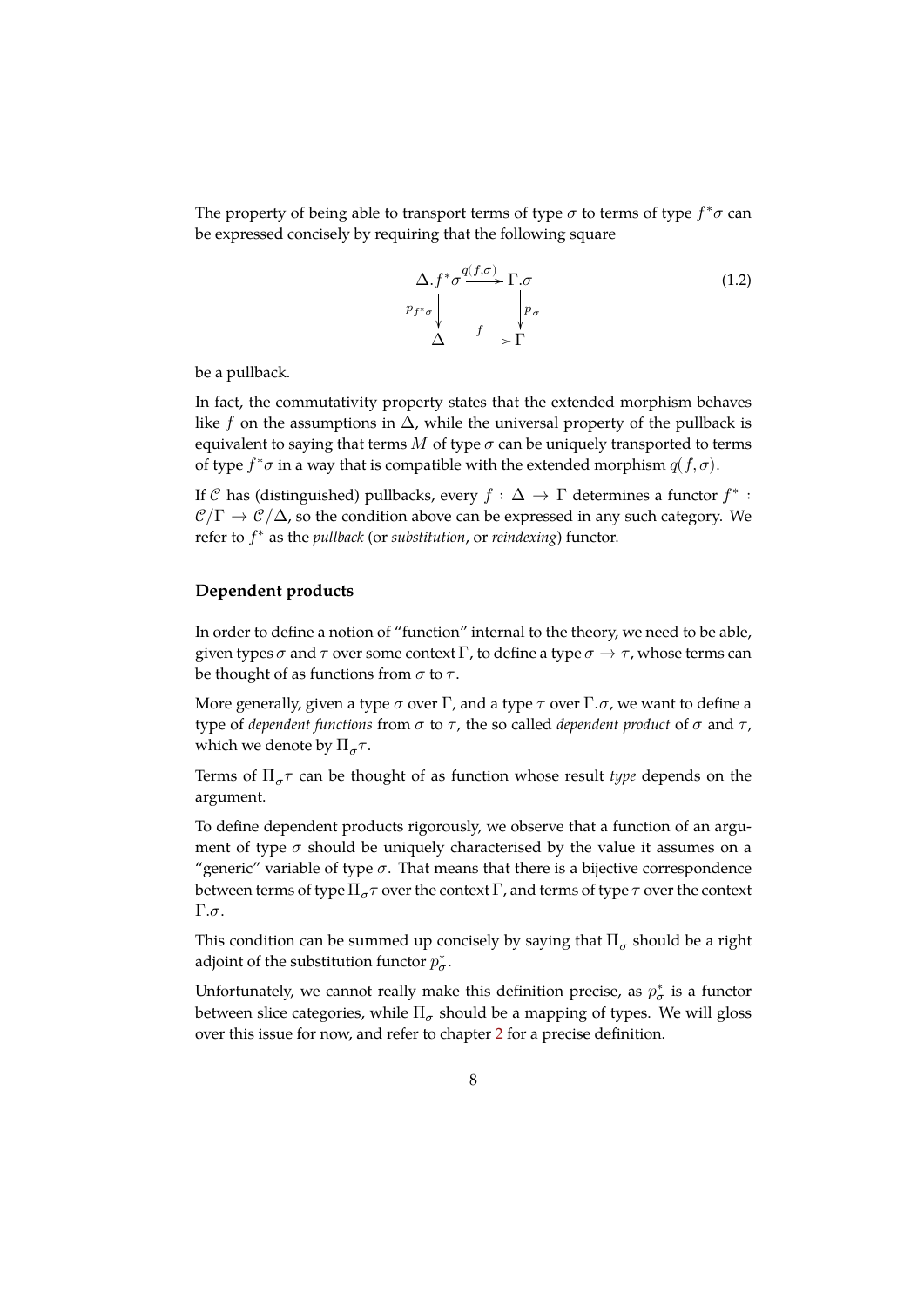The simplified presentation of dependent products given above, however, does motivate the following definition:

**Definition 1.1.2.** Let C be a category with pullbacks, and  $f : \Delta \to \Gamma$  a morphism in C. We say that f is **exponentiable** if the pullback functor  $f^* : \mathcal{C}/\Gamma \to \mathcal{C}/\Delta$  has a right adjoint.

*Example* 1.1.3*.* Every morphism is exponentiable in *Set*. This could be proven directly, but it is going to be a simple consequence of proposition 1.2.2 below, so we delay the proof for now.

### <span id="page-9-1"></span>**Dependent sums**

The idea of *dependent sum* generalises the notion of binary product.

Given a type  $\sigma$  over  $\Gamma$ , and a type  $\tau$  over  $\Gamma$ . $\sigma$ , the dependent sum of  $\sigma$  and  $\tau$ , denoted  $\Sigma_{\sigma} \tau$ , intuitively represents the Γ-type of all pairs of terms M and N, with  $M$  :  $\sigma$  and  $N$  :  $M^* \tau$ . Categorically, that means that functions from  $\Sigma_{\sigma} \tau$ should be determined by functions from  $\tau$  in the context  $\Gamma.\sigma$ .

Therefore, we require  $\Sigma_{\sigma}$  to be the left adjoint of the substitution functor  $p^*_{\sigma}$  :  $\mathcal{C}/\Gamma \to \mathcal{C}/\Gamma \cdot \sigma$ . This definition is entirely dual to the one of dependent product before.

As for dependent products, we are glossing over the fact that types are, in general, separate from objects of slice categories, and more rigorous presentation will be developed in chapter 2.

Indeed, the simplified notion of dependent sum as presented here is weak enough that it can be defined in any category with pullbacks.

**Definition 1.1.4.** Let C be a category with pullbacks. Given a morphism  $f : \Delta \rightarrow$ Γ, we denote by  $\Sigma_f : \mathcal{C}/\Delta \to \mathcal{C}/\Gamma$  the functor given by precomposition with  $f.$ 

**Proposition 1.1.5.** *Let*  $C$  *be a category with pullbacks. For any morphism*  $f : \Delta \to \Gamma$ *, the* pullback functor  $f^*: \mathcal{C}/\Gamma \to \mathcal{C}/\Delta$  is right adjoint to  $\Sigma_f: \mathcal{C}/\Delta \to \mathcal{C}/\Gamma$ .

*Proof.* For  $g : A \to \Delta$  and  $h : B \to \Gamma$ , we need to find an isomorphism

<span id="page-9-0"></span>
$$
\mathcal{C}/\Gamma(f \circ g, h) \cong \mathcal{C}/\Delta(g, f^*h),\tag{1.3}
$$

natural in  $f$  and  $g$ .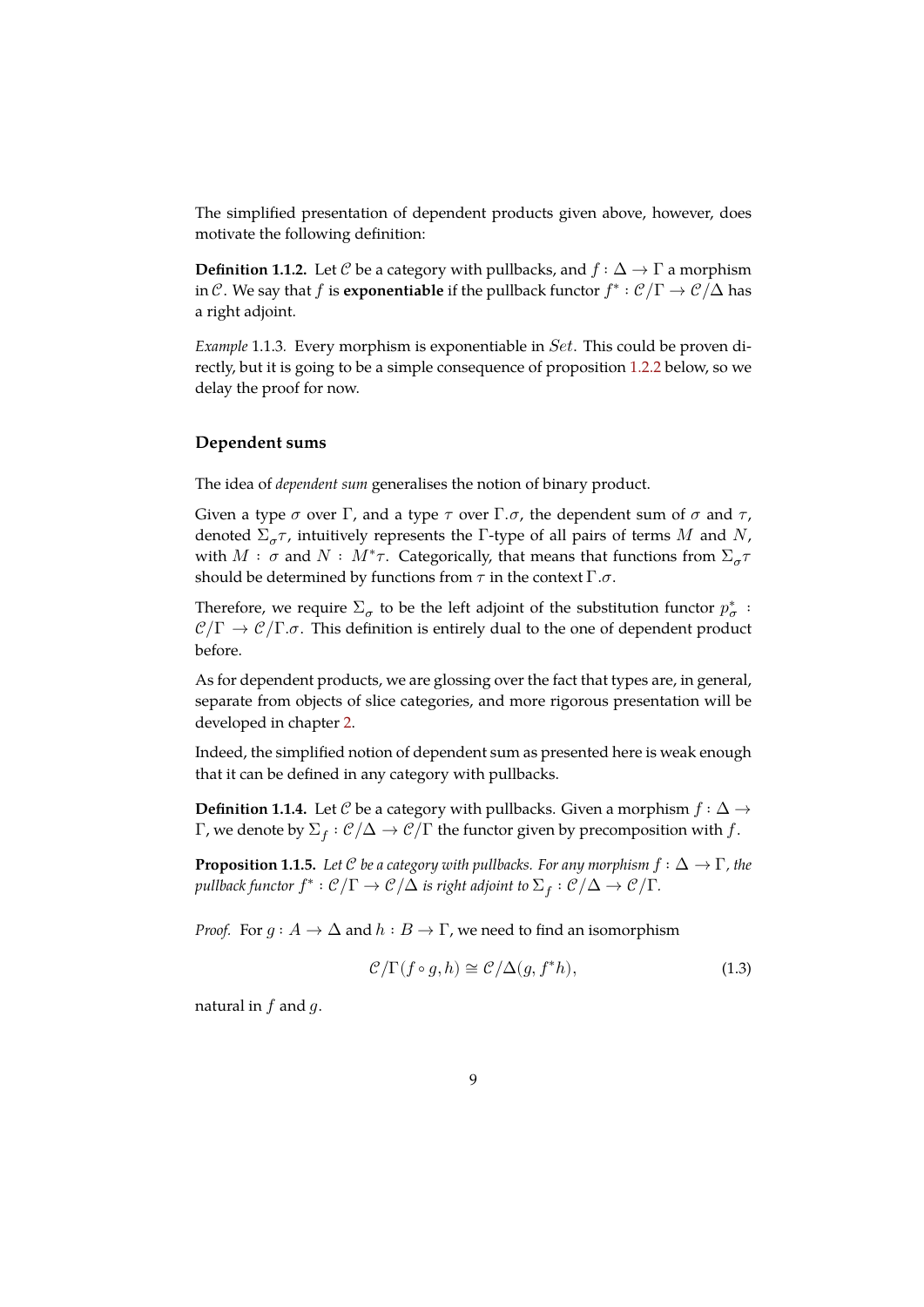The left hand side is the set of all morphisms  $A \rightarrow B$  that make the following diagram commute:



By the universal property of the pullback of  $h$  along  $f$ , each such morphism uniquely determines a morphism  $A \to B \times_{\Gamma} \Delta$  over  $\Delta$ , i.e. an element of the set on the right hand side of (1.3).

This defines the isomorphism in (1.3), whose naturality is then easy to verify.  $\Box$ 

The following lemma will [be](#page-9-0) useful later.

**Lemma 1.1.6.** Let C be a category [with](#page-9-0) pullbacks, and  $f : \Delta \to \Gamma$  any morphism. The functor  $\Sigma_f$  is comonadic.

<span id="page-10-1"></span>*Proof.* The functor  $\Sigma_f$  has a right adjoint by proposition 1.1.5. Furthermore  $\Sigma_f$ clearly reflects isomorphisms, and it is not hard to see that it preserves equalisers. Therefore,  $\Sigma_f$  is comonadic by the dual of Beck's monadicity theorem (see for example [2]).  $\Box$ 

### **1.2 L[oc](#page-44-2)ally cartesian closed categories**

<span id="page-10-0"></span>The most direct way to formalise the ideas presented in section 1.1 is to define types directly as objects of a slice category. This approach was first explored by Seely ([14]).

The biggest advantage of this approach is that the simplified defin[itio](#page-5-1)ns of dependent sums and products given above do actually make sense. Since we are mostly interes[ted](#page-45-0) in modelling a type theory that does have sums and products, it is natural to restrict ourselves to categories for which the dependent product functor is defined.

**Definition 1.2.1.** A **locally cartesian closed category** is a category with pullbacks where every morphism is exponentiable.

The choice of terminology is motivated by the following characterisation: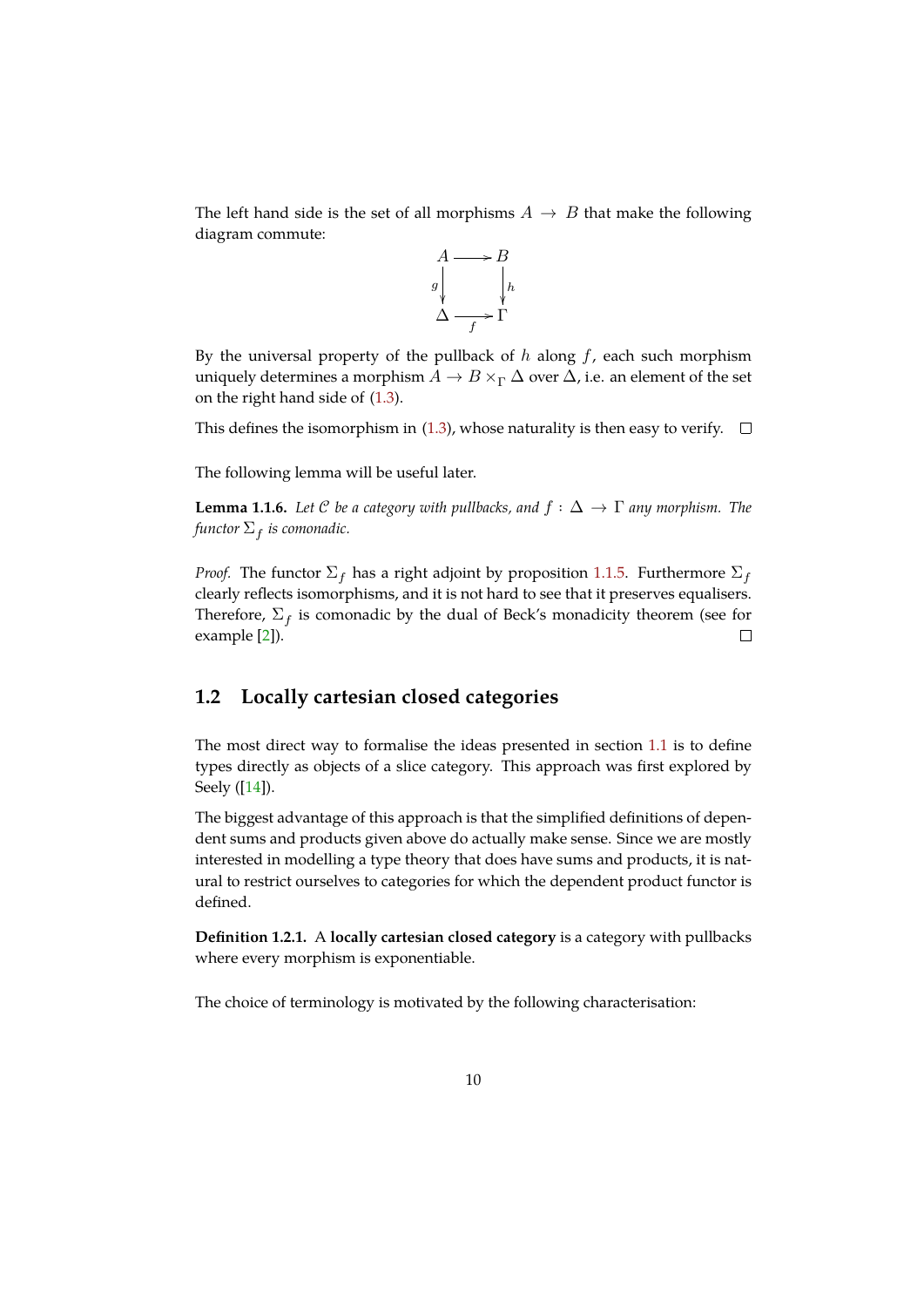Proposition 1.2.2. Let  $C$  be a category with pullbacks. The following conditions are equiv*alent:*

- *• is locally cartesian closed*
- *• all slice categories of are cartesian closed*

*Proof.* Clearly all slices are cartesian, since products in a slice category are pullbacks in  $\mathcal{C}$ .

Let  $\Gamma$  be an object of  $\mathcal{C}$ , and  $f : \Delta \to \Gamma$  an object in  $\mathcal{C}/\Gamma$ . The fibred product functor  $-\times_{\Gamma} \Delta$  can be factored as:

$$
\mathcal{C}/\Gamma \stackrel{f^*}{\longrightarrow} \mathcal{C}/\Delta \stackrel{\Sigma_f}{\longrightarrow} \mathcal{C}/\Gamma
$$

Slice categories of  $\mathcal{C}/\Gamma$  are cartesian closed if and only if all such fibred product functors have right adjoints.

Since  $\Sigma_f$  is comonadic by Lemma 1.1.6, the adjoint lifting theorem (see [2]) implies that this condition is equivalent to  $f^*$  having a right adjoint, that is, to  $\mathcal C$  being locally cartesian closed.  $\Box$ 

As promised, we can now prove t[he re](#page-10-1)sult stated in example 1.1.3.

**Proposition 1.2.3.** *The category* Set is locally cartesian closed.

<span id="page-11-0"></span>*Proof.* For any set  $X$ , the category  $\text{Set}/X$  is isomorphic to t[he pr](#page-9-1)esheaf category  $[X, Set]$  where  $X$  is regarded as a discrete category.

Since presheaf categories are cartesian closed, Set is locally cartesian closed by  $\Box$ proposition 1.2.2.

### **Substitution in locally cartesian closed categories**

If  $\mathcal C$  is a locally cartesian closed category, then all the constructions in section 1.1 are well defined. So in the following we will refer to objects of  $C$  as contexts, objects in  $\mathcal{C}/\Gamma$  as types over  $\Gamma$ , and sections of types as terms.

Given contexts  $\Gamma$  and  $\Delta$  in  $\mathcal{C}$ , and a type  $\sigma$  over  $\Gamma$ , let us examine the mapp[ing](#page-5-1) given by  $f \mapsto f^* \sigma$ , for morphisms  $f : \Delta \to \Gamma$ . Clearly, this mapping is functorial modulo unique isomorphisms, i.e. given  $f : \Delta \to \Gamma$ , and  $g : \Theta \to \Delta$ ,

$$
g^*(f^*\sigma)\cong (f\circ g)^*\sigma
$$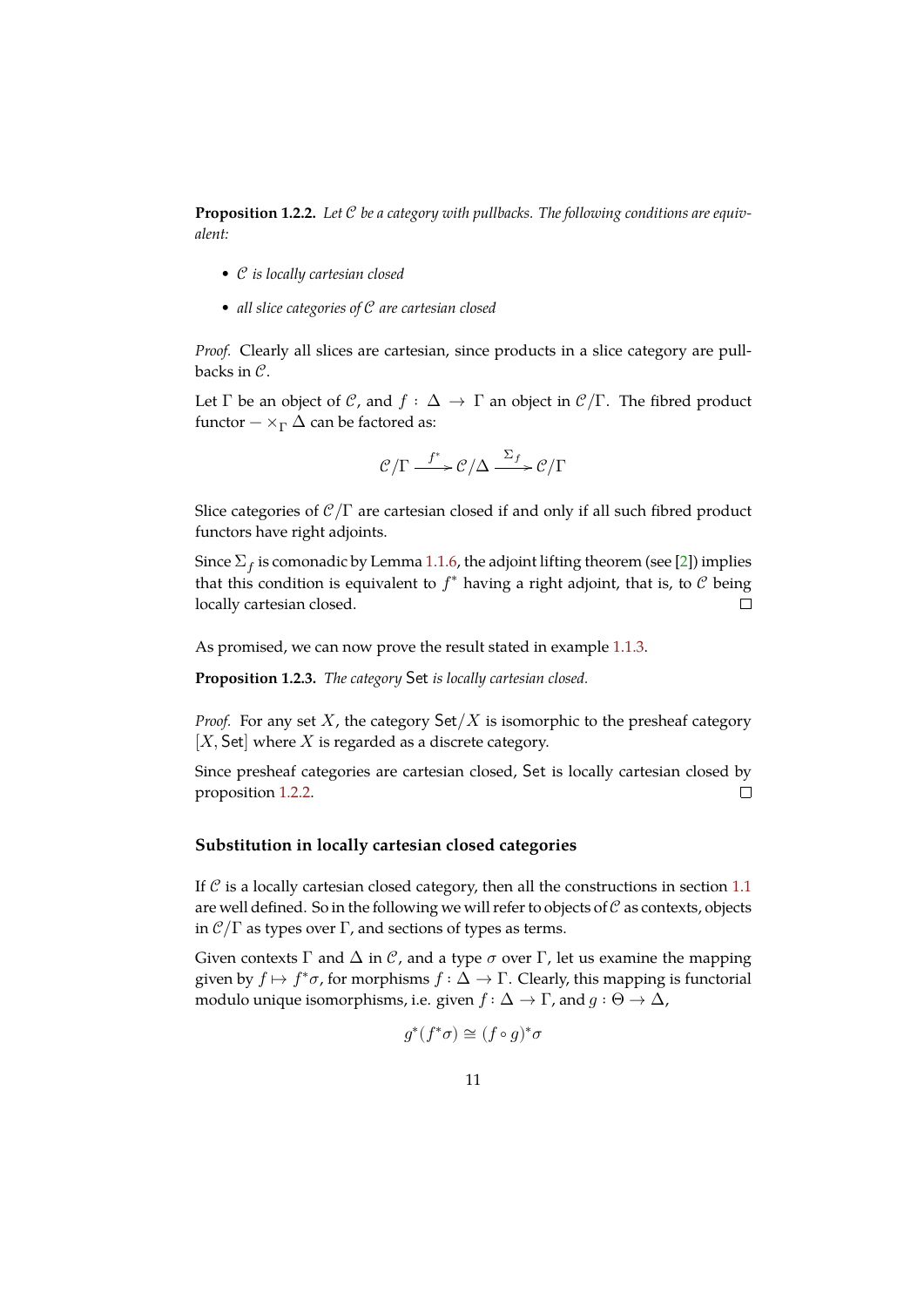Of course, we cannot expect the above isomorphism to be an identity in general. We say therefore that pullbacks are not strictly functorial. Indeed, in most examples of locally cartesian closed categories (including Set), there is no choice of pullbacks for which this property holds.

Strict functoriality is, however, a desirable property for a model of type theory. In fact, if we think of types as some sort of *syntactic* construct, i.e. built inductively out of a few basic primitives, pullbacks corresponds to *syntactic substitutions*, which are clearly strictly functorial.

To better reflect the properties of such syntactic constructs $^1$ , therefore, we need to expand the class of categories that we are interested in, as to include structures for which the corresponding notion of substitution is strictly functorial.

The basic idea, expanded and made precise in the followin[g](#page-12-1) sections, is to separate the notions of type and object of a slice category.

## **1.3 Grothendieck fibrations**

<span id="page-12-0"></span>In Set, it is easy to see that, given an object  $X$ , families indexed over  $X$  are the same as functions to  $X$ . We already made use of this fact in the proof of proposition 1.2.3.

For categories, this doesn't work equally well. In particular, given a functor  $p :$  $\mathcal{E} \to \mathcal{C}$ , although we can still define a function  $\mathcal{C} \to \mathsf{Cat}$  that assigns to every object  $x : \mathcal{C}$ , the *fibre* of p over  $x$ , there doesn't seem to be any way to extend [it to a](#page-11-0) functor.

The aim of this section is to define a subclass of functors, called *fibrations*, such that the correspondence between slices and presheaves that we have for Set can be generalised to an equivalence of 2-categories:

Fibrations over 
$$
\mathcal{C} \cong
$$
 Pseudofunctors  $\mathcal{C}^{\text{op}} \to \text{Cat}$  (1.4)

To motivate the definition of fibration, we begin by studying the family of slice categories of a category with pullbacks  $C$ , for which, intuitively, the corresponding fibration is going to be the codomain functor  $\text{cod} : \mathcal{C}^1 \to I$ .

Morphisms in  $\mathcal{C}^I$  are commutative squares in  $\mathcal{C}.$  Can we express the property of being a pullback square solely in terms of the functor cod? Consider the following general definition:

<span id="page-12-1"></span><sup>&</sup>lt;sup>1</sup>We will make this notion precise when defining names and substitution in section  $1.4$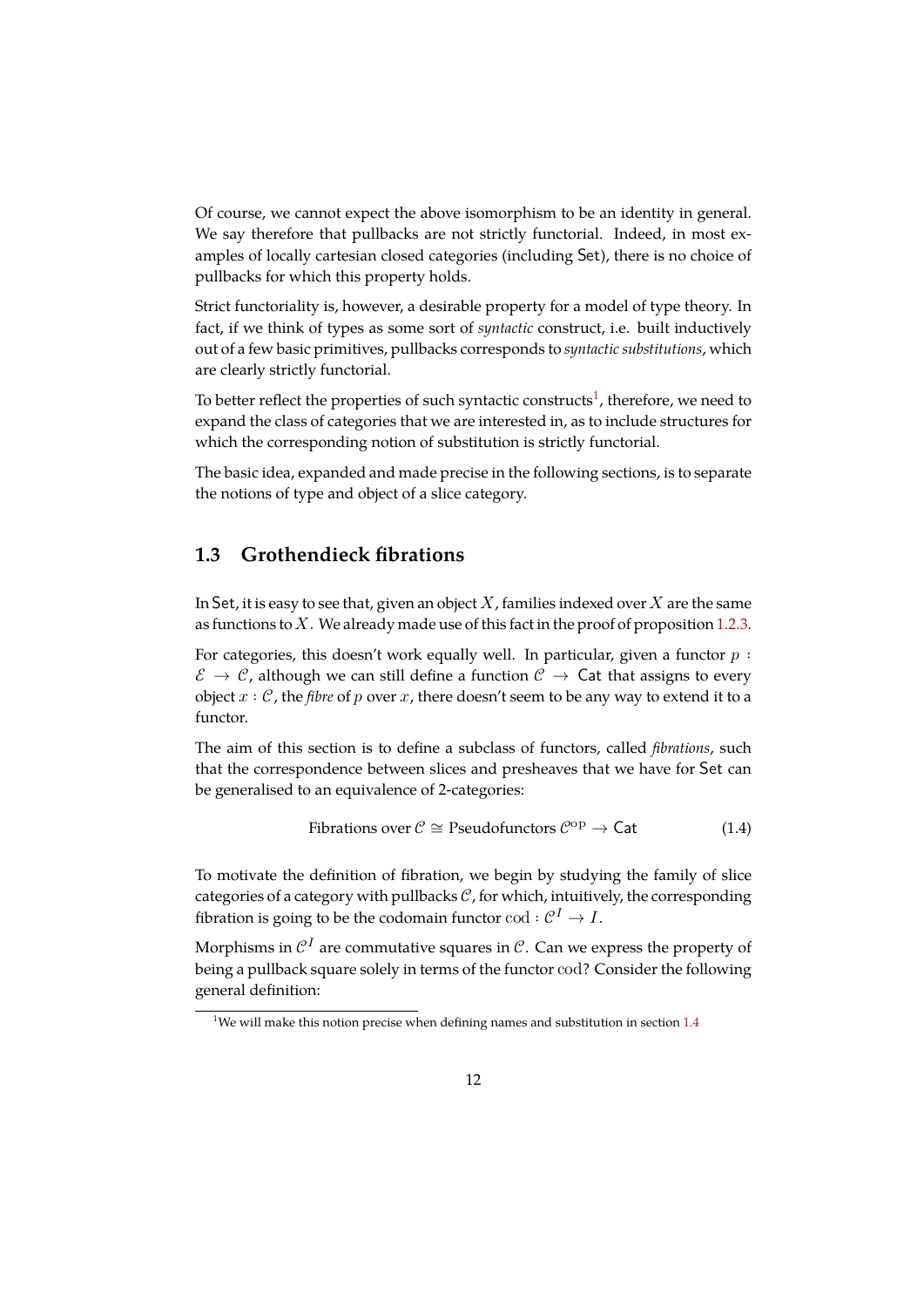**Definition 1.3.1.** Let  $p : \mathcal{E} \to \mathcal{C}$  be a functor, and  $\beta : y' \to y$  a morphism in  $\mathcal{E}$ . We say that  $\beta$  is **cartesian** if for every morphism  $\beta'' : y'' \to y$  in  $\mathcal{E}$ , and every morphism  $\alpha': p\ y'' \to p\ y'$  in  $\mathcal C$  such that  $p\ \beta'' = \alpha \circ \alpha'$ , there exists a unique  $\beta': y'' \to y$  in  $\mathcal E$  such that  $p \beta' = \alpha'.$ 

It is not hard to see that a commutative square in  $\mathcal C$  is a pullback if and only if the corresponding morphism in  $\mathcal{C}^I$  is cartesian.

Now, existence of pullbacks (which, intuitively, should correspond to cod being a fibration), can be expressed easily in terms of cod and the previous definition.

In general, we can say:

**Definition 1.3.2.** A **(Grothendieck) fibration** is a functor  $p : \mathcal{E} \to \mathcal{C}$ , with the property that, for every  $y : \mathcal{E}$ , and every morphism  $\alpha : x' \to x$  in  $\mathcal{C}$ , with  $p y = x$ , there is a cartesian morphism  $\beta : y' \to y$  such that  $p \beta = \alpha$ .

In definition 1.3.2, any  $\beta$  such that  $p \beta = \alpha$  is called a *cartesian lifting* for  $\alpha$ .

**Definition 1.3.3.** Let  $p: \mathcal{E} \to \mathcal{C}$  and  $p': \mathcal{E}' \to \mathcal{C}$  be fibrations. A functor  $F: \mathcal{E} \to \mathcal{C}$  $\mathcal{E}'$  is called **cartesian** if the following diagram



commutes, and  $F$  maps cartesian morphisms to cartesian morphisms.

Fibrations  $\mathcal{E} \to \mathcal{C}$  over a fixed small category  $\mathcal{C}$ , with  $\mathcal{E}$  small, form a subbicategory of the slice category  $\text{Cat}/\mathcal{C}$ , where 1-cells are cartesian morphisms. We denote this bicategory by  $\mathsf{Fib}_{\rho}$ .

**Proposition 1.3.4.** *The codomain functor*  $\text{cod} : \mathcal{C}^I \to \mathcal{C}$  *is a fibration if and only if*  $\mathcal{C}$  *has pullbacks.*

 $\Box$ 

*Proof.* Direct consequence of the definitions.

A choice of cartesian liftings for a fibration is called a *cleavage*. A fibration equipped with a cleavage is called a *cloven fibration*. For example, a cleavage for the codomain fibration is a choice of pullbacks.

In the following, we will assume that all fibrations are cloven.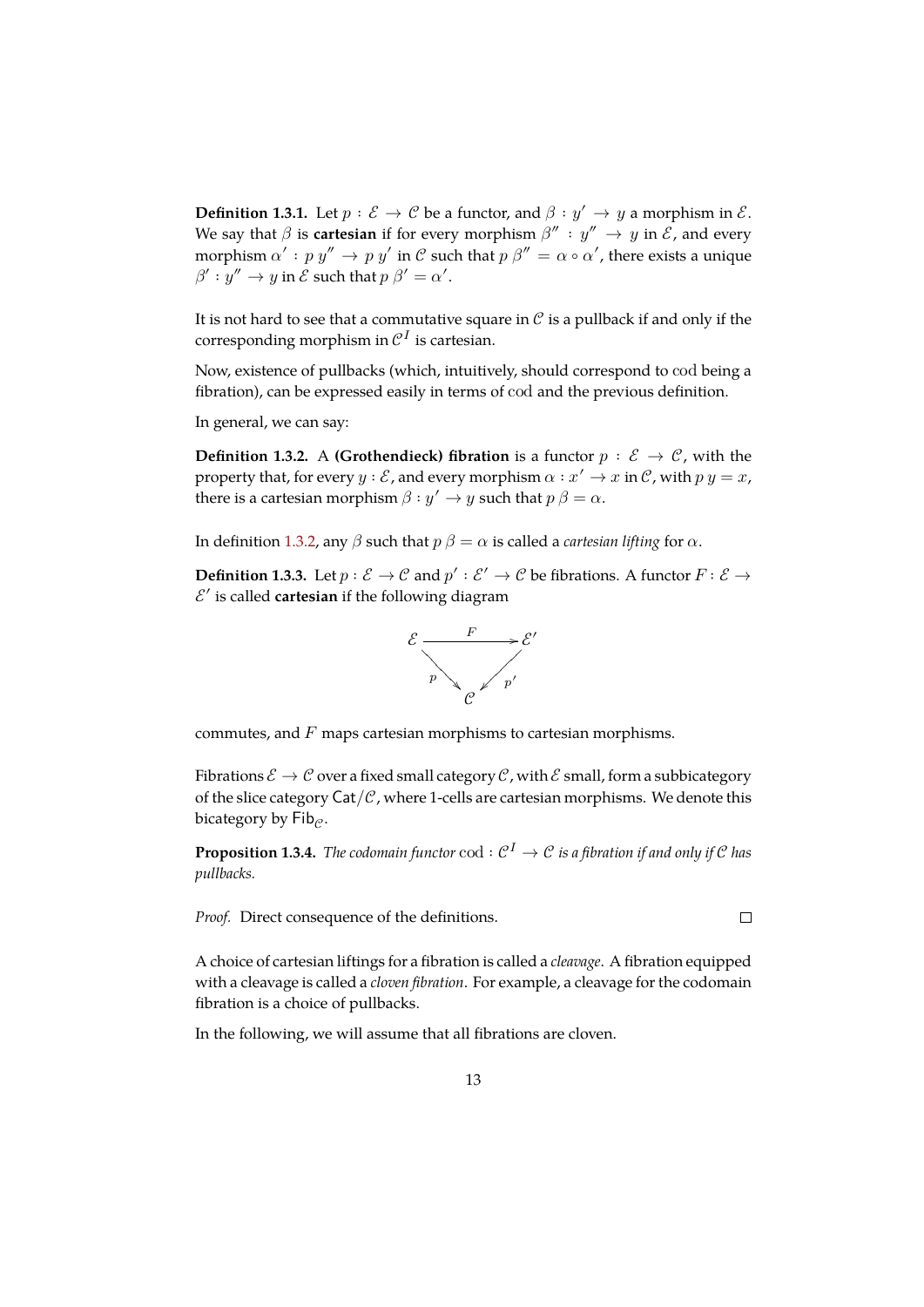Given a fibration  $p : \mathcal{E} \to \mathcal{C}$ , an object  $y : \mathcal{E}$ , and a morphism  $\alpha : x' \to x$ , with  $py = x$ , we will denote the selected cartesian lifting of  $\alpha$  (from y) with  $\bar{\alpha} y : \alpha^* y \rightarrow$ .

**Definition 1.3.5.** Let  $p : \mathcal{E} \to \mathcal{C}$  be any functor, and  $x : \mathcal{C}$ . The fibre of  $\mathcal{E}$  over  $x$ (along  $p$ ) is the subcategory of  $\mathcal E$  consisting of all those objects that are mapped to  $x$ , and all those morphisms that are mapped to the identity of  $x$ .

When the functor  $p$  is clear, we will denote the fibre of  $\mathcal E$  over  $x$  with  $\mathcal E_x$ . Morphisms in ℰ which reside in a fibre are sometimes called *vertical*.

**Proposition 1.3.6.** *Let*  $p : \mathcal{E} \to \mathcal{C}$  *be a fibration, and*  $\alpha : x' \to x$  *a morphism in*  $\mathcal{C}$ *. Let*  $j_x$  be the inclusion  ${\mathcal E}_x \to {\mathcal E}$  (and similarly  $j_{x'}$ ).

The function determined by  $\alpha^*$  can be uniquely extended to a functor  $\alpha^*:\mathcal{E}_x\to\mathcal{E}_{x'}$  in *such a way that*  $\bar{\alpha}$  *determines a natural transformation*  $\bar{\alpha} : j_{x'} \circ \alpha^* \to j_{x}$ 

We will refer to the functor  $\alpha^*$  as the *substitution* (or *reindexing*) functor determined by  $\alpha$ .

**Definition 1.3.7.** We say that a functor  $p : \mathcal{E} \to \mathcal{C}$  is **small** if for all  $x : \mathcal{C}$ , the fibre  $\mathcal{E}_x$  is a small category.

Now we are ready to make (1.4) explicit. Given a small fibration  $p : \mathcal{E} \to \mathcal{C}$ , define a mapping  $dp : C^{op} \rightarrow$  Cat by:

<span id="page-14-0"></span>
$$
H x = \mathcal{E}_x
$$
  
\n
$$
H \alpha = \alpha^*
$$
\n(1.5)

**Proposition 1.3.8.** *The mapping dp defined by* (1.5) *is a pseudofunctor.* 

<span id="page-14-1"></span>Following section 1.2, we are interested in strictly functorial substitutions. In the language of fibrations, this translates to the f[ollo](#page-14-0)wing definitions:

**Definition 1.3.9.** A small fibration  $p : \mathcal{E} \to \mathcal{C}$  is called *split* if the pseudofunctor  $dp$  is strict.

It is sometimes useful to consider even stronger conditions on fibrations.

**Definition 1.3.10.** A small fibration  $p : \mathcal{E} \to \mathcal{C}$  is called *discrete* if dp factors through the functor  $\delta:$  Set  $\to$  Cat which maps every set X to the discrete category on X.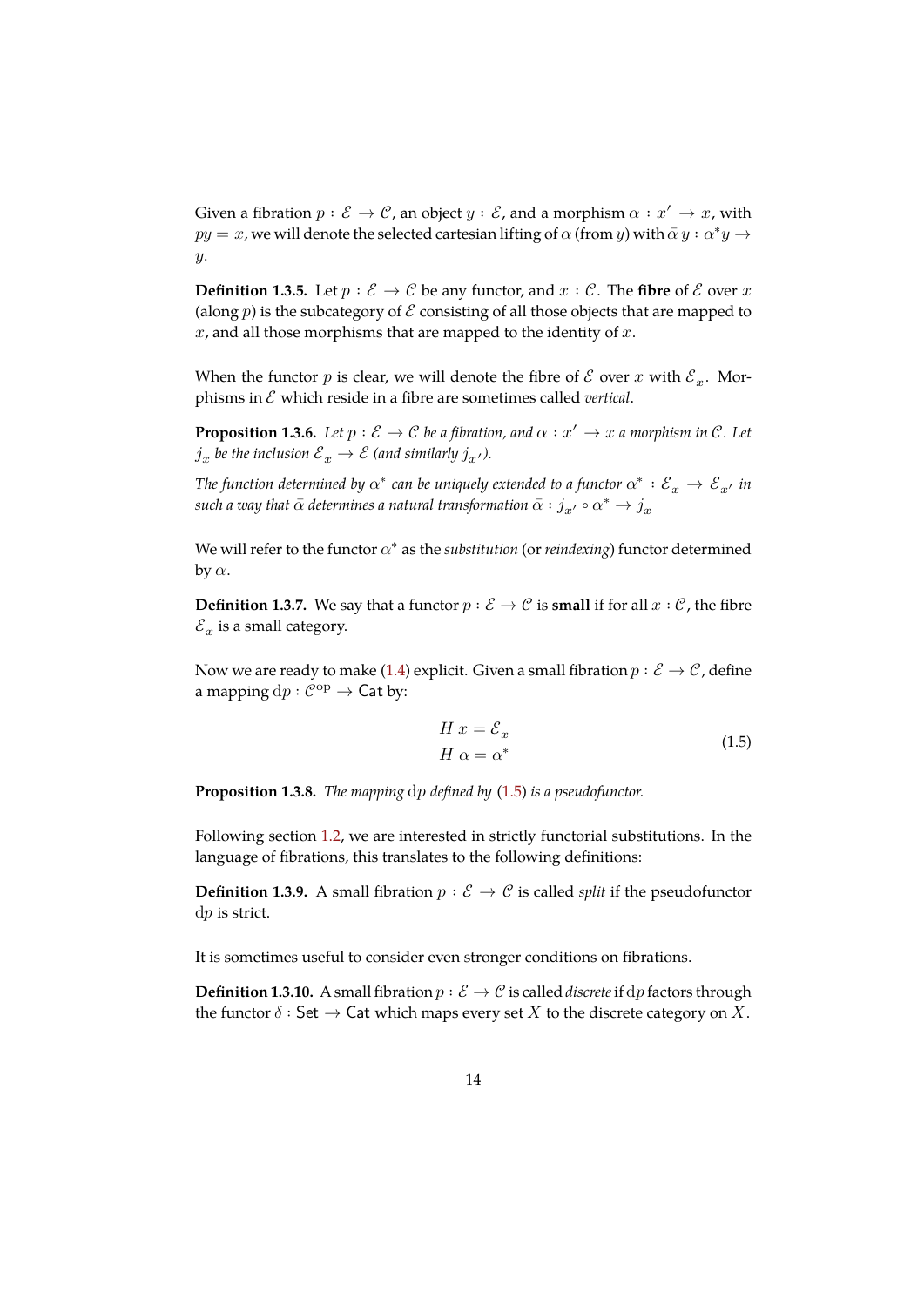### **The bicategory of profunctors**

We know that every small fibration determines a pseudofunctor  $\mathcal{C}^{\text{op}} \to \textsf{Cat}$ , but what about small functors that are not fibrations?

Since we can take fibres of arbitrary functors, we can still define an object-level function  $\mathcal{C} \to \mathsf{Cat}$ , but it is not at all clear how to extend it to morphisms.

The idea that makes it possible to complete this construction is to enlarge Cat by weakening the notion of functor:

**Definition 1.3.11.** Let A and B be categories. A profunctor  $F: A \nrightarrow B$  is simply a functor  $\mathcal{B}^{op} \times \mathcal{A} \rightarrow$  Set.

Intuitively, profunctors are to functors as relations are to functions.

In fact, in the same way as every function determines a relation, every functor determines a profunctor: given  $F\colon \mathcal{A}\to\mathcal{B}$ , we define the profunctor  $F^{\sharp}:\mathcal{A}\nrightarrow\mathcal{B}$ (called *representable*) by

$$
F^{\sharp}(b,a) = \mathcal{B}(b, F\,a). \tag{1.6}
$$

In particular, the identity functor corresponds to the profunctor given by homsets.

Profunctors can be composed. Given  $F: A \nrightarrow \mathcal{B}, G: B \nrightarrow \mathcal{C}$ , their composition is defined by the coend:

$$
G \circ F = \int^{b:\mathcal{B}} G(-,b) \times F(b,-) \tag{1.7}
$$

Note that if  $B$  is small, the coend (1.7) always exists.

**Definition 1.3.12.** The bicategory Prof of profunctors is defined as follows. The 0-cells of Prof are small categories, the 1-cells are profunctors, and the 2-cells are natural transformations.

Natural transformations of profunctors are defined by regarding a profunctor  $\mathcal{B} \to \mathcal{A}$  directly as a functor  $\mathcal{B}^{op} \times \mathcal{A} \to$  Set. Composition and identity of 2-cells are as usual.

Composition and identity of 1-cells are defined as above. Associativity and identity isomorphisms can be obtained via coend calculus.

There is an obvious faithful pseudofunctor  $Cat \rightarrow Prof$ , which is the identity on objects, and maps every functor to the corresponding pseudofunctor as in (1.6). We will therefore consider Cat as a subbicategory of Prof.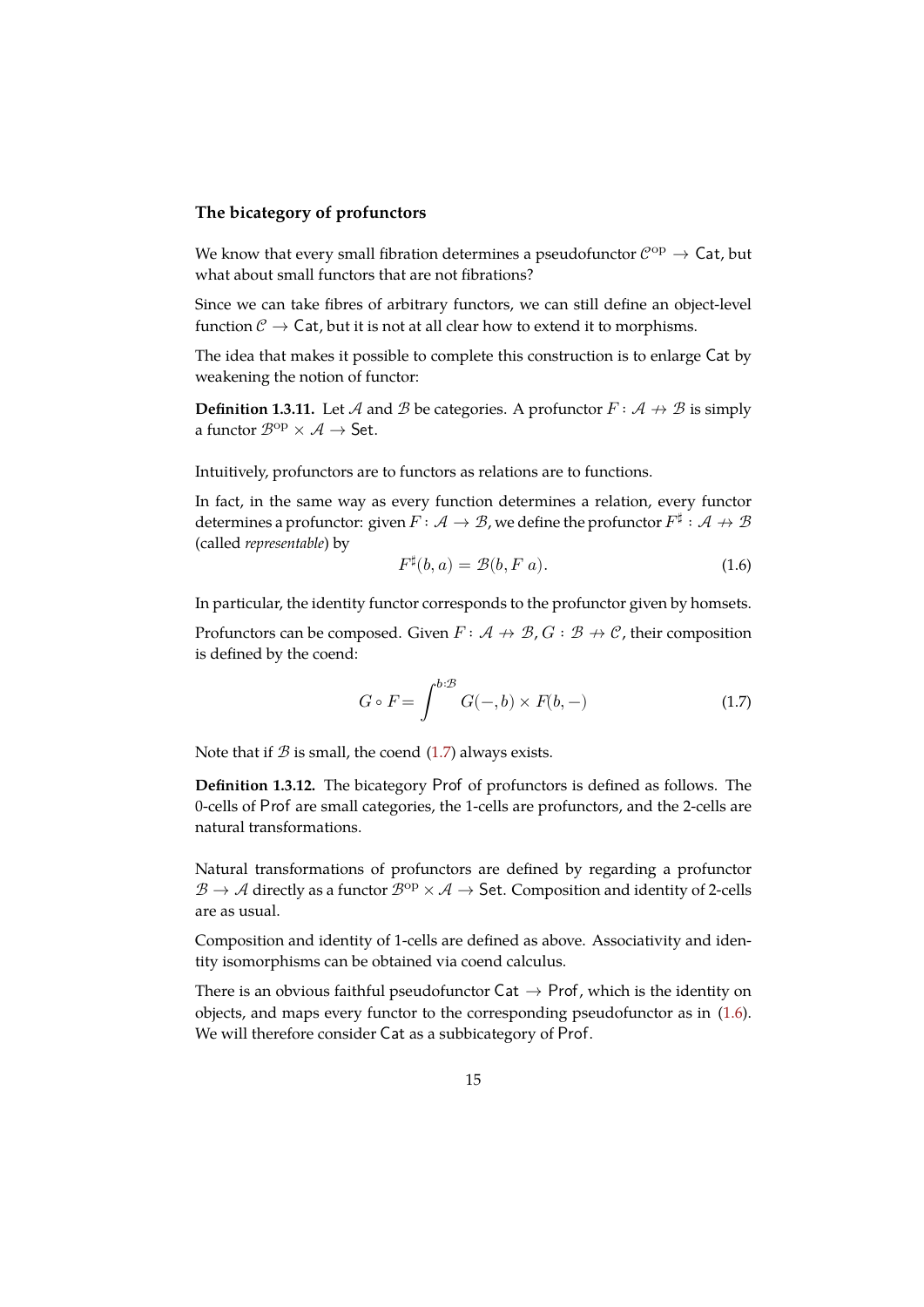Now, given a small functor  $p : \mathcal{E} \to \mathcal{C}$ , and a morphism  $\alpha : x' \to x$  in  $\mathcal{C}$ , we can define a profunctor  $\alpha^\sharp : {\mathcal E}_x \to {\mathcal E}_{x'}$  as follows:

$$
\alpha^{\sharp}(y', y) = \{ f : y' \to y \mid p f = \alpha \}
$$

We can then generalise proposition 1.3.8 as follows:

**Proposition 1.3.13.** Any small functor  $p : \mathcal{E} \to \mathcal{C}$  determines a normal lax functor  $dp : C \rightarrow$  **Prof** given by:

$$
H x = \mathcal{E}_x
$$
  
\n
$$
H \alpha = \alpha^{\sharp}
$$
\n(1.8)

<span id="page-16-0"></span>**Proposition 1.3.14.** *A small functor*  $p : \mathcal{E} \to \mathcal{C}$  *is a fibration if and only if* dp *is a -valued pseudofunctor.*

*Proof.* If  $p$  is a fibration, then the general definition of  $dp$  for functors (proposition 1.3.13) coincides with the one for fibrations (proposition 1.3.8), thus  $dp$  is  $Cat$ valued and pseudo.

Conversely, suppose  $\mathrm{d} p$  factors through Cat. This means that  $\alpha^\sharp$  is a representable prof[unctor](#page-16-0) for all morphisms  $\alpha : x' \rightarrow x$  in  $\mathcal{C}$ . Hence t[here](#page-14-1) exists a functor  $\alpha^*: {\mathcal E}_x \to {\mathcal E}_{x'}$ , and a natural isomorphism:

<span id="page-16-1"></span>
$$
\{\beta : \mathcal{E}(y', y) \mid p \beta = \alpha\} \cong \mathcal{E}_{x'}(y', \alpha^* y)
$$
\n(1.9)

for all  $y : \mathcal{E}_x$  and  $y' : \mathcal{E}_{x'}$ .

In particular, choosing  $y' = \alpha^*y$ , we get a morphism  $\bar{\alpha} \, y : \mathcal{E}(\alpha^*y, y)$  corresponding to the identity through the isomorphism (1.9).

It remains to show that  $\bar{\alpha}y$  is cartesian. Suppose then that  $\alpha' \, : \, x'' \, \rightarrow \, x'$  is a morphism in  $\mathcal C$ , and let  $\beta'': y'' \to y$  be a lifting of  $\alpha \circ \alpha'.$  The fact that  $\mathrm{d} p$  is a pseudofunctor implies that the canonical ma[p](#page-16-1)

$$
(\alpha')^{\sharp}(y'', \alpha^*y) \cong (\alpha \circ \alpha')^{\sharp}(y'', y) \to (\alpha \circ \alpha')^{\sharp}(y'', y),
$$

is an isomorphism. This map is clearly given by composition with  $\bar{\alpha}$  y, and the property that it is an isomorphism just expresses the fact that  $\bar{\alpha}$  y is cartesian.  $\Box$ 

### **The Grothendieck construction**

In section 1.3 we showed how to construct a normal lax functor  $C \rightarrow$  Prof given any small functor  $\mathcal{E} \to \mathcal{C}$ . In this section, we are going to detail the opposite construction.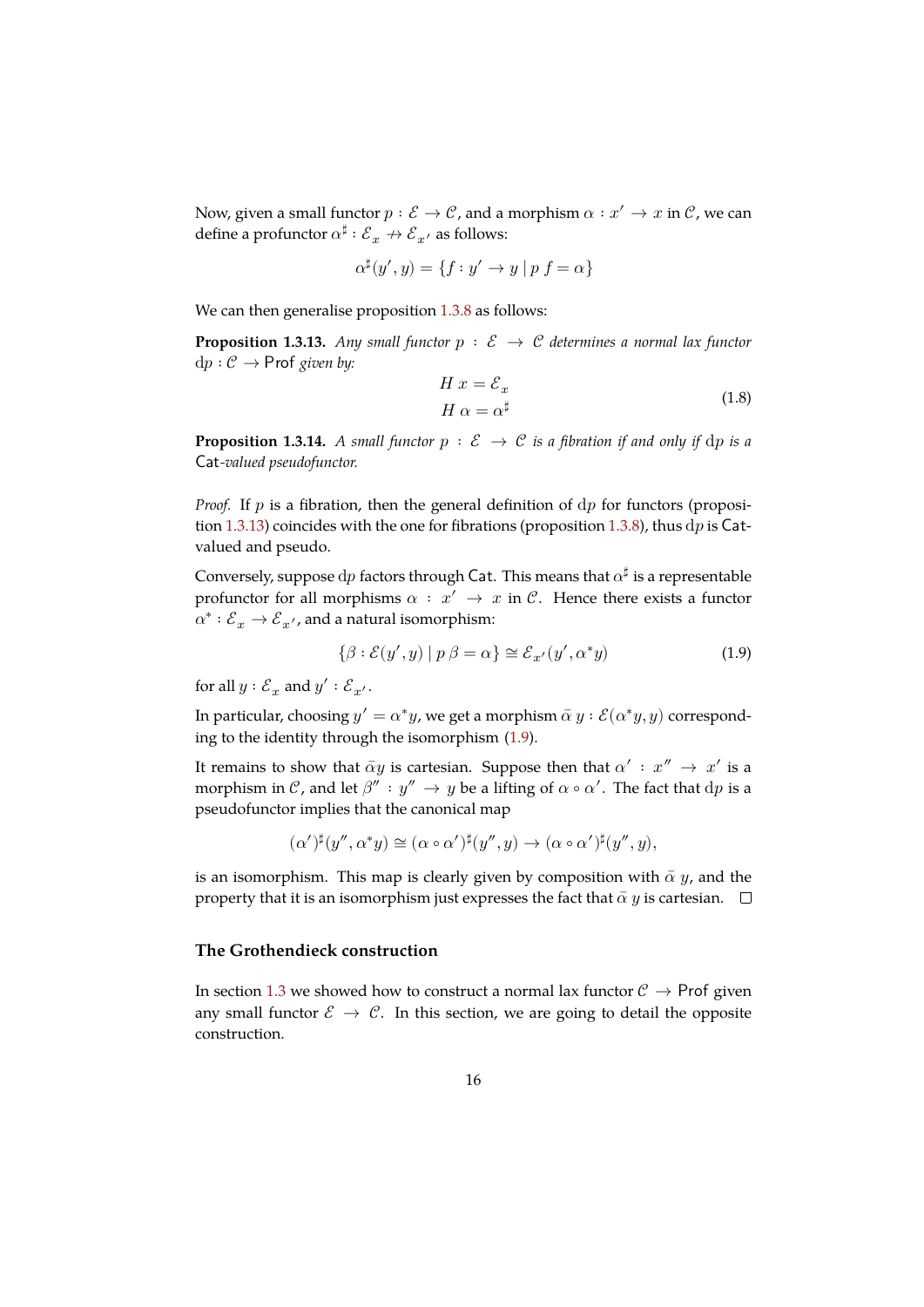Let's suppose that  $H : \mathcal{C} \to \mathsf{Prof}$  is a normal lax functor. Define  $\mathcal E$  as the class of all pairs  $(x, y)$ , where  $x : \mathcal{C}$ , and  $y : H x$ .

We can build a category structure on  $\mathcal E$  by defining  $\mathcal E((x',y'),(x,y))$  to be the set of all pairs  $(\alpha, \beta)$ , where  $\alpha : x \to x'$  is a morphism in  $\mathcal{C}$ , and  $\beta : H \alpha(y', y)$ .

Since *H* id = id, we define the identity morphism in  $\mathcal{E}((x, y), (x, y))$  to be just the identity morphism in  $H$  id $(y, y) = H x(y, y)$ .

The composition of morphisms  $(\alpha, \beta)$  and  $(\alpha', \beta')$  is given by  $(\alpha \circ \alpha', H(\alpha, \alpha')[\beta', \beta],$ where  $H(\alpha, \alpha'): H \alpha' \circ H \alpha \to H(\alpha \circ \alpha'),$  and  $[\beta', \beta]$  is the element in the coend *H*  $\alpha' \circ H \alpha$  determined by the pair  $(\beta', \beta)$ .

Furthermore, there is an obvious small functor  $\mathcal{E} \to \mathcal{C}$ . We will denote the category  $\mathcal E$  by  $\int H$ .

These two constructions are inverses of one another. To make this statement precise, we first need a definition.

**Definition 1.3.15.** Let  $\mathcal A$  be a bicategory, and  $F G : \mathcal A \rightarrow$  Prof be lax functors. A lax natural transformation  $\alpha$  :  $F \to G$  is said to be **representable** if for all  $a : A$ , its component  $\alpha_a : F\,a \to G\,a$  is a representable profunctor.

Now we can prove:

**Proposition 1.3.16** (Bénabou). The mappings  $p \mapsto dp$  and  $H \mapsto \int H$  define a biequivalence between the slice 2-category  $\text{Cat}/\mathcal{C}$ , and the bicategory of normal lax functors, repre*sentable lax natural transformations, and modifications.*

To conclude the section, we state a classical result, which will be used in section 5.2 to define a fibration over the category of groupoids.

**Theorem 1.3.17** (Giraud [5], Conduché [3]). *Let*  $p : \mathcal{E} \to \mathcal{C}$  *be a functor between small categories. The following are equivalent:*

- <span id="page-17-1"></span>*(i) is exponentiable in*
- *(ii)* dp *is a pseudofunctor*

## **1.4 Comprehension categories**

<span id="page-17-0"></span>The machinery of fibrations allows us to define a very general notion of model of type theory. In the following,  $\mathcal C$  will denote any category, which we think of as the category of contexts.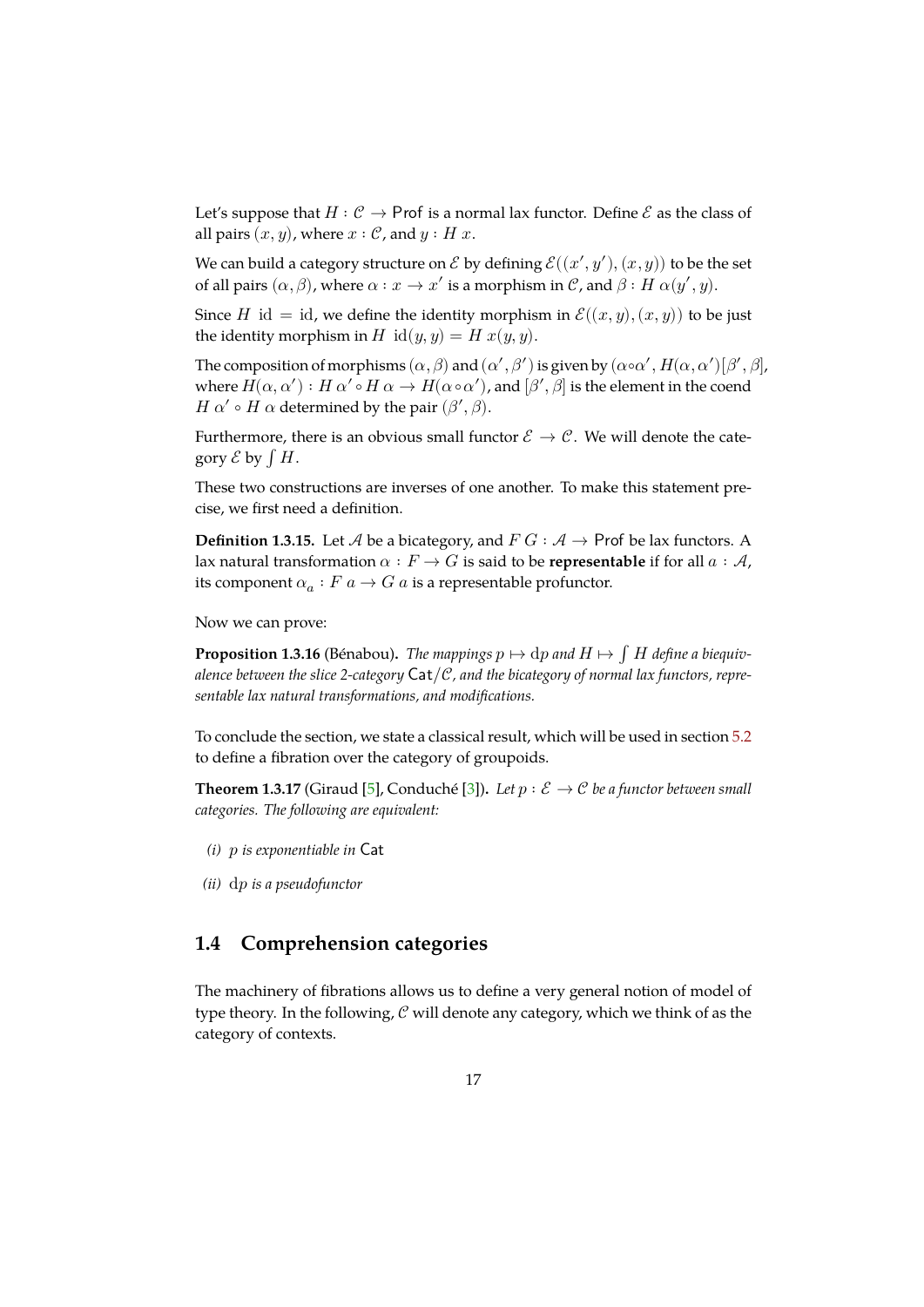$\bf{Definition 1.4.1.} \,\, A \, comprehension \, category \, is \, a \, functor \, {\mathop{\rm ext}}: \mathcal{E} \to \mathcal{C}^I \, (where \, C^I)$ denotes the *arrow category* of  $C$ ), such that:

- (i) the composition dom ∘ ext is a small fibration
- (ii) ext maps cartesian morphisms to pullback squares

The functor ext is called *context extension functor*.

A comprehension category is called **split** if the fibration dom ∘ ext is split, and it is called **full** if the functor ext is fully faithful.

Given a comprehension category over  $\mathcal{C}$ , we can adopt the terminology and notation of section 1.1, and talk about types, display maps, terms, and substitutions.

In particular, if  $\sigma$  is a type over  $\Gamma$ , and  $f : \Delta \to \Gamma$  a morphism in  $\mathcal{C}$ , we have the pullback square (1.2).

Clearly, any ca[teg](#page-5-1)ory with pullbacks admits a canonical comprehension category structure, by taking ext to be the identity.

#### **Notational conventions**

<span id="page-18-0"></span>Every morphism  $g : \Delta \to \Gamma$ .  $\sigma$  is uniquely determined by a morphism  $f : \Delta \to \Gamma$ and a term  $M : f^*\sigma$  in the context  $\Delta$ . In this case, we write  $g = \langle f, M \rangle$ , and we say that g is obtained by extending  $f$  with the term  $M$ .

Extension of morphisms can be iterated. Given a context  $\Gamma'$  of the form  $\Gamma.\sigma_1\,...\,\sigma_k$ , we can uniquely define a morphism  $\Delta \to \Gamma'$  by giving a morphism  $f : \Delta \to \Gamma$ , and a sequence  $M_1,\ldots,M_k$  of terms in the context  $\Delta$  of the appropriate types. We simply write  $\langle f,M_1,\ldots,M_n\rangle$  to denote the result of the iterated extension.

**Definition 1.4.2.** Given a type  $\sigma$  over the context  $\Gamma$ , the **variable** of type  $\sigma$  is the unique term  $v_{\sigma}$  of type  $p_{\sigma}^* \sigma$  such that  $p_{p_{\sigma}^* \sigma} \circ v_{\sigma} = \text{id}$ .

**Definition 1.4.3.** A **weakening morphism** is inductively defined as follows:

- a display map is a weakening morphism
- if *f* is a weakening morphism and  $\sigma$  is a type,  $q(f, \sigma)$  is a weakening morphism.

Substituting along weakening morphisms is called *weakening*.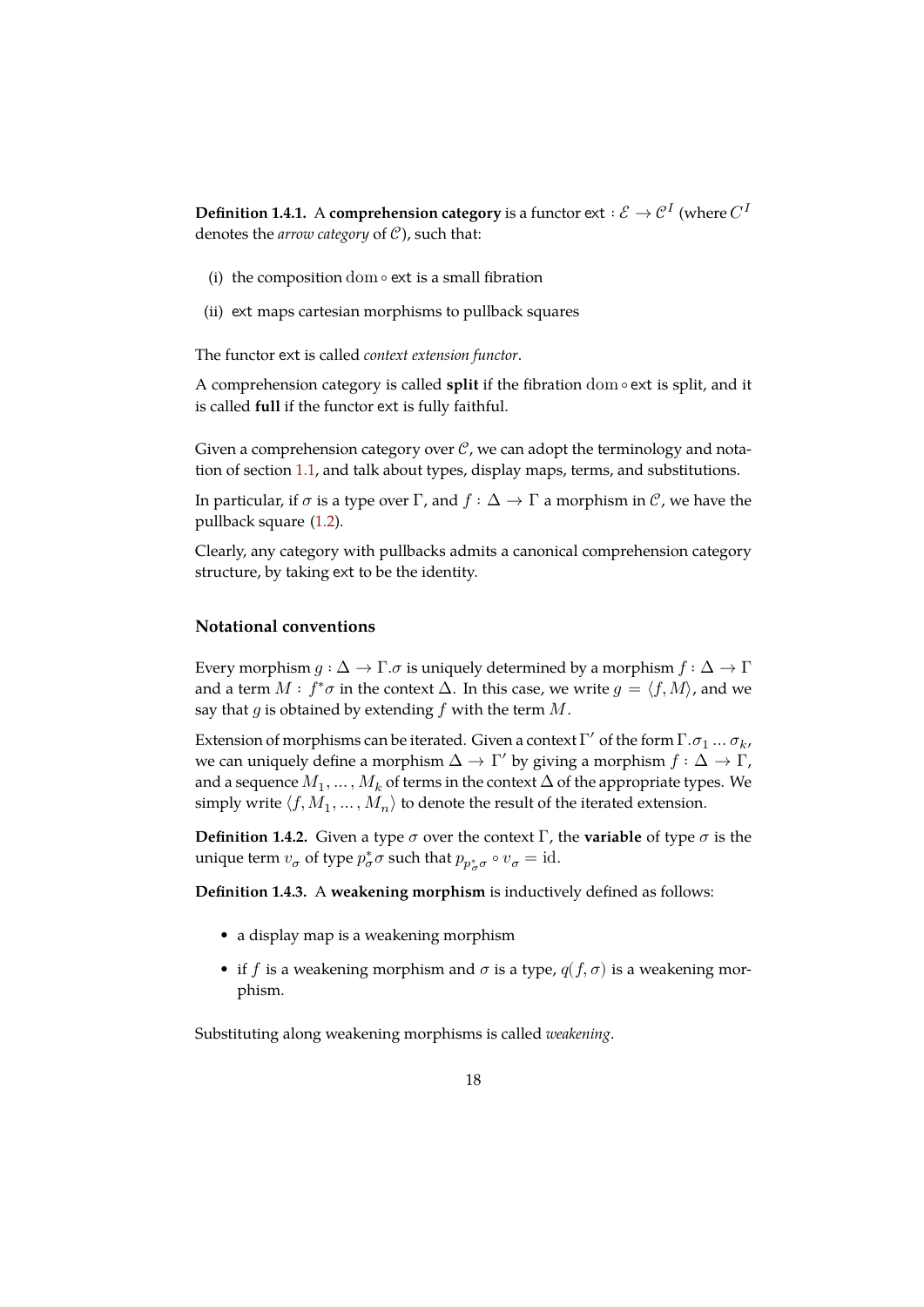Provided the context is explicit, we will omit substitutions along weakening morphisms when writing down types and terms, as it can usually be inferred. For example, we can say that  $v_{\sigma}$  is a term of type  $\sigma$  in the context  $\Gamma.\sigma$ , leaving the substitution  $p^*_{\sigma}$  implicit, but making the context clear.

As an additional notational convenience, it is often useful to give names to variables. We will do so by defining contexts using a notations like in the following example:

$$
\llbracket \Gamma(x:\sigma)(y:\tau) \rrbracket \tag{1.10}
$$

This defines the same context as simply  $\Gamma$ . $\sigma$ . $\tau$ , but fixes the names  $x$  and  $y$  to refer to the corresponding variables (and weakenings thereof).

When defining a morphism by iterated extension into a context with named variables, we will adopt the notation exemplified by (1.1). For example, if  $\sigma$  and  $\tau$  are types over  $\Theta$ ,  $\Gamma = \|\Theta(x : \sigma)(y : \tau)\|$ , and  $\Delta = \|\Theta(u : \tau)(v : \sigma)(z : \tau)\|$ , the following mapping:

$$
\begin{cases} u \mapsto y \\ v \mapsto x \\ z \mapsto y \end{cases}
$$

defines a morphism  $\Gamma \to \Delta$ .

Finally, when working with *split* comprehension categories, it is often useful to make the dependency of types and terms on variables explicit. To do so, we can choose to denote a type  $\bar{\rho}$  in a context with named variables  $x_1, \dots, x_k$  as a function  $\rho$  of  $k$  arguments.

The function  $\rho$  is defined as follows: given terms of the appropriate types  $M_1,\ldots,M_k$ ,  $\rho(M_1,\ldots,M_n)$  is the type  $\langle$  id,  $M_1,\ldots,M_k\rangle^*\bar{\rho}.$  In particular,  $\bar{\rho}$  itself can be expressed as  $\rho(x_1,\ldots,x_k)$ . The same applies to terms.

## **1.5 Strictification**

<span id="page-19-0"></span>Split comprehension categories are more desirable than their non-split counterparts, but are that much harder to find in practice.

Categories commonly considered in mathematics, like algebraic categories, or subcategories of Cat, do not usually have strictly functorial pullbacks, thus their canonical comprehension category structure is not split.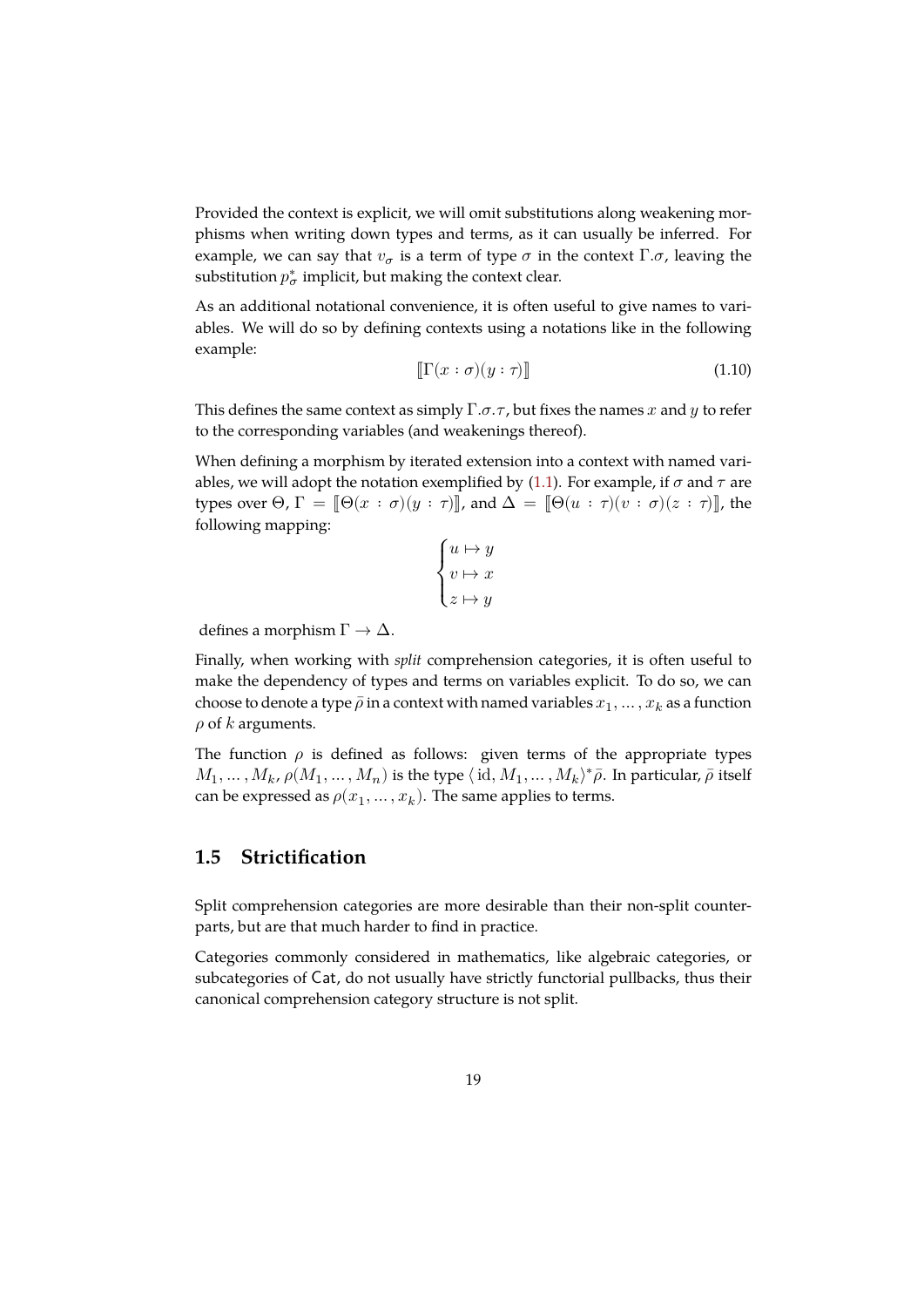However, we will show that it is always possible to modify any fibration in such a way that it becomes split, and, as a consequence, any comprehension category can be made split by slightly "refining" its notion of type.

<span id="page-20-0"></span>**Lemma 1.5.1.** *Let*  $p : \mathcal{E} \to \mathcal{C}$  *be a fibration between small categories, and*  $\Gamma : \mathcal{C}$ *. There is an equivalence of categories:*

$$
\mathcal{E}_{\Gamma} \cong \mathsf{Fib}_{\mathcal{C}}(\mathrm{dom}_{\Gamma}, p) \tag{1.11}
$$

*where*  $dom_{\Gamma}: \mathcal{C}/\Gamma \to \mathcal{C}$  *is the* domain fibration.

*Proof.* Given  $E : \mathcal{E}_{\Gamma}$ , the assignment  $f \mapsto f^*E$  can be extended to a functor  $F E$ :  $\mathcal{C}/\Gamma \to \mathcal{E}$ , thanks to the universal property of cartesian liftings. By construction, we have a commutative triangle:



Given  $h:E\to E'$  in  ${\mathcal E}_\Gamma$ , and  $f:{\mathcal C}/\Gamma$ , we have a commutative diagram:



where the left arrow is again given by the universal property of cartesian liftings. This determines a natural transformation  $F h : F E \to F E'$ . By the uniqueness part of the universality, F is a functor  $\mathcal{E}_{\Gamma} \to \text{Cat}/\mathcal{C}(\text{dom}_{\Gamma}, p)$ .

To show that  $F$  is full, fix  $E \ E' : \mathcal{E}_{\Gamma}$ , and let  $\eta : F \ E \to F \ E'$  be any natural transformation. The component of  $\eta$  at the identity of  $\Gamma$  is a morphism id<sup>\*</sup> $E \rightarrow$  $\mathrm{id}^* E'$ . Since  $\mathrm{id}^* X$  is canonically isomorphic to  $\hat{X}$  for any  $X : \hat{\mathcal{E}}$ , we obtain a morphism  $h:E\to E'$  , and it's easy to verify that  $F$   $h$  is indeed  $\eta.$ 

To show that F is faithful, consider morphisms  $h \; k : E \to E'$ , and assume that  $F h = F k$ . Then in particular their components on the identity of  $\Gamma$  are equal, and it immediately follows that  $h = k$ .

Finally, we need to show that F is essentially surjective. Let  $G : \mathcal{C}/\Gamma \to \mathcal{E}$  be any functor over  $\mathcal{C}$ , and set  $E = G$  id<sub> $\Gamma$ </sub>. We will exhibit a natural isomorphism  $\eta$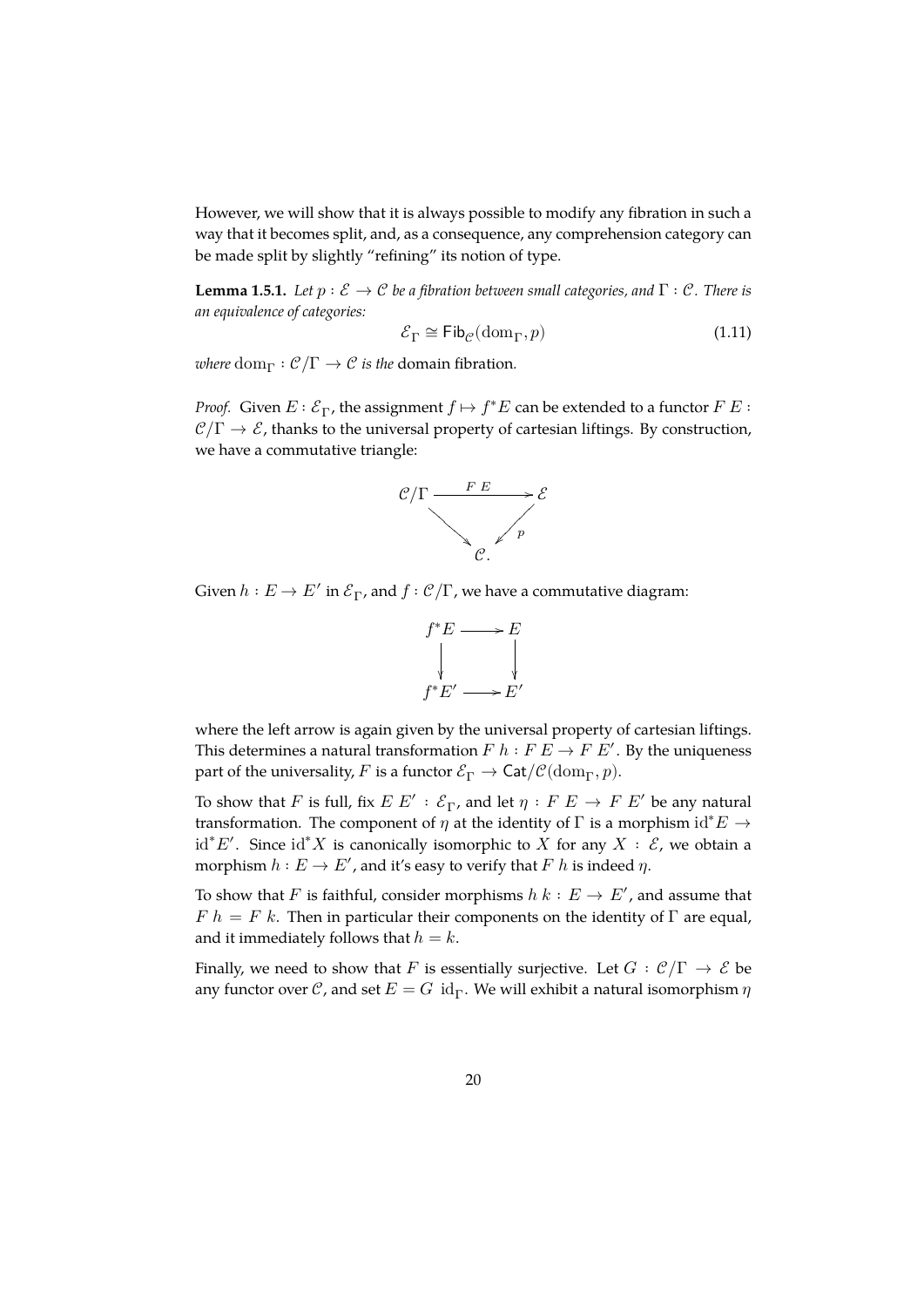between *G* and *F E*. For  $f : C/\Gamma$ , we have a commutative triangle:



So we get a cartesian morphism  $Gf\rightarrow E$  over  $f.$  We can now define  $\eta_{f}:Gf\rightarrow \mathbb{R}$  $f^*E$  using the universal property of the cartesian lifting  $f^*E \to E$ . The naturality of  $\eta$ , and the fact that it is an isomorphism, follow easily.  $\Box$ 

Now we are ready to prove:

**Proposition 1.5.2.** Let  $p : \mathcal{E} \to \mathcal{C}$  be fibration between small categories. Then there is a *split fibration which is equivalent to*  $\mathcal E$  *over*  $\mathcal C$ *.* 

<span id="page-21-1"></span>*Proof.* The assignment  $\Gamma \mapsto \mathsf{Fib}_{\mathcal{C}}(\text{dom}_{\Gamma}, p)$  defines a strict 2-functor  $H : \mathcal{C} \to \mathsf{Cat}$ . The equivalence of lemma 1.5.1 then gives a cartesian equivalence of fibrations between the fibration  $\int H$  and  $p$ .  $\Box$ 

Applying proposition 1.5.2 [to com](#page-20-0)prehension categories we get:

**Corollary 1.5.3.** *Let be a comprehension category. Then there is an equivalent split comprehension category structure on C.* 

We call the split comprehension category obtained in this way the *strictification* of  $\mathcal{C}$ .

By unfolding the construction, the strictification of  $\mathcal C$  is essentially obtained by defining types over  $\mathcal C$  to be a pair of an original type, together with a "coherent" way to substitute this type along any morphism.

### **1.6 Other structures**

<span id="page-21-0"></span>In the existing literature about models of type theory, a number of different categorical structures have been considered. Fortunately, they can all be regarded as special cases of comprehension categories.

**Definition 1.6.1.** A **category with attributes** is a full split comprehension category.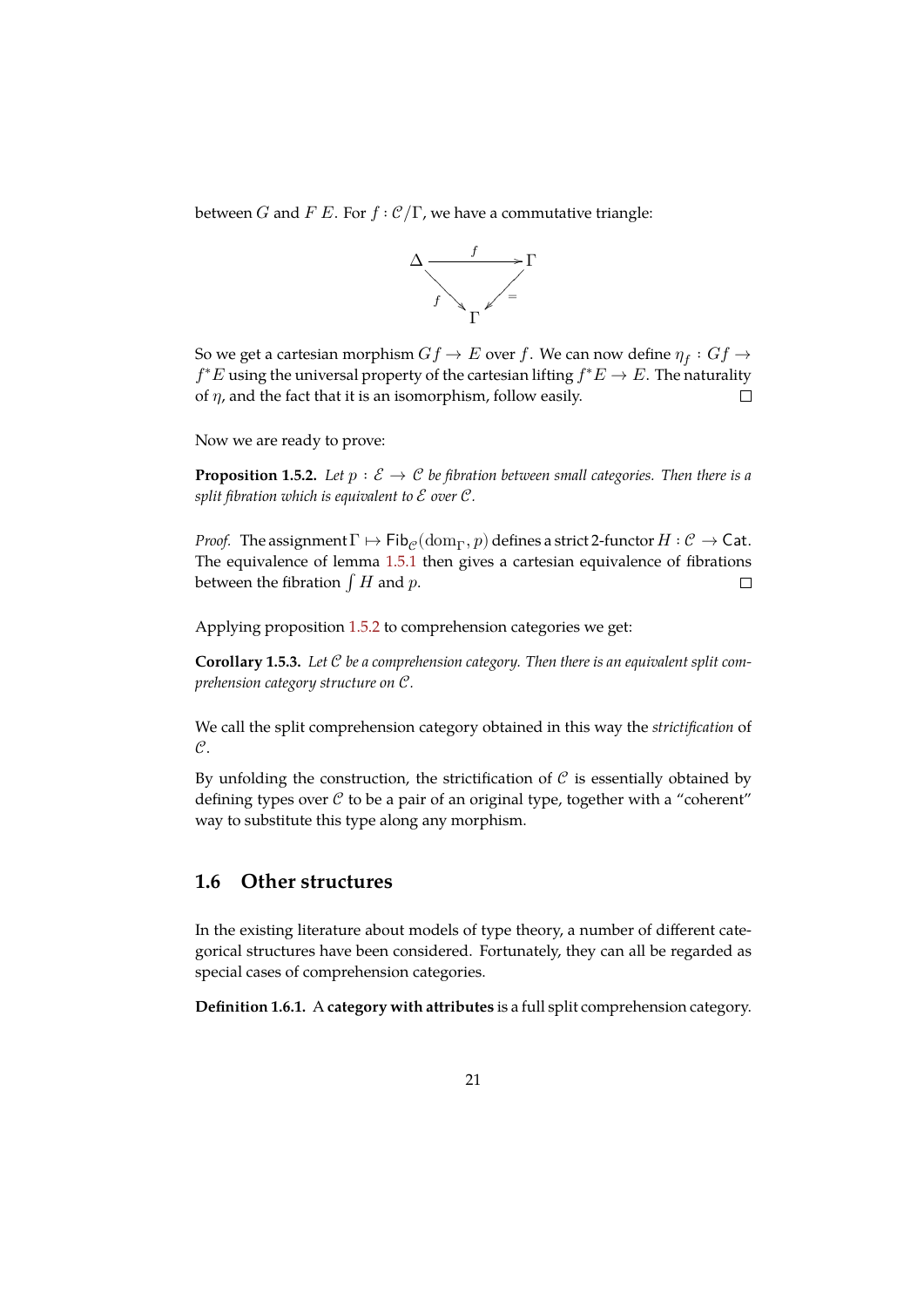Since the functor  $ext: \mathcal{E} \rightarrow \mathcal{C}^I$  in a category with attributes is fully faithful, we can recover the category structure on  $\mathcal E$  by just knowing the set of objects over any context.

In other words, a category with attributes can be simply described by givin a functor  $\mathrm{Ty}:\mathcal C \to \mathsf{Set}$ , and a functor  $\mathrm{ext}:\int \mathcal C \to \mathcal C^I$ , which is the way it is usually defined.

**Definition 1.6.2.** A **display map category** is a comprehension category where the functor ext is the inclusion of a full subcategory of  $\mathcal{C}^I.$ 

For example, any category with pullbacks defines (trivially) a display map category, by taking ext to be the identity. The reason why we might want to restrict the class of display maps is that, in some cases, not all morphisms might be exponentiable, which means that the canonical comprehension category structure does not have dependent products (see chapter 2).

**Definition 1.6.3.** A *contextual category* is a category with attributes, together with a distinguished terminal object •, and a f[un](#page-25-0)ction  $\ell :$  obj  $\mathcal{C} \to \mathbb{N}$  (read "length"), such that:

- (i)  $\bullet$  is the unique object of length 0 (on the nose)
- (ii) for any type  $\sigma$  in the context  $\Gamma$ ,  $\ell$  ( $\Gamma$ . $\sigma$ ) =  $\ell \Gamma$  + 1
- (iii) for any non-empty context  $\Gamma$ , there exists a unique context  $\Delta$  (called the *father* of Γ), and a type  $\sigma$  over  $\Delta$  such that  $\Gamma = \Delta \cdot \sigma$ .

The notion of contextual category is the exact semantic counterpart of the syntax of type theory as usually defined (see for example [12]).

The basic idea is that a contextual category is a category with attributes where every context is built uniquely with a finite number of context extensions starting from the empty context.

## **1.7 Contextualisation**

<span id="page-22-0"></span>Contextual categories are easier to work with than general (split) comprehension categories, because the existence of the length function allows us to use inductive arguments to prove properties of contexts and morphisms.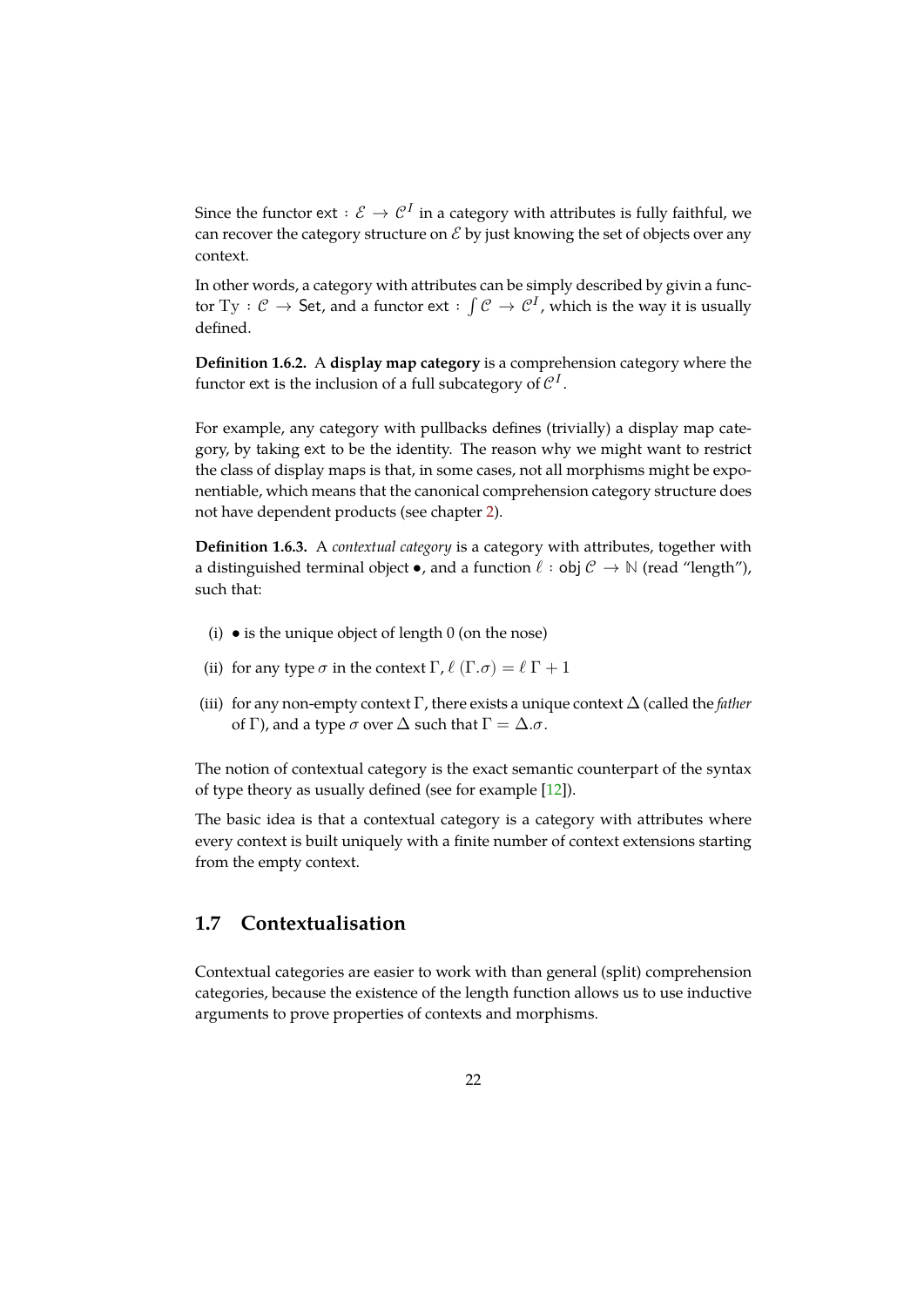Fortunately, most of those arguments work more generally, as long as we carefully restrict them to morphisms that can be built by iterated extensions.

To make this idea precise, we will introduce the notion of *contextualisation* for a general split comprehension category  $C$ .

**Definition 1.7.1.** A **projection** in  $C$  is a finite sequence of composable display maps.

Contexts and projections form a category which we denote by  $\mathcal{C}_0$ . There is an obvious identity-on-objects functor  $i_0: {\mathcal{C}}_0 \to {\mathcal{C}}$ , which maps every projection to the composition of its elements. The length of a projection is defined in the obvious way.

Note that for any context  $\Theta$ ,  $i_0$  can be lifted to the corresponding slice categories, to give a functor  $i_0^\Theta:\mathcal{C}_0/\Theta\to\mathcal{C}/\Theta.$ 

**Definition 1.7.2.** Let  $\Theta$  be a context of  $\mathcal{C}$ . The **contextualisation** of  $\mathcal{C}$  relative to  $\Theta$ is defined to be the comma category  $(i^\Theta_0\downarrow \mathrm{id}_\Theta)$ , and is denoted by  $\mathcal{C}^{(\Theta)}.$ 

Explicitly, objects of  $\mathcal{C}^{(\Theta)}$  are the same as the objects of  $\mathcal{C}_0/\Theta$ , i.e. projections to Θ. Morphisms in  $\mathcal{C}^{(\Theta)}$  between two such projections  $p:\Gamma\to\Theta$  and  $p':\Delta\to\Theta$ are morphisms  $f : \Gamma \to \Delta$  in  $\mathcal{C}$ , such that the following diagram



is commutative.

There is an obvious fully faithful functor  $i^{\Theta}:\mathcal{C}^{(\Theta)}\to\mathcal{C}.$  Furthermore, we have a function  $\ell : \mathcal{C}^{(\Theta)} \to \mathbb{N}$  which maps every projection to its length.

 ${\bf Proposition \ 1.7.3.}$  *For any context*  $\Theta$ *, the contextualisation*  $\mathcal{C}^{(\Theta)}$  *is a contextual category.* 

*Proof.* If  $p = \text{cod} \circ \text{ext} : \mathcal{E} \to \mathcal{C}$  is the fibration which is part of the comprehension category structure on  $\mathcal C$ , we define  $\mathcal E^{(\Theta)}$  via the pullback:

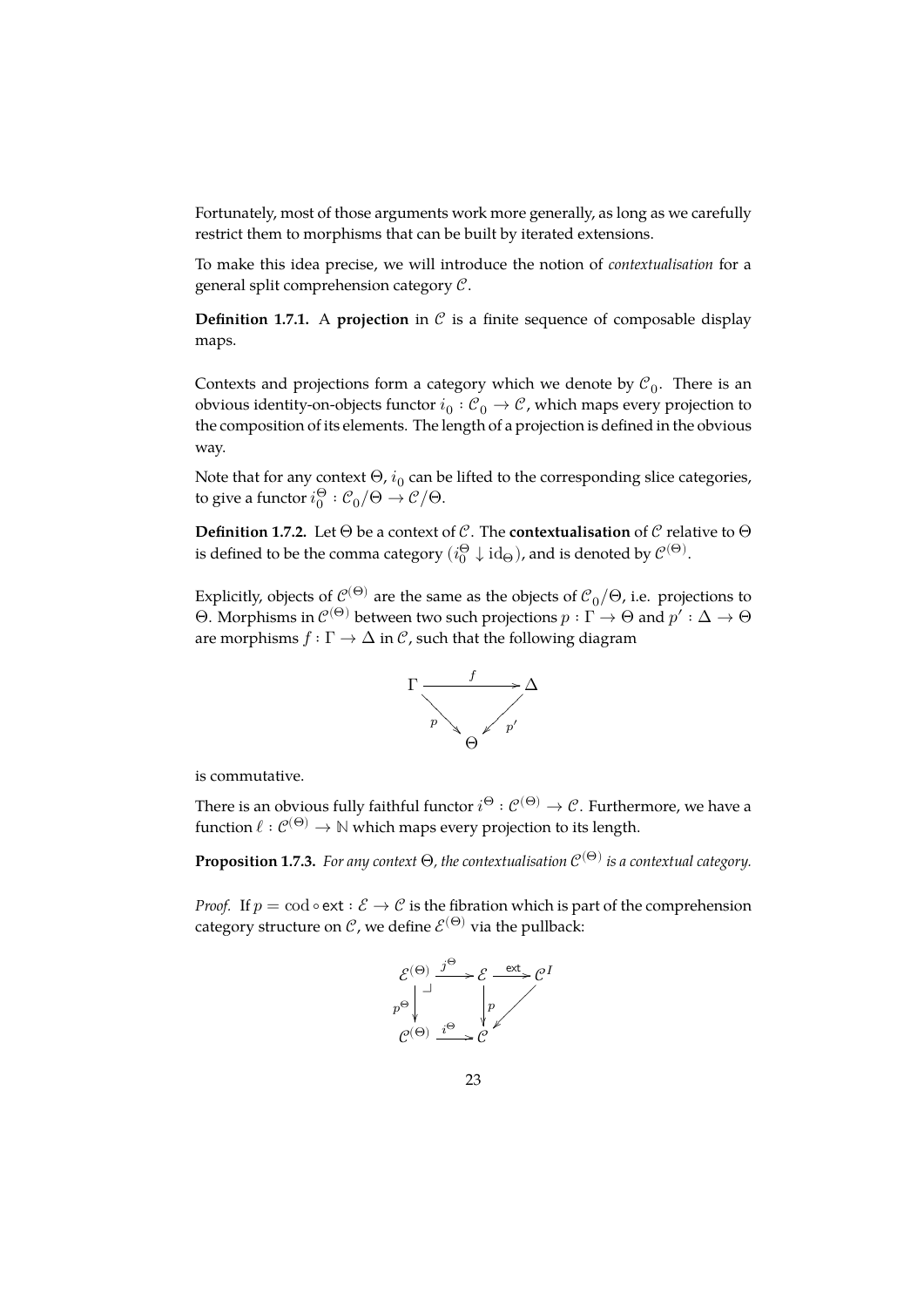We take id<sub> $\Theta$ </sub> as the terminal object. There is clearly a unique cartesian functor  $ext{e}^{\Theta}$ such that the following diagram commutes:



and that defines a split comprehension category structure on  $\mathcal{C}^{(\Theta)}$ .

The identity projection on  $\Theta$  is clearly a terminal object in  $\mathcal{C}^{(\Theta)}.$  All the other axioms of contextual categories are now easy to verify directly.  $\Box$ 

**Definition 1.7.4.** A morphism  $f : \Delta \to \Gamma$  is said to be **small** if is in the image of  $i^{\Theta}$  for some context  $\Theta$ .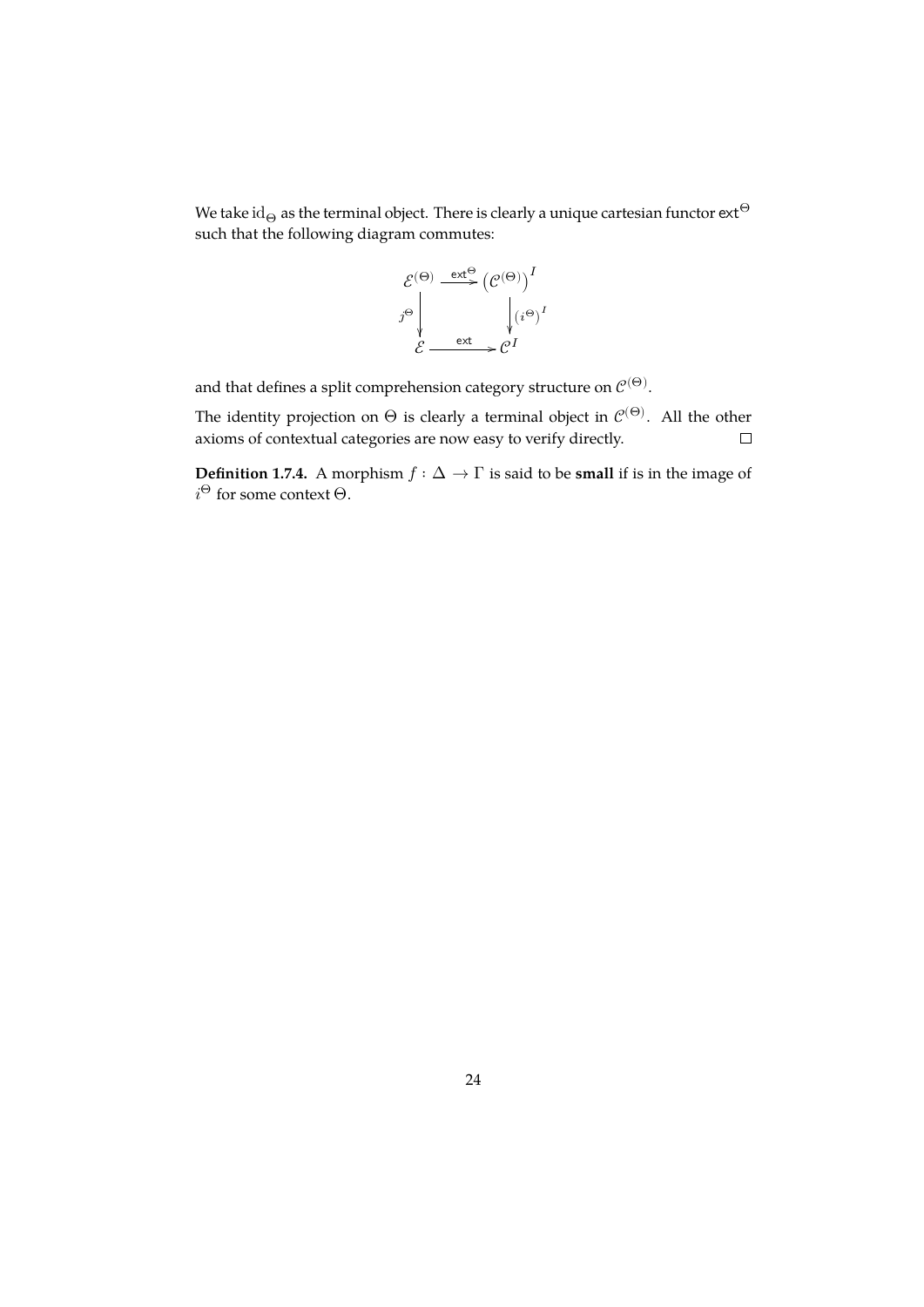# <span id="page-25-0"></span>**Chapter 2**

# **Dependent sums and products**

The simplified definitions of sums and products given in section 1.1 can now be generalised to comprehension categories. In the following,  $C$  will denote a comprehension category, with context extension functor  ${\rm ext} : \mathcal{E} \to \mathcal{C}^I.$ 

**Definition 2.0.5.** We say that  $C$  has **weak pseudo dependent su[ms](#page-5-1)** if, for every type  $\sigma$  over  $\Gamma$ , the substitution functor  $p^*_\sigma:\mathcal{E}_\Gamma\to\mathcal{E}_{\Gamma.\sigma}$  has a left adjoint  $\Sigma_\sigma$ , and for all morphisms  $f : \Delta \to \Gamma$  in C, the *Beck-Chevalley condition* is satisfied, i.e. the canonical natural transformation

$$
\sum_{f^*\sigma} q(f, \sigma)^*
$$
\n
$$
\sum_{f^*\sigma} q(f, \sigma)^* \eta
$$
\n
$$
\sum_{f^*\sigma} q(f, \sigma)^* p^*_{\sigma} \sum_{\sigma}
$$
\n
$$
\Big| \approx
$$
\n
$$
\sum_{f^*\sigma} p^*_{f^*\sigma} f^* \sum_{\sigma}
$$
\n
$$
\Big| \epsilon f^* \sum_{\sigma}
$$
\n
$$
f^* \sum_{\sigma}
$$

is an isomorphism.

**Definition 2.0.6.** We say that  $C$  has **pseudo dependent sums** if it has weak dependent sums, and for every type  $\sigma$ , the functor  $\Sigma_{\sigma}$  is full and faithful.

**Definition 2.0.7.** We say that  $C$  has **pseudo dependent products** if, for every type σ over Γ, the substitution functor  $p^*_\sigma: \mathcal{E}_\Gamma \to \mathcal{E}_{\Gamma,\sigma}$  has a right adjoint  $\Pi_\sigma$ , and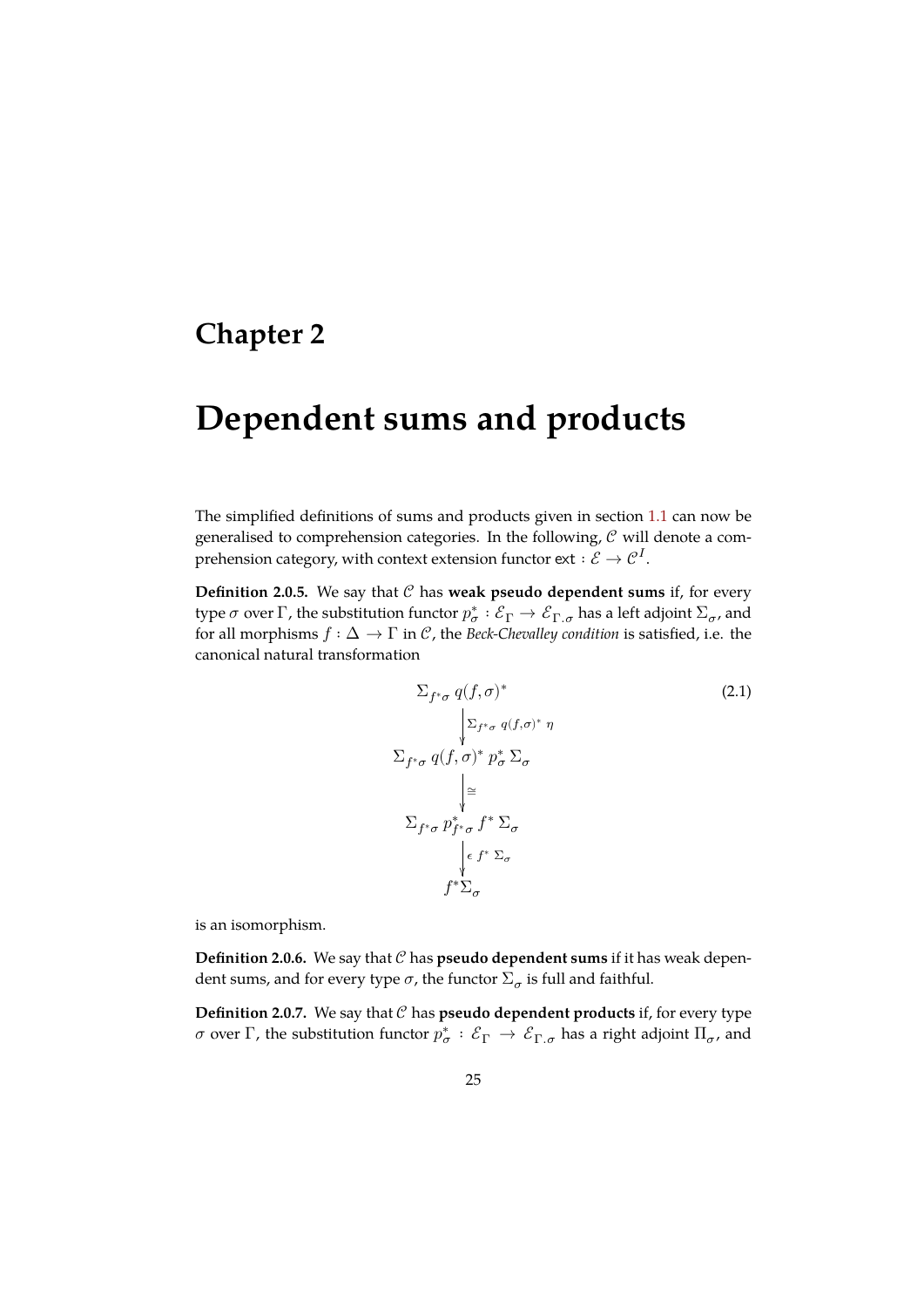for all morphisms  $f : \Delta \to \Gamma$  in C, the *Beck-Chevalley condition* is satisfied, i.e. the canonical natural transformation

$$
f^* \Pi_{\sigma}
$$
\n
$$
\begin{array}{c}\n\int_{\gamma} f^* \Pi_{\sigma} \\
\eta f^* \Pi_{\sigma}\n\end{array}
$$
\n
$$
\Pi_{f^* \sigma} p_{f^* \sigma} f^* \Pi_{\sigma}
$$
\n
$$
\begin{array}{c}\n\bigg| \cong \\
\Pi_{f^* \sigma} q(f, \sigma)^* p_{\sigma}^* \Pi_{\sigma}\n\end{array}
$$
\n
$$
\begin{array}{c}\n\prod_{f^* \sigma} q(f, \sigma)^* \in \\
\Pi_{f^* \sigma} q(f, \sigma)^* \end{array}
$$

is an isomorphism.

Display map categories admit simple characterisations of pseudo dependent sums and products.

**Proposition 2.0.8.** *A display map category has pseudo dependent sums if and only if display maps are closed under composition.*

**Proposition 2.0.9.** *A display map category has pseudo dependent products if and only if all display maps are exponentiable.*

**Corollary 2.0.10.** *A locally cartesian closed category, regarded as a comprehension category, has pseudo dependent sums and products.*

## **2.1 Strictification of sums and products**

<span id="page-26-0"></span>When working with a split comprehension category, the notion of pseudo dependent sum and product is too weak.

**Definition 2.1.1.** Let  $C$  be a split comprehension category. We say that  $C$  has dependent sums (resp. products) if it has pseudo dependent sums (resp. products) and the isomorphism (2.1) (resp. (2.2)) is the identity.

Note that the definition of dependent sums implies that the following diagram of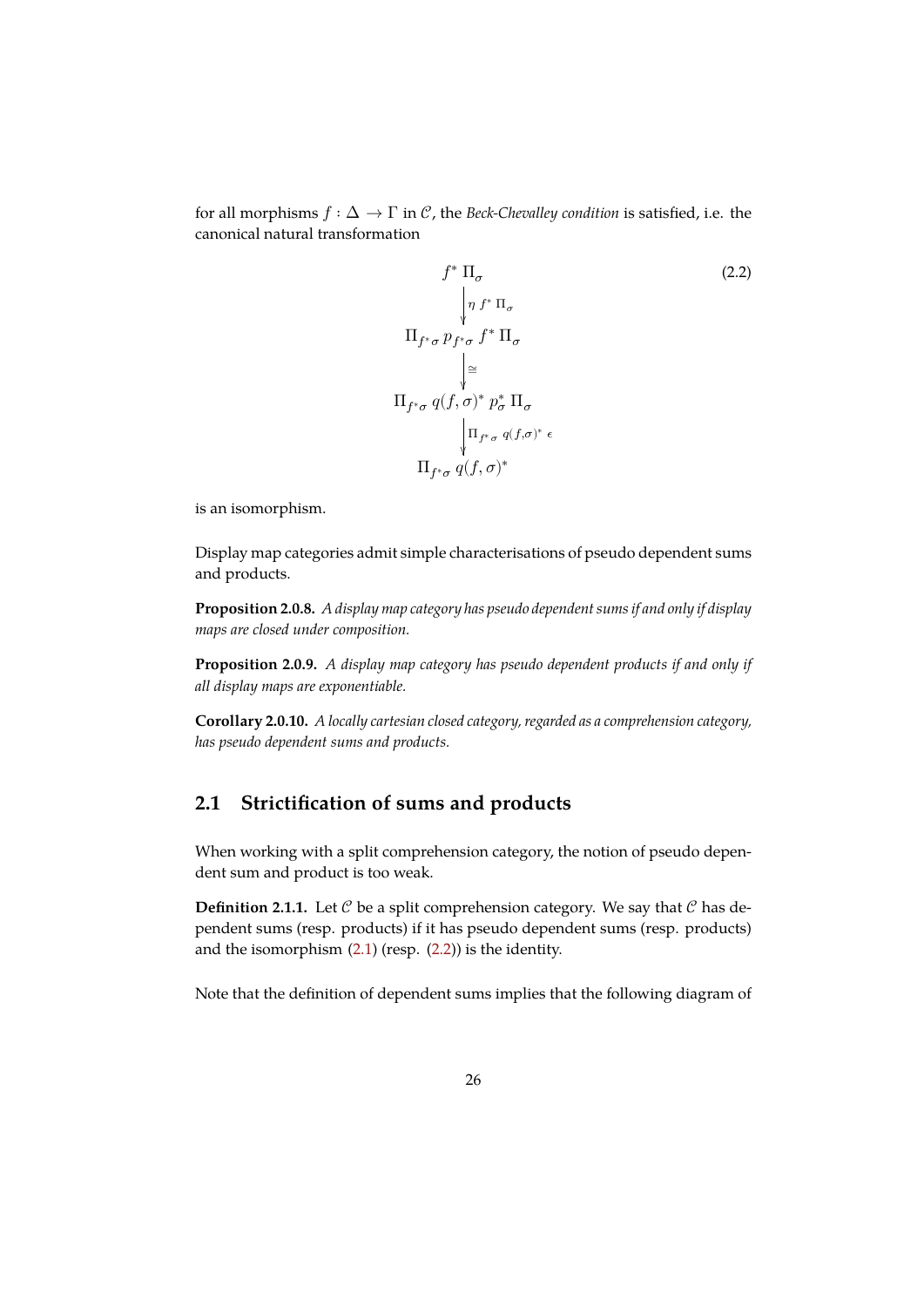functors:



is strictly commutative, and similarly for products.

The following result relates pseudo dependent sums in a comprehension category with dependent sums in its strictification.

**Proposition 2.1.2.** *Let be a comprehension category with pseudo dependent sums. Then the strictification of*  $C$  *has dependent sums.* 

<span id="page-27-0"></span>Of course, a similar result holds for products, with analogous proof:

**Proposition 2.1.3.** Let C be a comprehension category with pseudo dependent products. *Then the strictification of C has dependent products.* 

<span id="page-27-1"></span>As an immediate consequence, in the case of locally cartesian closed categories, we get:

<span id="page-27-2"></span>**Corollary 2.1.4** (Hofmann [6])**.** *Let be a locally cartesian closed category, regarded as a comprehension category. Then the strictification of has dependent sums and products.*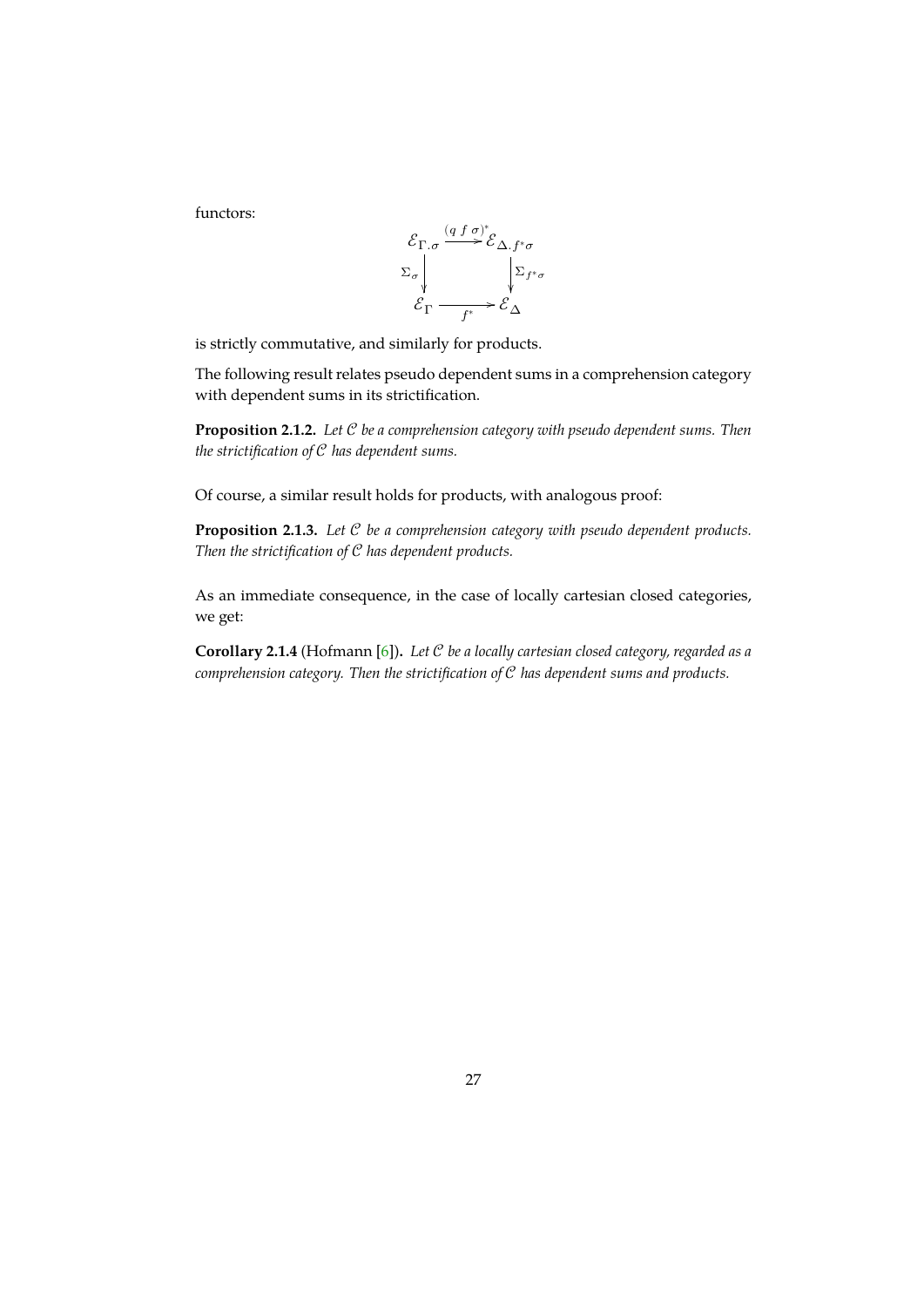# <span id="page-28-0"></span>**Chapter 3**

# **Intensional equality**

This chapter will be devoted to studying internal notions of equality in a split comprehension category  $C$ .

The following definition of identity type is limited to split comprehension categories, and is based on the usual syntactic presentation of intensional equality.

**Definition 3.0.5.** An *identity type structure* on a split comprehension category  $C$  is given by:

- for any type  $\sigma$  in the context  $\Gamma$ , a type  $\mathsf{Id}_{\sigma}$  in the context  $\Gamma$ . $\sigma$ . $\sigma$  (we denote by  $I_{\sigma}$  the context  $\Gamma.\sigma.\sigma.\mathsf{Id}_{\sigma}$ );
- a morphism  $r_{\sigma} : \Gamma$ . $\sigma \to I_{\sigma}$ , such that the following diagram commutes:



• for any commutative square

<span id="page-28-1"></span>
$$
\Gamma.\sigma \longrightarrow \Delta.\tau
$$
\n
$$
r_{\sigma} \downarrow \qquad \qquad p_{\tau}
$$
\n
$$
I_{\sigma} \longrightarrow \Delta
$$
\n(3.2)

a diagonal lifting  $I_{\sigma} \to \Delta$ .  $\tau$  that makes both triangles commute.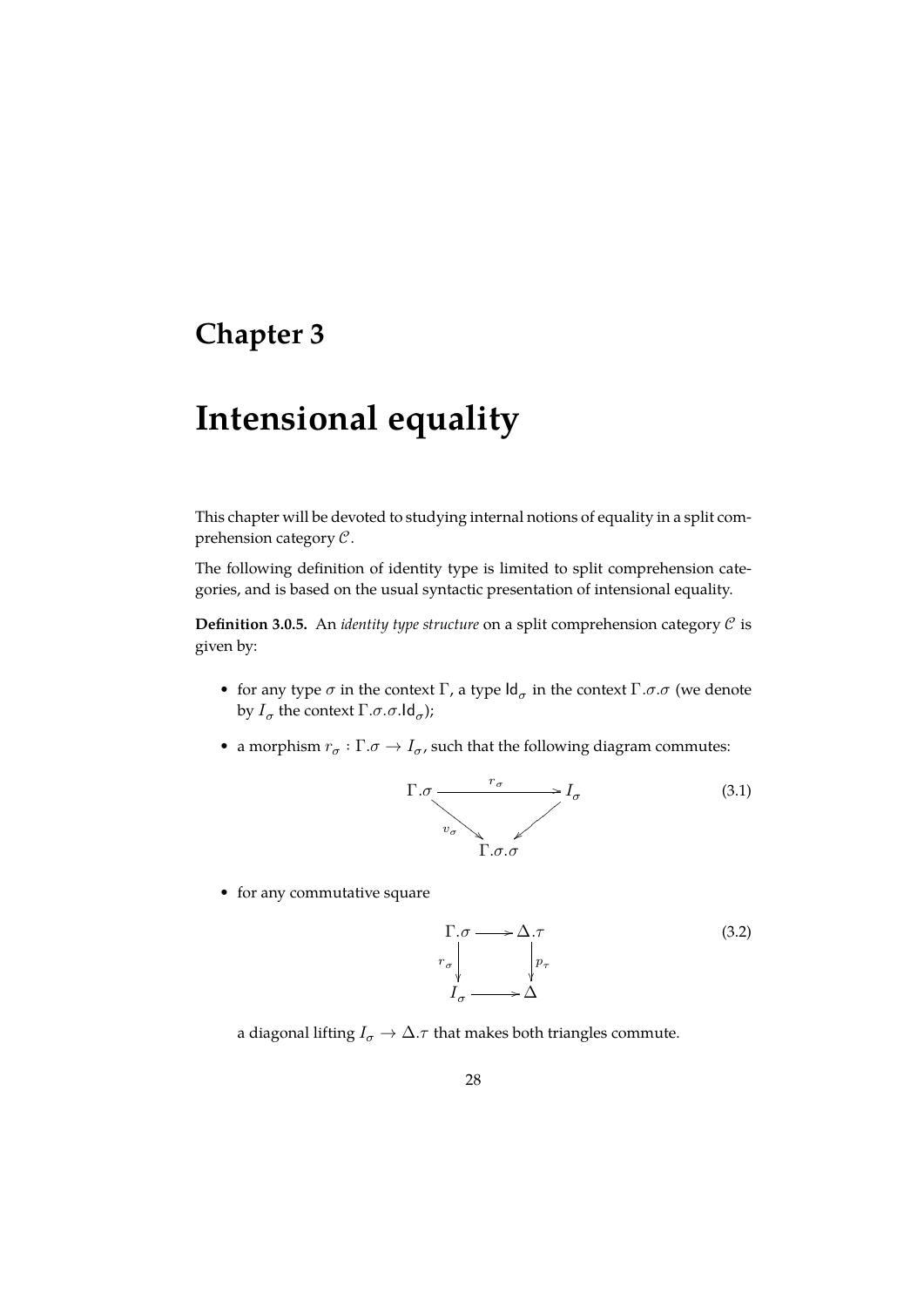such that all data is stable under substitutions.

For any terms  $\Gamma \vdash M \ N : \sigma$ , we denote by  $M \equiv N$  the type over  $\Gamma$  obtained by substituting  $\mathsf{Id}_\sigma$  along the morphism  $\langle\, \mathrm{id}, M, N\rangle\,:\, \Gamma\to \Gamma.$ σ.σ. In particular, we have

$$
I_\sigma = [\![ \Gamma(x\,y:\sigma)(p:x\equiv y) ]\!]
$$

For any term  $M$  :  $\sigma$  over  $\Gamma$ , we denote  $r_{\sigma} \circ M$  by refl $_M$ . Therefore, refl $_M$  is a term of type  $M \equiv M$  over  $\Gamma$ .

It would be useful to give a definition of identity types in the style of those in chapter 2. There is a formulation of identity types as adjoints (namely, left adjoints of the reindexing functor along variables), but this gives *extensional identity types* (see section 3.3). It is not currently clear to the author how to properly weaken the adjunct[io](#page-25-0)n to get an equivalent formulation to definition 3.0.5.

In the presence of identity types, every type  $\sigma$  can be given a structure of weak ω-groupoid [\(se](#page-31-0)e [15]).

## **3.1 Trivial [cofi](#page-45-1)brations**

<span id="page-29-0"></span>Given an identity type structure on a split comprehension category  $\mathcal{C}$ , one can define a weak factorisation system on the syntactic subcategory of  $C$ . This is a slight generalisation of the result in [4].

In the following,  $C$  will denote a split comprehension category with identity types.

**Definition 3.1.1.** A morphism  $f$  is s[ai](#page-44-0)d to be a **trivial cofibration** if it has the left lifting property with respect to all display maps.

The choice of terminology is motivated by the fact that, assuming the existence of some extra structure on  $\mathcal{C}$ , one could define a pre-model category structure where the trivial cofibrations correspond to the class of morphisms that we just defined. Here we will only deal with the "right" weak factorisation system, and refer to [11] for more details.

**Proposition 3.1.2.** For any type  $\sigma$ ,  $r_{\sigma} : \Gamma \to I_{\sigma}$  is a trivial cofibration.

<span id="page-29-1"></span>*Proof.* Immediate from the definition of identity type structure.

 $\Box$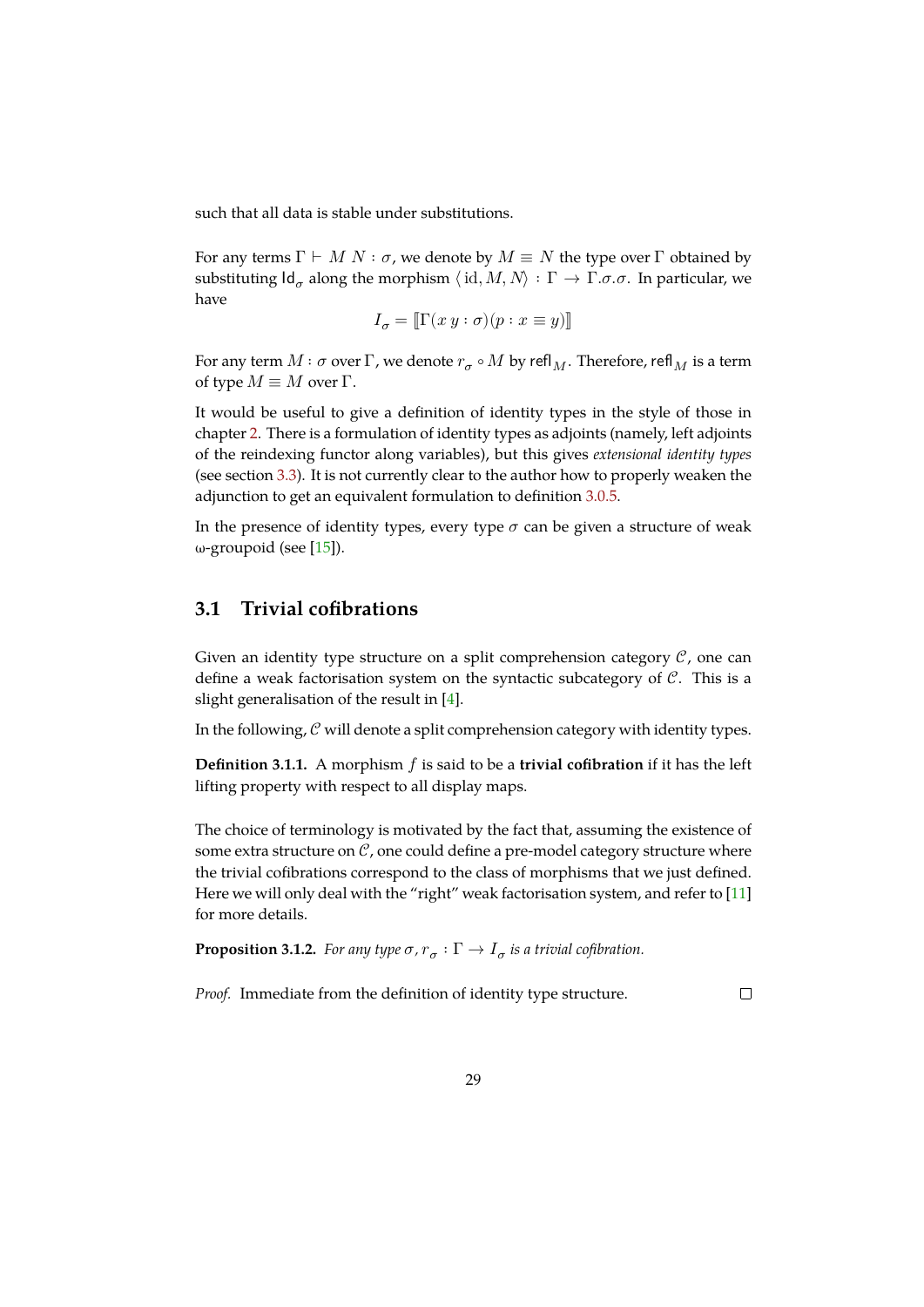**Proposition 3.1.3** (Paulin-Mohring rule)**.** *Let* Γ *be a context, a type over* Γ*, and a term of type*  $\sigma$ *. Denote by*  $I_{\sigma,M}$  *the* based path space:

$$
\llbracket \Gamma(x:\sigma)(p:x\equiv M) \rrbracket
$$

*The morphism*  $\Gamma \rightarrow I_{\sigma,M}$  *given by* 

$$
\begin{aligned} x &\mapsto M \\ p &\mapsto \text{refl}_M \end{aligned}
$$

*is a trivial cofibration.*

**Lemma 3.1.4.** *Every small morphism*  $f$  *can be factored as*  $p \circ i$ *, where*  $p$  *is a composition of weakening morphisms, and is a trivial cofibration.*

*Proof.* Since  $f$  is small, we can assume that  $\mathcal C$  is a contextual category.

We proceed by induction on the length of the target of f. If  $f : \Gamma \to \bullet$ , then f is a projection, so we take the identity as  $i$  and  $f$  itself as  $p$ .

Now, assuming that we have a factorisation  $f=p\circ i:\Gamma\rightarrow\Delta,$  we will exhibit a factorisation for  $q(f, \tau)$ , where  $\tau$  is a type over  $\Delta$ . Since  $q(f, \tau) = q(p, \tau) \circ i$ , it is enough to suppose that  $f$  is itself a composition of weakening morphisms.

We have that  $q(f, \tau) = \langle f, M \rangle$ , for some term  $M : f^* \tau$  over  $\Gamma$ , so we can find a factorisation

$$
\Gamma \xrightarrow{r_{f^*\tau,M}} I_{f^*\tau,M} \xrightarrow{q} \Delta.\tau
$$

where  $q$  is obtained from

$$
I_{f^*\tau,M}\longrightarrow \Gamma\stackrel{f}{\longrightarrow} \Delta
$$

by extending along the variable x of  $I_{f^*\tau,M}$ .

To conclude, observe that  $q$  is obtained by extension from a composition of weakenings, while  $r_{\sigma,M}$  is a trivial cofibration by proposition 3.1.3.  $\Box$ 

## **3.2 Weak equivalences**

<span id="page-30-0"></span>**Definition 3.2.1.** Let  $f g : \Gamma \to \Delta$  be two morphisms, and  $p : \Delta \to \Theta$  a projection. We define a  $p$ -homotopy between  $f$  and  $g$  by induction on the length of  $p$ :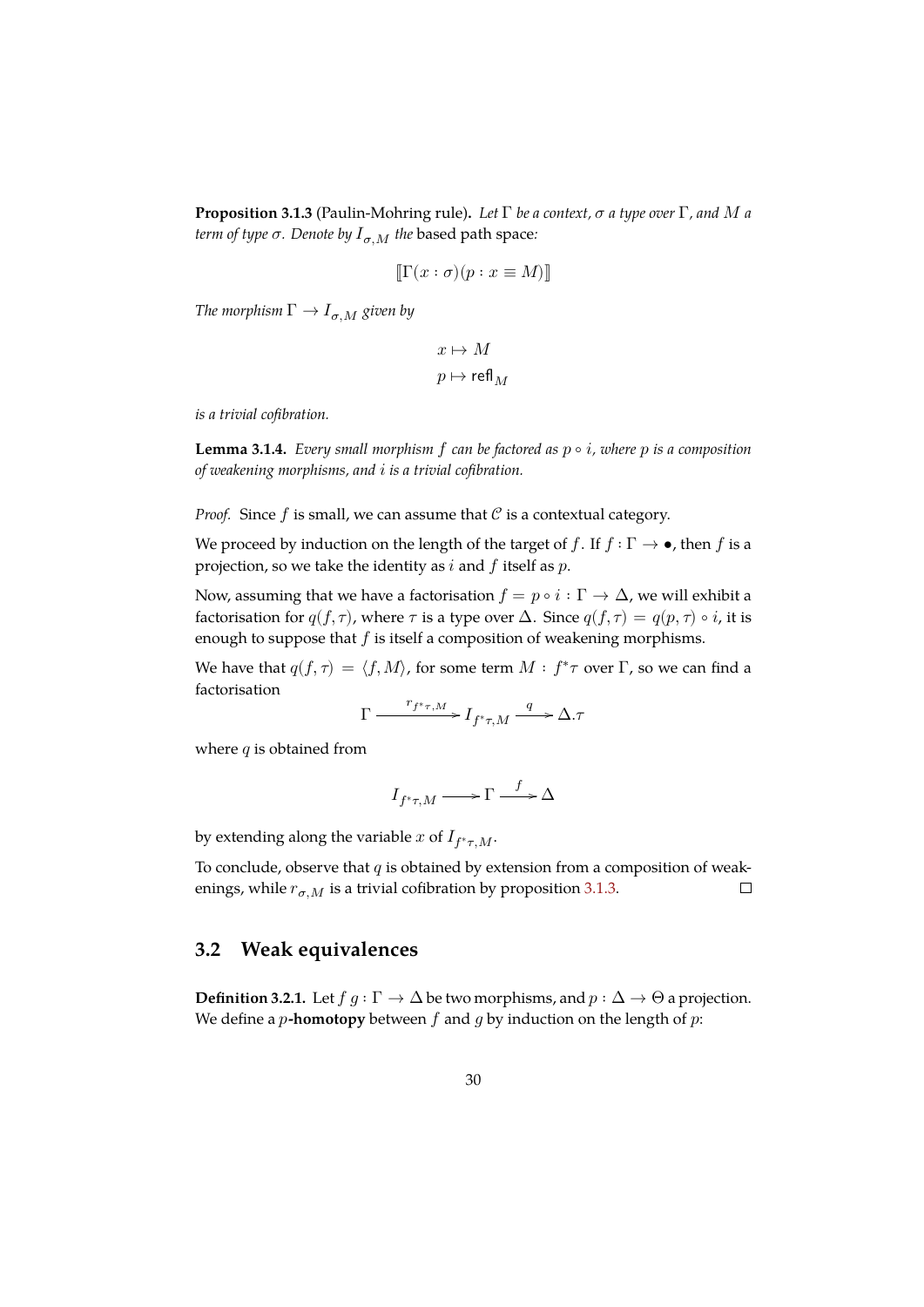- if  $\Delta = \Theta$ , a homotopy between f and g is just an equality  $f = g$
- if  $\Delta=\Delta_0. \sigma$  ,  $f=\langle f_0,M\rangle$  and  $g=\langle g_0,N\rangle$  , and  $h$  is a homotopy between  $f_0$ and  $g_0$ , we use  $h$  to get a morphism  $s_h : f_0^*\sigma \to g_0^*\sigma$ , and define a homotopy between  $f$  and  $g$  as a pair  $(h, p)$ , where  $p : M \equiv s_h^* N$ .

**Definition 3.2.2.** Two morphisms are said to be **homotopic** if there exists a  $p$ homotopy between them for some projection  $p$ .

**Definition 3.2.3.** A morphism  $f : \Delta \to \Gamma$  is a **weak equivalence** if there exists  $q: \Gamma \to \Delta$  such that  $q \circ f$  and  $f \circ q$  are both homotopic to identities.

**Proposition 3.2.4.** *A small trivial cofibration is a weak equivalence.*

## **3.3 Extensional equality**

<span id="page-31-0"></span>**Definition 3.3.1.** An identity type structure on  $C$  is said to be *extensional* if for any context Γ and any type  $\sigma$  in Γ,

$$
r_\sigma:\Gamma.\sigma\to I_\sigma
$$

is an isomorphism.

**Proposition 3.3.2.** *Let be a split comprehension category with an identity type structure. The following are equivalent.*

- <span id="page-31-1"></span>*(i) the identity type structure is extensional*
- *(ii) the lifting problem 3.2 for any display map has a unique solution*
- *(iii) in every context*  $\Gamma$ ,  $\Gamma \vdash P : M \equiv N$  *implies*  $\Gamma \vdash M = N$
- *(iv) all weak equivalen[ces a](#page-28-1)re isomorphisms*
- *(v) every small morphism is a fibration*
- *Proof.* **(i)**⇒**(ii)** Obvious.
- (**ii**)⇒(**iii**) The two variables *x* and *y* in  $I_{\sigma}$  are both valid diagonal liftings in the following diagram:

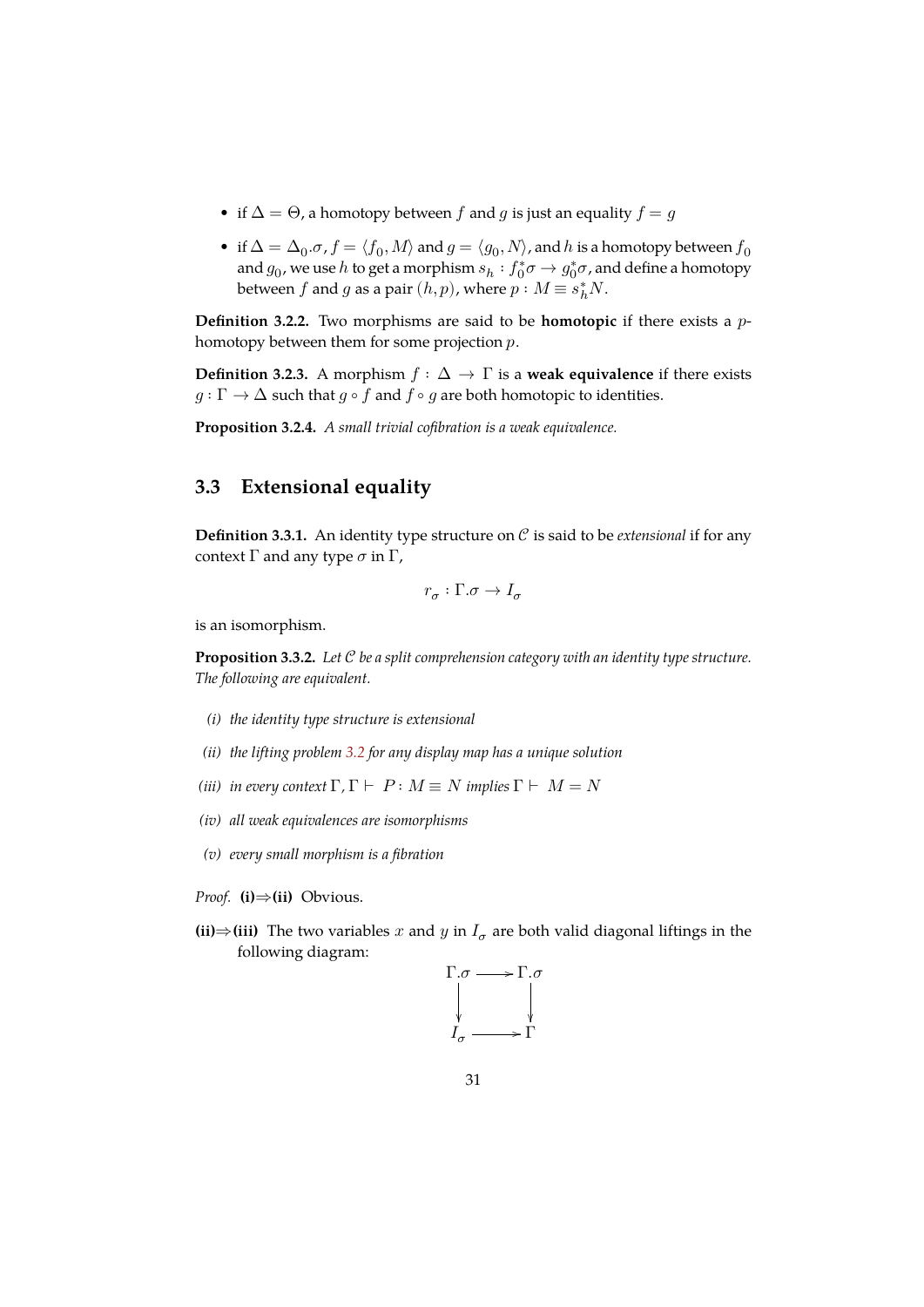thus they are equal. Composing with the morphism  $\Gamma \to I_{\sigma}$  given by

$$
\begin{cases} x \mapsto M \\ y \mapsto N \\ p \mapsto P \end{cases}
$$

we then get that  $M = N$ .

- **(iii)**  $\Rightarrow$  (iv) If the existence of a term of type  $M \equiv N$  implies that  $M = N$ , the existence of a homotopy between two morphisms f and g implies that  $f = g$ . Thus weak equivalences are the same as isomorphisms.
- **(iv)**  $\Rightarrow$  **(v)** Let *f* be a small morphism. Factor *f* as a small trivial cofibration *i* followed by a fibration  $p$ . Since  $i$  is a weak equivalence, it is an isomorphism, so  $f$  is isomorphic to  $p$ , hence a fibration itself.
- **(v)**⇒(i) The morphism  $r_{\sigma}$  is clearly small, thus it is a fibration by assumption. Since it is a trivial cofibration by proposition 3.1.2, it follows that it is an isomorphism.

 $\Box$ 

**Lemma 3.3.3.** *Suppose C has extensional identity types. [Then fo](#page-29-1)r every term*  $\Gamma \vdash M : \sigma$ , refl<sub>M</sub> is the only term of type  $M \equiv M$ .

*Proof.* Let us work in the context  $I_{\sigma} = \mathbb{I} \Gamma(x y : \sigma)(p : x \equiv y)$ . By 3.3.2,  $x = y$ , hence the type of  $p$  is  $x \equiv x$ , so refl<sub>x</sub> has the same type as  $p$ . We can then consider the type  $p \equiv \text{refl}_x$  in the context  $I_{\sigma}$ .

We have the following commutative diagram:

$$
\Gamma.\sigma \longrightarrow \llbracket I_\sigma.(q:p \equiv \text{refl}_x)\rrbracket
$$

$$
\downarrow \qquad \qquad \downarrow
$$

$$
I_\sigma \xrightarrow{\text{id}} I_\sigma
$$

where the top arrow is given by:  $(x \mapsto x; y \mapsto x; p \mapsto \text{refl}_x; q \mapsto \text{refl}_\text{refl}_x$ ).

The diagonal lifting gives a term  $I_\sigma \vdash Q : p \equiv \mathsf{refl}_x$ , so by 3.3.2 again, we conclude that  $p = \text{refl}_x$ .

Now, given any term  $\Gamma \vdash P : M \equiv M$ , substituting along the morphism  $\Gamma \rightarrow I_{\sigma}$ given by  $(x \mapsto M; y \mapsto M; p \mapsto P)$ , we get that  $P = \text{refl}_M$ , so refl<sub>M</sub> is the only term of its type.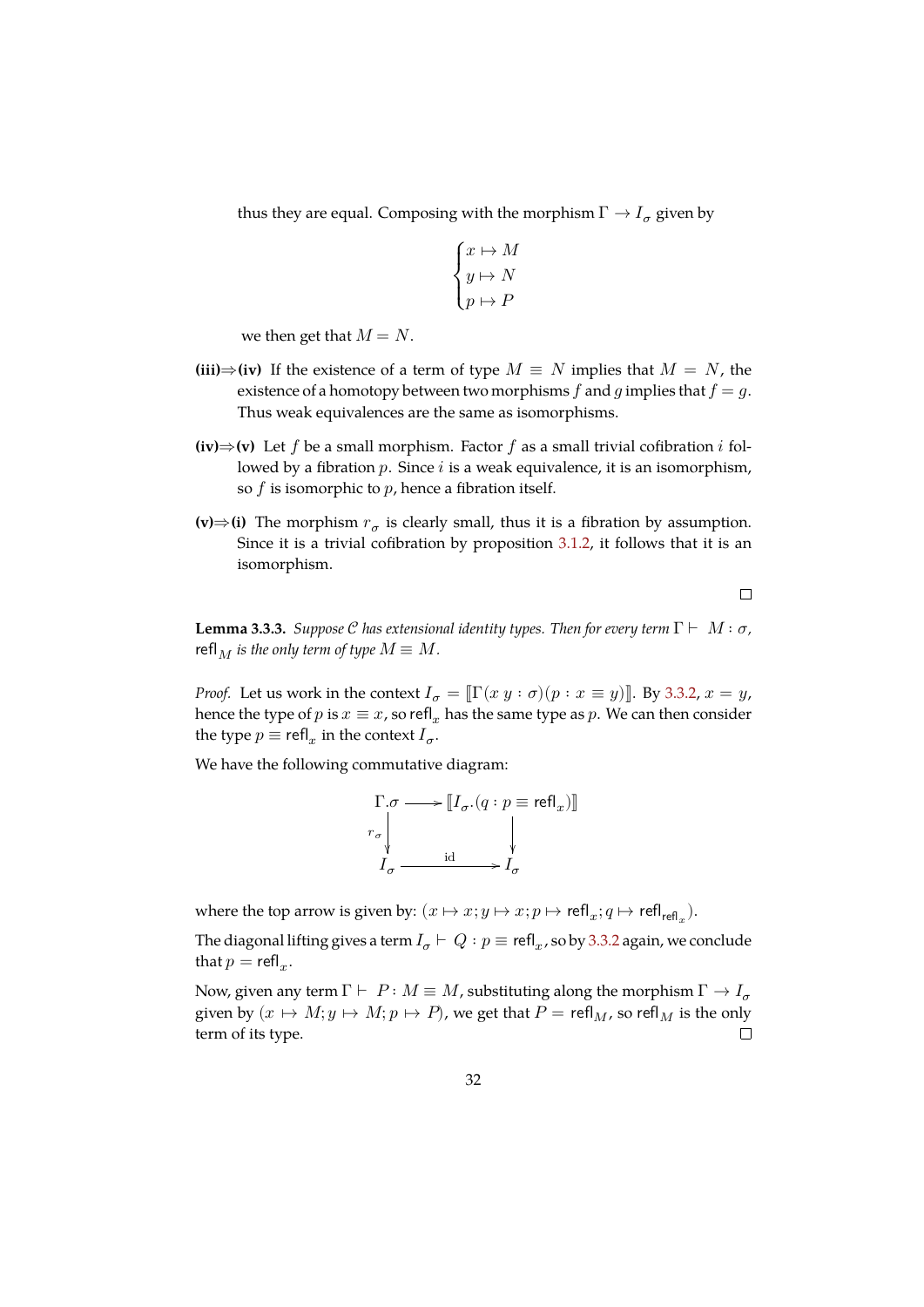For extensional identity types, we can prove a result like Corollary 2.1.4:

**Proposition 3.3.4** (Hofmann [6])**.** *A locally cartesian closed category regarded as a split comprehension category has extensional identity types.*

<span id="page-33-0"></span>*Proof (sketch).* Types over  $\Gamma$  [are](#page-44-4) cartesian functors  $dom_{\Gamma} \rightarrow p$ , where  $p$  is the codomain fibration.

Given such a type  $\sigma$ , we define  ${\sf Id}_\sigma$  as follows. Consider any  $g:\Delta\to \Gamma.$   $\sigma.$   $\sigma$ , and write  $g = \langle f, M, N \rangle$  for some  $f : \Delta \to \Gamma$ , and terms  $M$ ,  $N$  of type  $\sigma f$  over  $\Delta$ .

The value of  $\mathsf{Id}_\sigma$  on  $f$  is then defined to be the equalizer of  $M$  and  $N$ .  $\Box$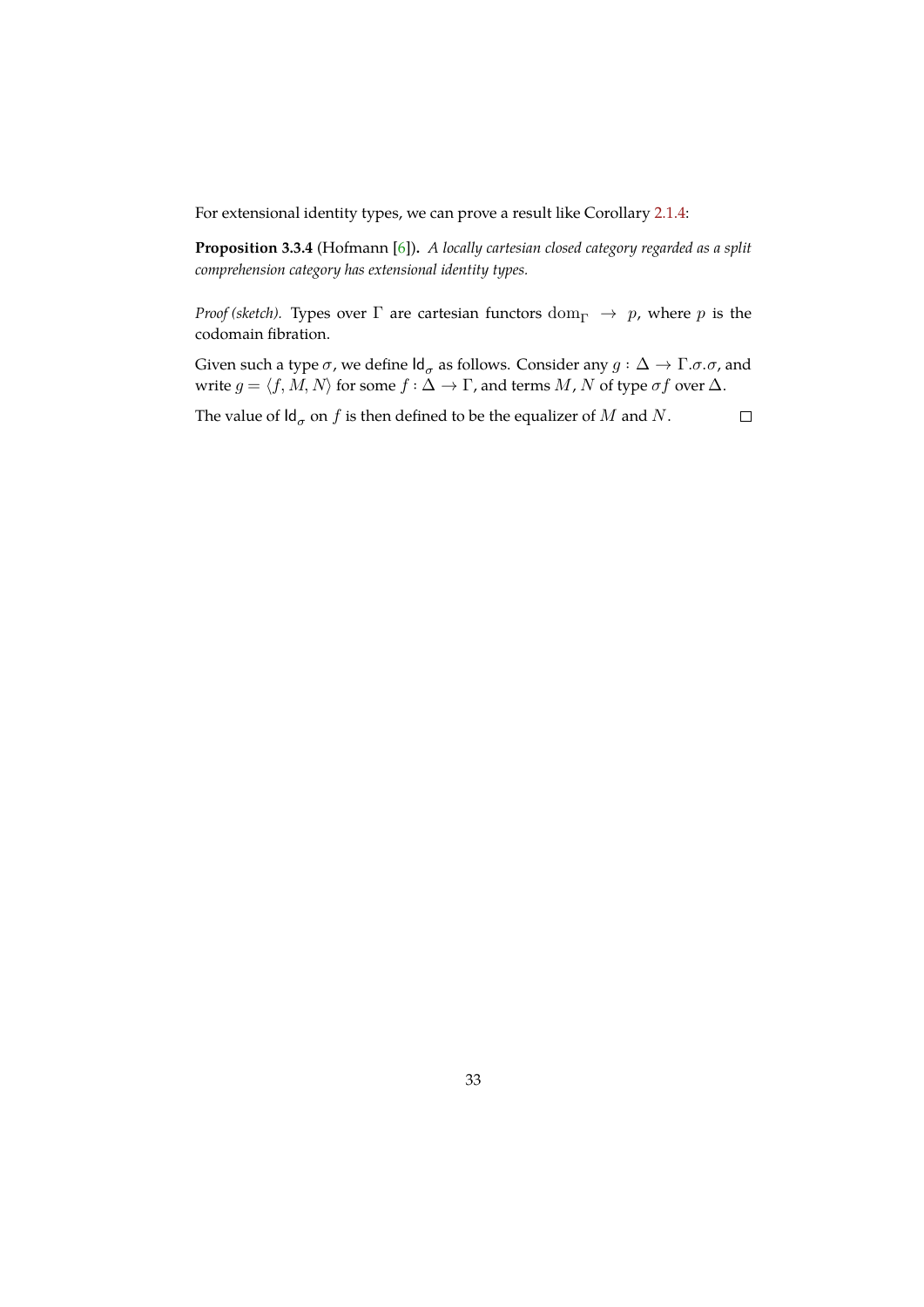# <span id="page-34-0"></span>**Chapter 4**

# **Universes**

In the following, we will be working in a split comprehension category  $\mathcal C$  with a terminal object •.

**Definition 4.0.5.** A **universe** in  $C$  is given by a type  $U$  in the empty context, and a type  $El$  in the context  $\bullet$ . $\mathcal{U}$ .

We use  $\mathcal U$  to denote the context  $\cdot \mathcal U$  as well, and  $\widetilde{\mathcal U}$  for  $\mathcal U$ .El.

If  $C$  is a locally cartesian closed category, equipped with the strict comprehension category structure given by proposition 1.5.2, a universe in  $\mathcal C$  is a morphism

$$
\widetilde{\mathcal{U}} \to \mathcal{U},
$$

together with a choice of pullbacks for a[ny mo](#page-21-1)rphism  $X \to \mathcal{U}$ . This coincides with the definition of universe given in [10].

The reason for considering universes is that they allow us to build a full model of intensional type theory (as a split comprehension category) within them, and most of the construction can be do[ne i](#page-44-5)n the internal type theory.

Given a universe, and a morphism  $f:\Gamma\to\mathcal U$ , we denote by  $\sigma_f$  the substitution of  $El$  along  $f$ .

Now we can define a category with attributes structure on  $\mathcal C$  (which we denote  $\mathcal{C}_{\mathcal{U}}$ , and call the *restricted model* determined by  $\mathcal{U}$ ) with a representable Ty functor as follows:

$$
\begin{array}{rcl} \mathbf{Ty} \; \Gamma & = & \mathcal{C}(\Gamma, U) \\ \mathbf{ext} \; f & = & \mathbf{ext} \; \sigma_f \end{array}
$$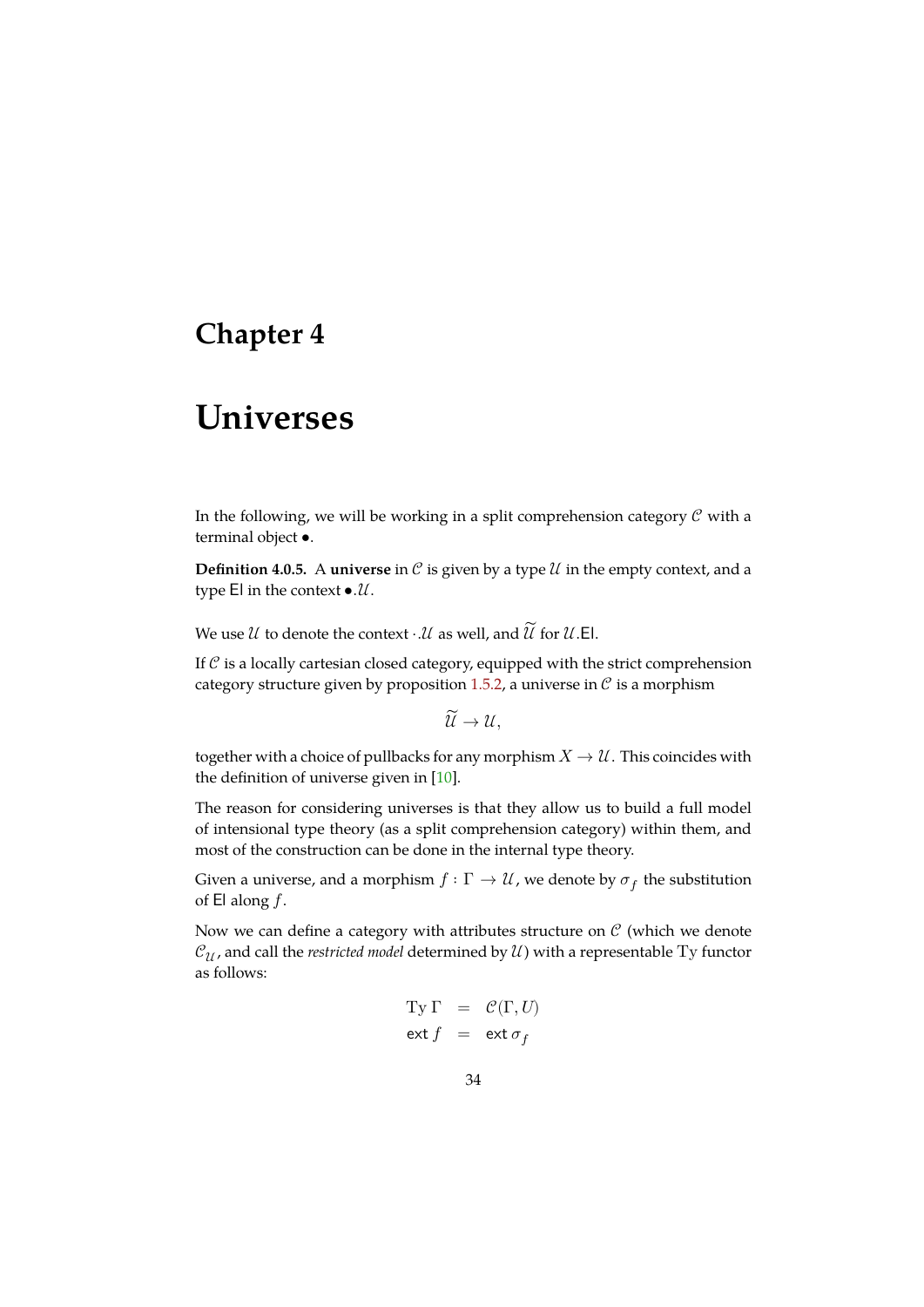### **4.1 Type formers in a restricted model**

<span id="page-35-0"></span>If a split comprehension category  $\mathcal C$  has dependent products, there is a very simple *internal* criterion to determine whether a restricted model determined by a given universe  $\mathcal U$  inherits the dependent product structure.

Similar considerations apply to other type formers, but we will focus on dependent types in the following. Since we are working with split comprehension categories, we can use type theoretic notation, as detailed in section 1.4.

To distinguish between the original model  $\mathcal C$  and the restricted model  $\mathcal C_{IJ}$ , we will write judgements in  $\mathcal C$  in blue, and judgements in  $\mathcal C_U$  in green.

To avoid confusion between the meta-theoretic Π term i[ntro](#page-18-0)duced below, and the internal notation for dependent products, we will use Agda-style syntax: a type of the form  $\Pi_{\sigma} \tau$  will be denoted as  $(x : \sigma) \to \tau(x)$ . Finally, the empty context  $\bullet$ will usually be omitted from the notation.

**Definition 4.1.1.** We say that a universe  $\mathcal{U}$  has dependent products if there is a term

$$
\Pi : (\sigma : \mathcal{U}) \to (El \sigma \to \mathcal{U}) \to \mathcal{U}
$$

such that, in the context  $\lbrack\! \lbrack (\sigma : \mathcal{U})(\tau : \mathsf{El}(\sigma) \to \mathcal{U}) \rbrack\! \rbrack$ , we have:

$$
\text{El } (\Pi \sigma \tau) = (x : \text{El } \sigma) \to \text{El}(\tau x) \tag{4.1}
$$

Now we can show how dependent products for  $\mathcal U$  induce dependent products for the restricted model  $\mathcal{C}_U$ . For clarity, we will follow the conventional rule-based approach (see [7] for details). It is not hard to show that this really gives dependent products in the sense of definition 2.1.1.

#### **Formation**

Given judgements in  $\mathcal{C}_{\mathcal{U}}$ :

$$
\Gamma \vdash \sigma \text{ type}
$$

$$
\Gamma(x:\sigma) \vdash \tau(x) \text{ type}
$$

These correspond to judgements in  $\mathcal{C}$ :

$$
\Gamma \vdash \sigma : \mathcal{U}
$$

$$
\Gamma(x : El\sigma) \vdash \tau(x) : \mathcal{U}
$$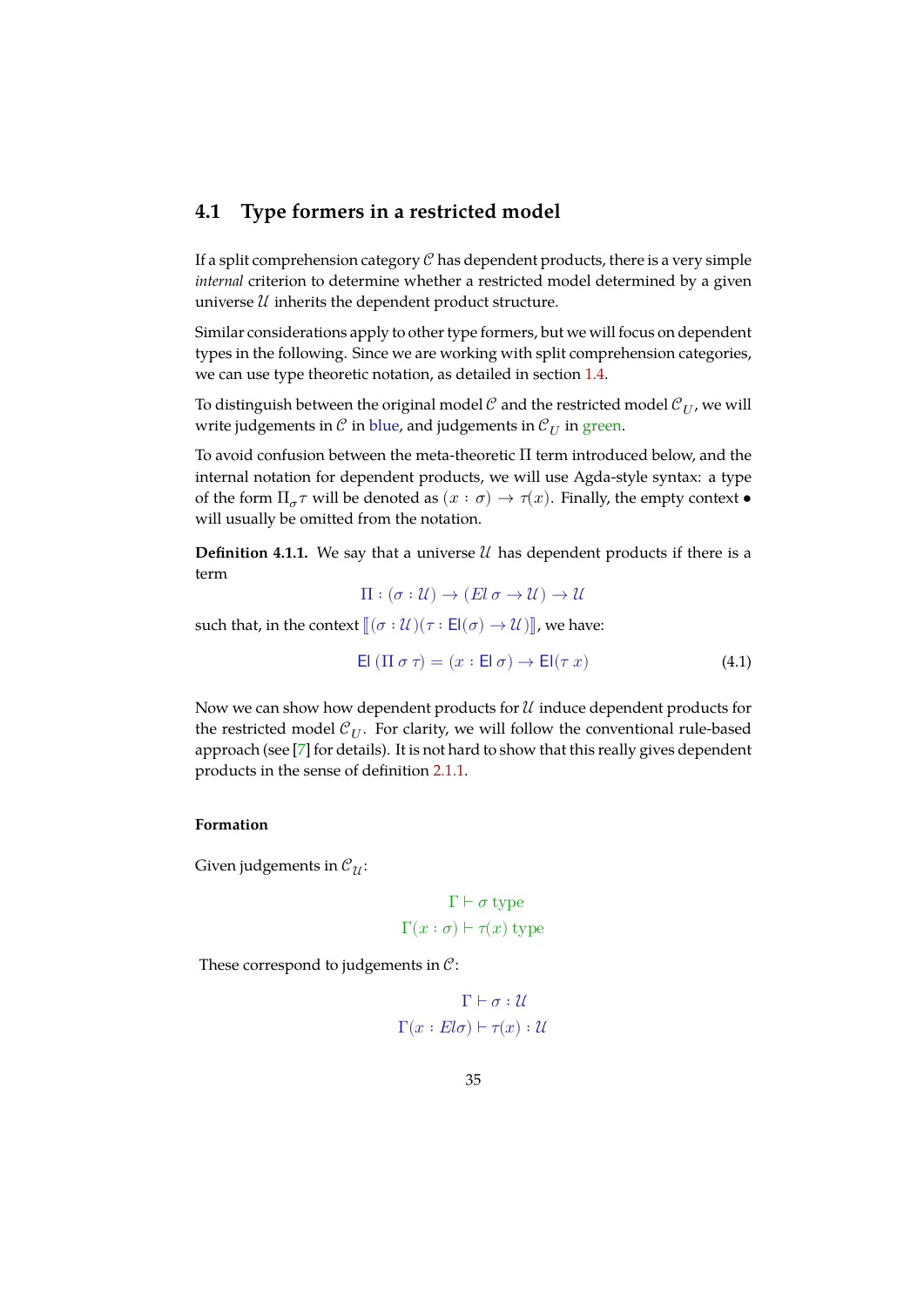From the second of which we get

$$
\Gamma \vdash \tau : (x : \mathsf{El}\,\sigma) \to \mathcal{U}
$$

Now we can apply Π:

 $Γ ⊢ Π σ τ: *U*$ 

And we obtain, by substituing into equation (4.1):

$$
\text{El } (\Pi \: \sigma \: \tau) = (x: \text{El } \sigma) \to \text{El } (\tau \: x)
$$

So, we take  $\Pi \sigma \tau$  as the product of  $\sigma$  and  $\tau$ .

#### **Introduction**

Let  $\sigma$  and  $\tau$  as before, and fix a term

$$
\Gamma(x:\sigma) \vdash M : \tau x
$$

in  $\mathcal{C}_{\mathcal{U}}$ . This corresponds to a term in  $\mathcal{C}$ :

$$
\Gamma(x:\text{El}\; \sigma) \vdash \; M:\text{El}(\tau\,x)
$$

abstracting, we get

$$
\Gamma \vdash \lambda \, M : (x : \mathsf{El}\,\sigma) \to \mathsf{El}\,(\tau\,x)
$$

which, reinterpreted in  $\mathcal{C}_{\mathcal{U}}$  gives:

$$
\Gamma \vdash \, \lambda \, M : \Pi \, \sigma \, \tau
$$

So, abstraction for  $\mathcal{C}_{\mathcal{U}}$  strictly coincides with abstraction in  $\mathcal{C}.$  Stability under substitution follows easily.

### **Elimination**

A similar argument works for elimination. Suppose we have (in  $\mathcal{C}_{\mathcal{U}}$ ):

$$
\Gamma \vdash M : \Pi \circ \tau
$$

$$
\Gamma \vdash N : \sigma
$$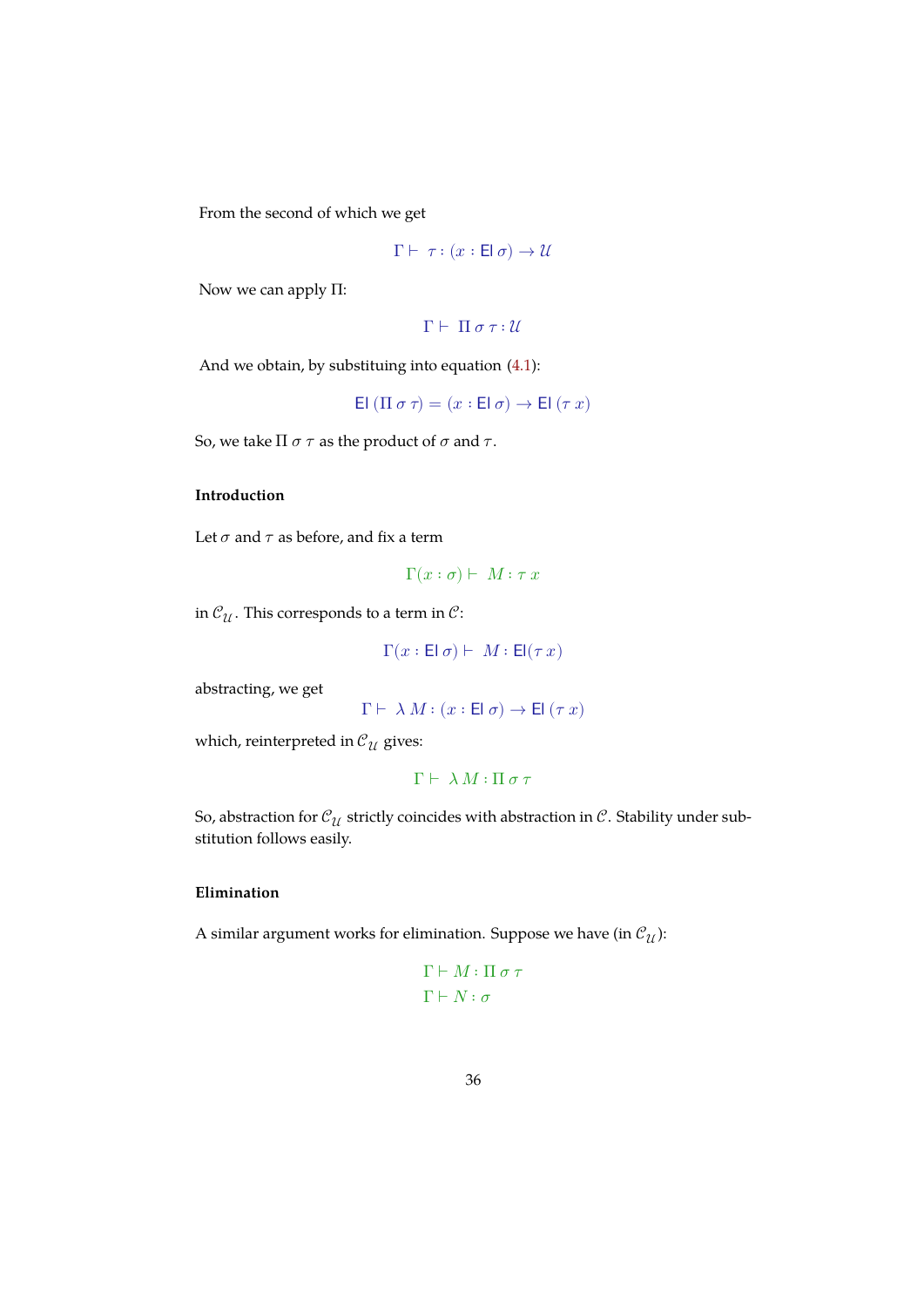We get, in  $C$ :

$$
\begin{aligned} \Gamma \vdash M : (x : \mathsf{El}\ \sigma) \rightarrow \mathsf{El}\ (\tau\ x) \\ \Gamma \vdash N : \mathsf{El}\ \sigma \end{aligned}
$$

therefore, by application:

$$
\Gamma \vdash M \ N : \mathsf{El} \ (\tau \ N)
$$

We know, by  $\beta$  applied to  $\tau$ , that

$$
\tau \ N=\tau(N)
$$

so

$$
\Gamma \vdash M \ N : \mathsf{El}\ (\tau(N))
$$

which gives, back in  $\mathcal{C}_{\mathcal{U}}$  :

$$
\Gamma \vdash \, M \, \, N : \tau(N)
$$

Again, the fact that elimination is stable under substitution follows from the corresponding fact for  $C$ .

The  $\beta$  and  $\eta$  rules follow immediately from the corresponding rules for  $\mathcal{C}.$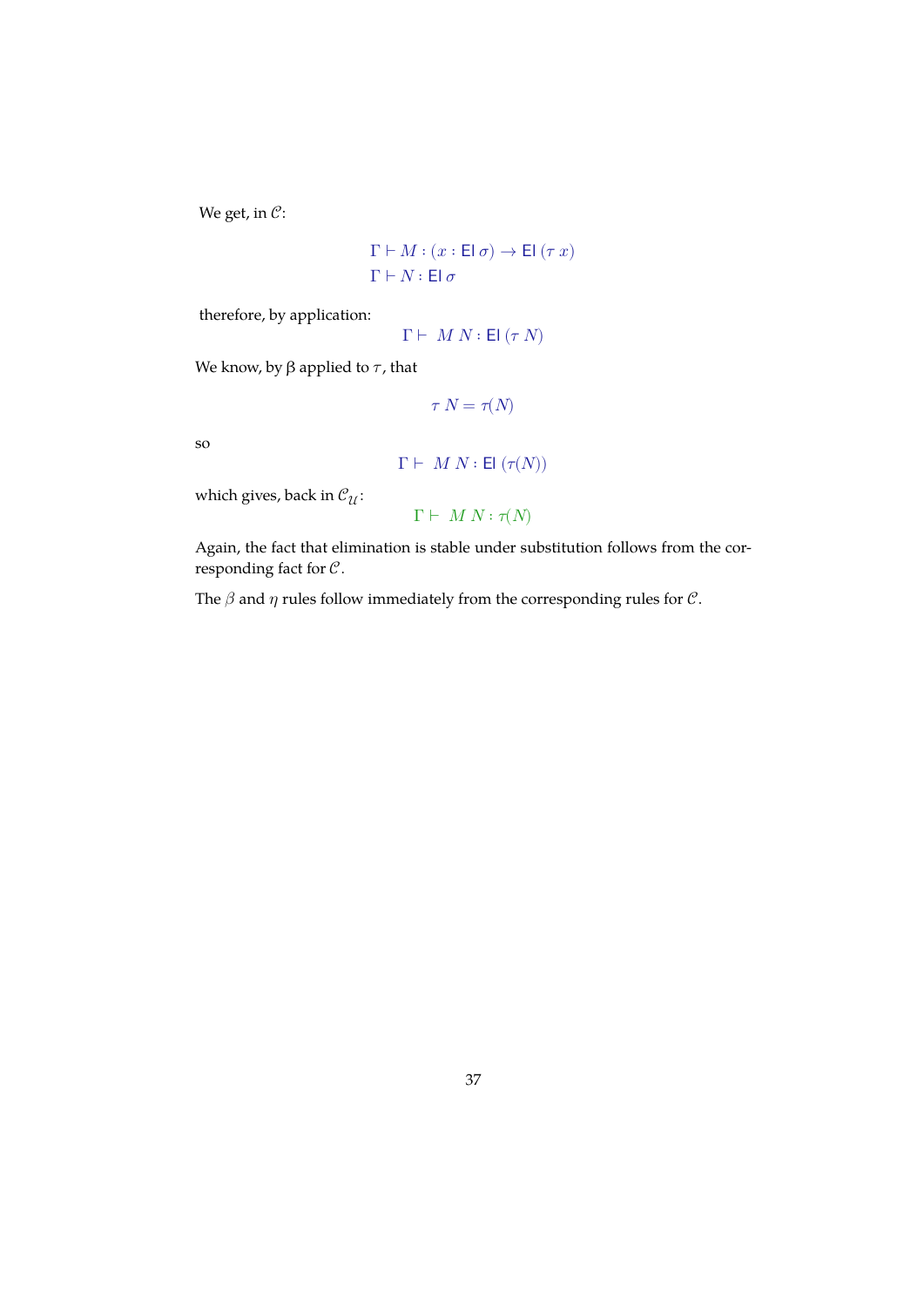# <span id="page-38-0"></span>**Chapter 5**

# **Examples**

### **5.1 Set model**

<span id="page-38-1"></span>The category of sets is locally cartesian closed by proposition 1.2.3. Therefore, the corresponding split comprehension category has dependent sums and products (Corollary 2.1.4) and extensional identity types (proposition 3.3.4).

Assuming a set-theoretic foundation, every regular cardinal  $\kappa$  [det](#page-11-0)ermines a universe  $\mathcal{U}_\kappa$  in Set, regarded as a split comprehension category.

Namely, th[e cum](#page-27-2)ulative hierarchy at level  $\kappa$  (see for example [\[9\]\) i](#page-33-0)s a locally cartesian closed subcategory  $V_{\kappa}$  of Set, hence dependent sums, products and identity types are inherited by the restricted model  $\mathsf{Set}_{\mathcal{U}_\kappa}.$ 

### **5.2 Groupoid model**

<span id="page-38-2"></span>The first example of a model of intensional (i.e. non-extensional) identity types was given in  $[8]$  using the category Gpd of groupoids.

The basic idea is to take fibrations of groupoids (that is, Grothendieck fibrations of the underlying categories) as types.

Using theore[m](#page-44-1) 1.3.17 one can show that a morphism of groupoids is exponentiable if and only if it is a fibration, thus fibrations determine a display map category with dependent products by proposition 2.0.9.

Dependent su[ms foll](#page-17-1)ow easily from proposition 2.0.8 and the fact that fibrations are closed under composition.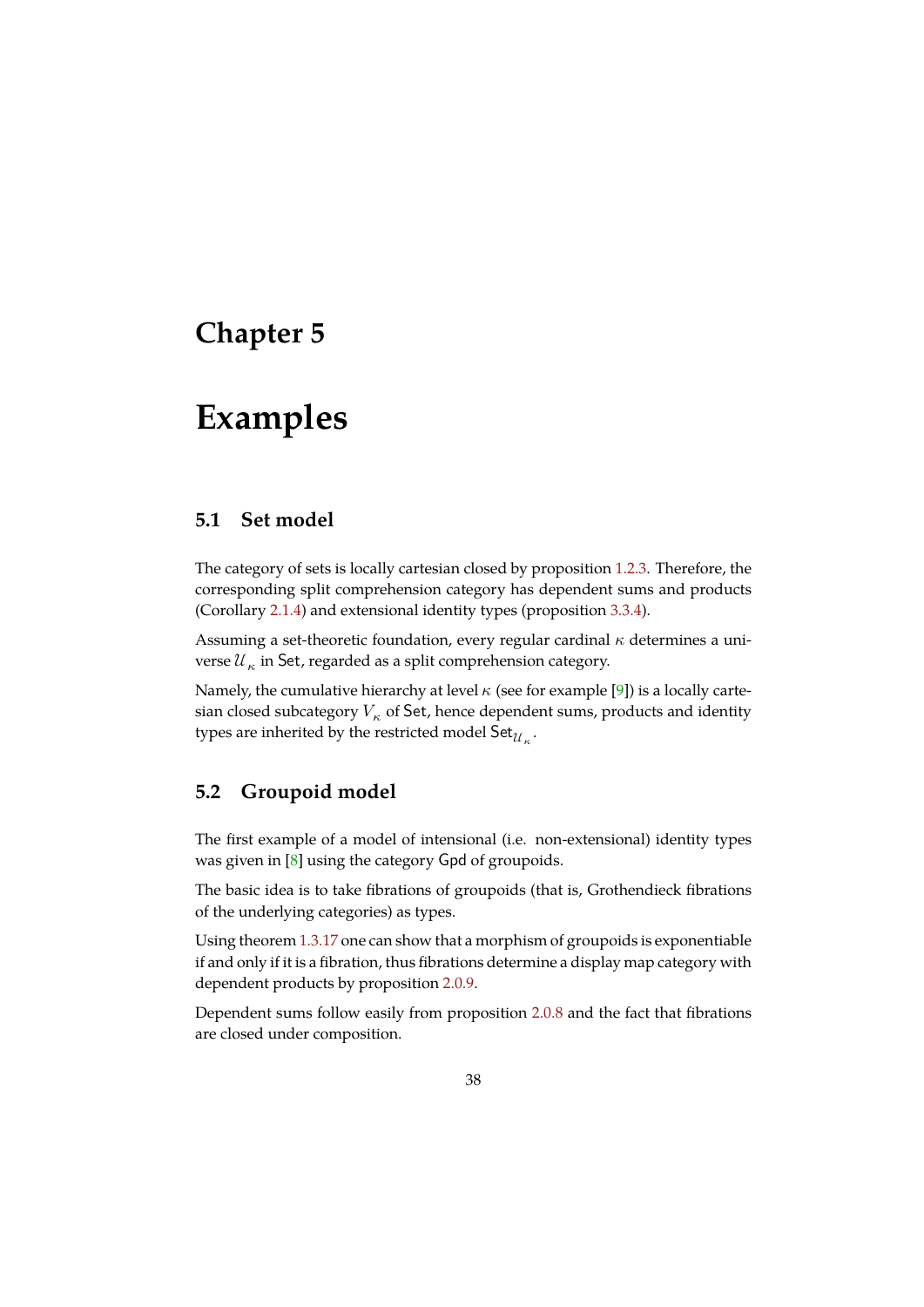The most interesting part of the construction is, of course, the definition of identity types. For simplicity, we only carry it out for the empty context, referring to the original paper [8] for full details.

Since every morphism to the one-point groupoid is automatically a fibration, types over the empty context can be identified with groupoids themselves. Given a groupoid  $A$ , w[e d](#page-44-1)efine the identity type for it to be the obvious map  $p_{\mathsf{Id}_A} : A^I \to$  $A \times A$ , where  $A^I$  is the *arrow category* of  $A$ .

Of course,  $A^I$  is itself a groupoid, and it is not hard to see that  $p_{\mathsf{Id}_A}$  is a fibration. The morphism  $r_A: A \to A^I$  is defined by  $r_A(a) = \mathrm{id}_{a'}$ , and it clearly makes the diagram (3.1) commute.

To show that the lifting problem (3.2) has always a solution, it is enough to find a diagonal lifting  $g$  for the following diagram:

$$
A \xrightarrow{f} B
$$
  
\n
$$
\downarrow^{p}
$$
  
\n
$$
A^I \xrightarrow{f} A^I,
$$

where  $p$  is any fibration over  $A^I$ .

Given an object  $\alpha: x' \to x$  in  $A^I$  , we consider the following commutative diagram in  $A$ 

$$
x \xrightarrow{\text{id}} x
$$
\n
$$
\downarrow \text{ad} \downarrow \text{ad}
$$
\n
$$
x \xrightarrow{\alpha} y
$$

regarded as a morphism  $u:\mathrm{id}\to\alpha$  in  $A^I$ , and apply the lifting property of the fibration p to u, to get an object  $g\alpha$  of B above  $\alpha$ .

This gives a definition of  $g$  for objects of  $A^I.$  It is not hard to extend  $g$  to morphisms and prove all the required properties.

## **5.3 Presheaf models**

<span id="page-39-0"></span>Let  $D$  be any small category, and define  $C$  as the category of Set-valued functors (*presheaves*) on  $\mathcal{D}$ .

**Proposition 5.3.1.** *The category is locally cartesian closed.*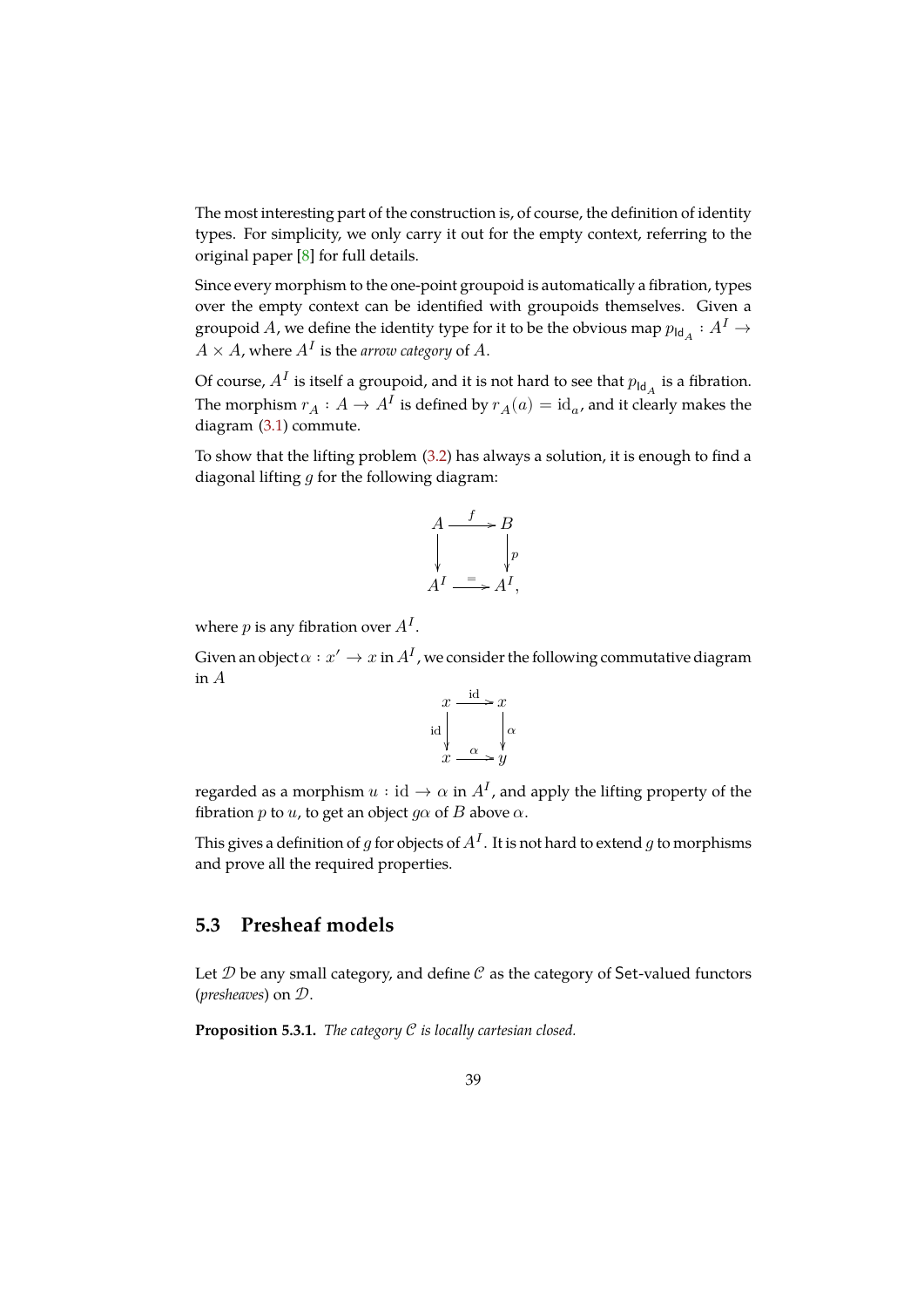*Proof.* It is well known that any presheaf category is cartesian closed. To show that every slice is also cartesian closed, it suffices to observe that, for any presheaf  $X$ :

$$
\mathsf{Set}^\mathcal{D}/X \cong \mathsf{Set}^{\int X}
$$

 $\Box$ 

Therefore, as in the case of Set, we get a comprehension category structure on  $\mathcal C$ with dependent products, sums, and extensional identity types.

In the following, we define a universe for  $C$ . The basic idea is taken from [10], but the details of the following construction are original, and do not require the axiom of choice.

Let  $\mathcal{C}'$  $\mathcal{C}'$  $\mathcal{C}'$  be category of functors  $\mathcal{D} \to \mathsf{Cat}$ , together with *lax* natural transformations. The functor  $\delta$  : Set  $\rightarrow$  Cat, which gives the discrete category over a set, induces a functor  $\delta_* : \mathcal{C} \to \mathcal{C}'$  by precomposition.

**Lemma 5.3.2.** *The functor*  $\delta_*$  *has a right adjoint*  $\varepsilon$ *.* 

*Proof.* The category  $C$  is locally finitely presentable, and  $C'$  is locally small, hence it is enough to show that  $\delta_*$  preserves small colimits. So, let  $\left(X^i\right)_{i:I}$  be a small diagram of presheaves, and  $\nu^i: X^i \to L$  its colimit cocone. We want to show that it is a universal cocone in  $\mathcal{C}'$  as well.

To that end, suppose that  $\eta^i: X^i \to Z$  is another cocone, where each  $\eta^i$  is a lax natural transformation. For every  $n : \mathcal{D}$ , since colimits commute with functor application, we get a function  $\eta_n: L_n \to Z_n$ , such that for all  $i: I$ ,  $x: X_n^i$ 

$$
\eta_n x = \eta_n^i(\nu_n^i x). \tag{5.1}
$$

All we have to do now is define  $\eta$  on morphisms of  $\mathcal{D}$ . So let  $d : n \to m$  be such a morphism, and let  $x:X_m.$  Choose an  $i:I$  and  $\tilde{x}:X_m^i$  such that  $x=\nu^i\,\tilde{x}$ , and define  $\eta_d x = \eta_d^i \, \tilde{x}$ , which has the correct type thanks to 5.1, and is well defined because the  $\eta_i$  form a cocone.

It is easy to see that  $\eta$  is a lax natural transformation, and that it is unique. Thus L is the colimit of the  $X^i$  in  $\mathcal{C}'$ .  $\Box$ 

Now let  $V$  be a small cartesian closed category of sets (for example,  $V_\kappa$  for some regular cardinal  $\kappa$ ). We denote by W the image under  $\varepsilon$  of the constant functor on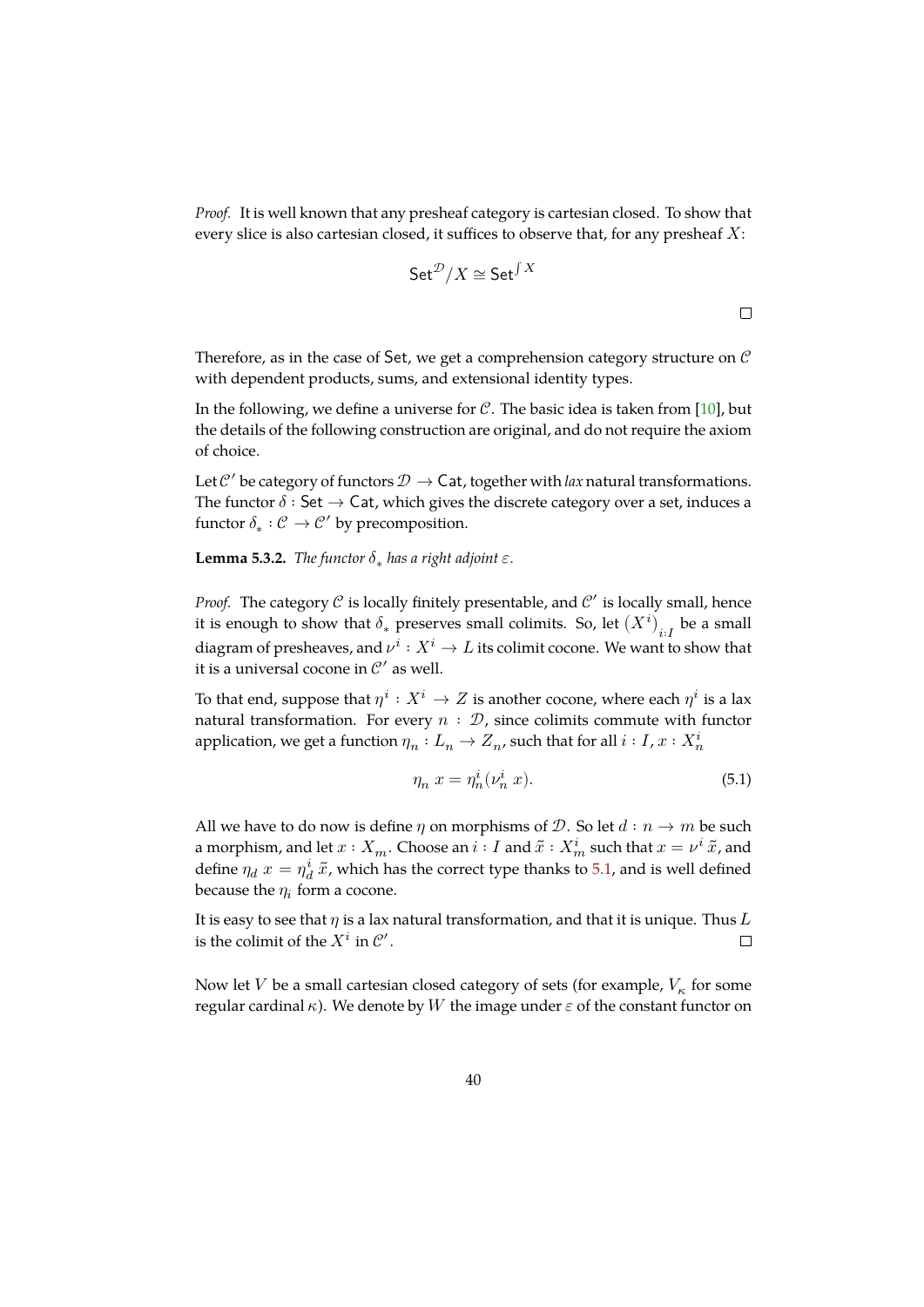V. The adjunction between  $\delta_*$  and  $\varepsilon$ , gives, for any presheaf  $X$ , a natural isomorphism:

<span id="page-41-0"></span>
$$
\mathcal{C}(X,W) \cong \mathcal{C}'(X,\text{Const } V). \tag{5.2}
$$

The idea of this construction is that lax natural transformations between a presheaf  $X$  and the constant functor  $V$  classify presheaves over  $X$  with fibers in  $V$ , so  $W$ is the classifying presheaf for such maps, which we will call  $V$ -small.

In fact, let  $\eta : \Gamma \to V$  be lax natural transformation. For  $n : \mathcal{D}$ , define

$$
E_n^{\eta} = \sum (x : \Gamma_n) \cdot \eta_n \, x,
$$

and for  $d : n \to m$ ,

$$
d^* : E_m^{\eta} \to E_n^{\eta}
$$
  

$$
d^*(x, y) = (d^*x, \eta_d x y).
$$

Clearly, the first projection  $E^{\eta} \to \Gamma$  is a natural transformation, so  $E^{\eta}$  can be regarded as an element of  $\mathcal{C}/\Gamma$ .

Vice versa, every V-small  $E \to \Gamma$  is naturally isomorphic over  $\Gamma$  to  $E^{\eta}$  for some lax natural transformation  $\eta : \Gamma \to V$ .

Furthermore, for any  $f : \Delta \to \Gamma$ , we have an obvious pullback diagram:



In 2-categorical language,  $E$  defines a pseudonatural transformation between  $\mathcal{C}'(-, V)$  and the pseudofunctor  $S : \Gamma \mapsto \mathcal{C}/\Gamma$  whose essential image is the pseudo-subfunctor of  $S$  consisting of  $V$ -small maps.

Now, let  $w : W \to V$  be the counit of the adjunction 5.2. Then  $E^w$  is a *V*-small map:  $\overline{\phantom{0}}$ 

$$
p_w : \widetilde{W} \to W,
$$

which, together with the choice of pullbacks given by  $E$  above, defines a universe for  $\mathcal{C}$ .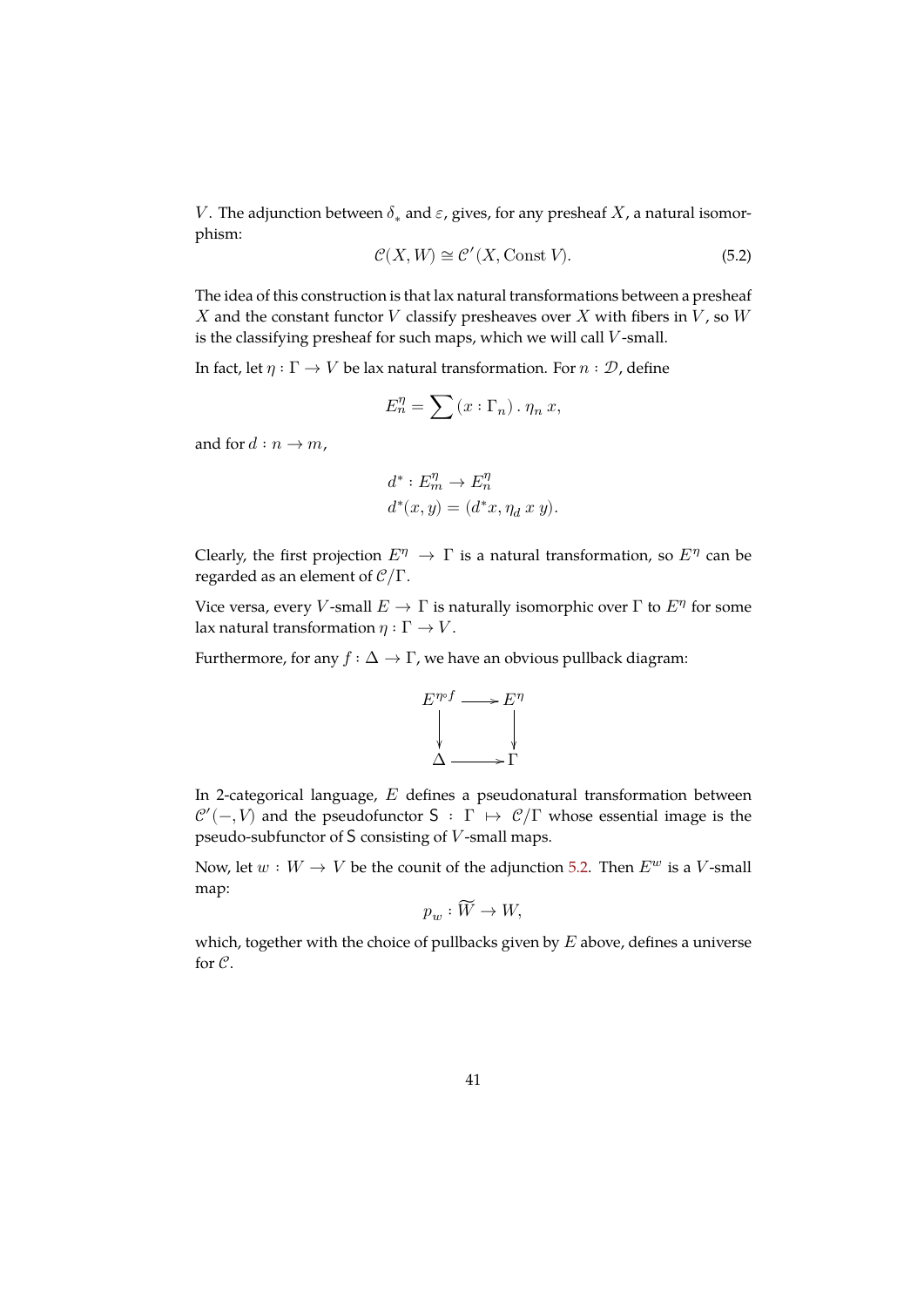### **5.4 Models in strict ω-categories**

This section is a sketch of a model construction based on strict  $\omega$ -categories, currently a work in progress. The following uses the terminology of Homotopy Type Theory, for which we refer the reader to [13].

In [10], the authors construct a contextual category using Kan fibrations of simplicial sets, with dependent sums, products, intensional identity types, and a universe satisfying the univalence axiom.

Sec[tion](#page-44-5) 5.3 above can be regarded as a first step in the construction of the univalent universe.

This was not the first example of such a model. In fact, the groupoid model in [8] alre[ady](#page-39-0) has this property. What really sets the simplicial model apart from previous constructions is that the univalent universe is not limited to  $n$ -truncated types for some  $n$ , but contains types of arbitrarily large h-level, and even types [w](#page-44-1)ith no h-level at all.

Unfortunately, models based on simplicial sets have so far proved very hard to internalise in type theory, and thus it is still not possible to extract a decidable implementation from them.

A recent attempt [1] based on *semi*-simplicial sets seems promising, but a lot of problems remain.

Given the evident combinatorial difficulties of weak  $\omega$ -groupoids, one could ask whether using *stri[ct](#page-44-6)* ω-groupoids, it would be easier to find a solution. Indeed, a model of type theory based on strict ω-groupoids has already been developed [16].

Unfortunately, it is quite easy to convince oneself that such a model has no chance of admitting a univalent universe constisting of more than sets (i.e. 0-truncated [typ](#page-45-2)es).

Intuitively, in fact, in a universe containing, say, 1-truncated types (groupoids), the identity types would correspond to isomorphisms (since the universe itself must be a strict  $\omega$ -groupoid), but weak equivalences correspond to equivalences of groupoids.

This is the same problem that the original groupoid model has. Introducing  $\omega$ groupoids allows one to consider higher types, but univalence still only holds up to sets.

Therefore, our approach is to work with strict  $\omega$ -categories with (chosen) weak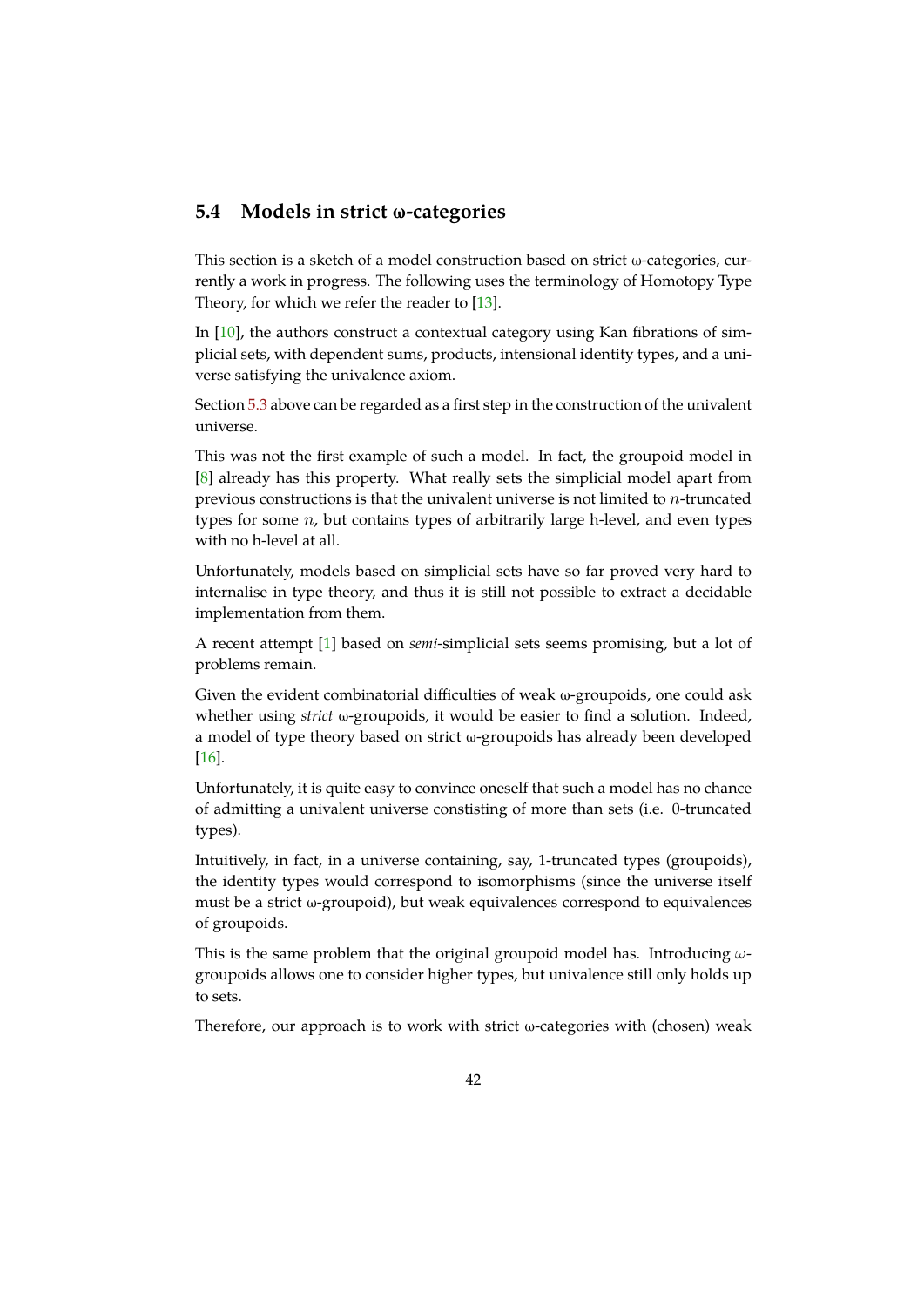inverses. In an effort keep the combinatorial complexity tame, we also require the weak inverse operator to be involutive. We call these structures *pseudogroupoids*.

To see why it is reasonable to expect this model to admit a univalent universe, we take the set of all "small" pseudogroupoids (e.g. in some  $V_\kappa$ ), and show how we can equip it with a structure of pseudogroupoid in such a way that weak equivalences correspond to morphisms.

Since pseudogroupoids are in particular weak ω-groupoids, we can regard them as Kan complexes, and therefore work internally within the simplicial model.

Given small pseudogroupoids  $A$  and  $B$ , we define a morphism in the universe between  $A$  and  $B$  to be an infinite tower of functions in both directions like the following:

$$
f_0: A \to B
$$
  
\n
$$
g_0: B \to A
$$
  
\n
$$
f_1: (x:A)(y:B) \to f_0(x) \equiv y \to x \equiv g_0(y)
$$
  
\n
$$
g_1: (x:A)(y:B) \to x \equiv g_0(y) \to f_0(x) \equiv y
$$
  
\n
$$
f_2: \forall x y (x_1 : f_0(x) \equiv y)(y_1 : x \equiv g_0(y))
$$
  
\n
$$
\to f_1(x_1) \equiv y_1 \to x_1 \equiv g_1(y_1)
$$
  
\n
$$
g_2: \forall x y (x_1 : f_0(x) \equiv y)(y_1 : x \equiv g_0(y))
$$
  
\n
$$
\to x_1 \equiv g_1(y_1) \to f_1(x_1) \equiv y_1
$$
  
\n...

It is not hard to see that these towers give a strict ω-category structure on the universe. To show that it forms a pseudogroupoid, one has to define an involutive symmetry, which seems reasonably easy to do, since this formulation of equivalence is manifestly symmetric (as opposed to, say, the original one by Voevodsky saying that all fibres are contractible).

A lot of work is needed to turn this idea into a fully rigorous construction. The involutive inverses make many of the details easier to work out, but they are still quite challenging.

Furthermore, the infinite representation for equivalences would present additional challenges, if one were to internalise the model in a pre-existing type theory.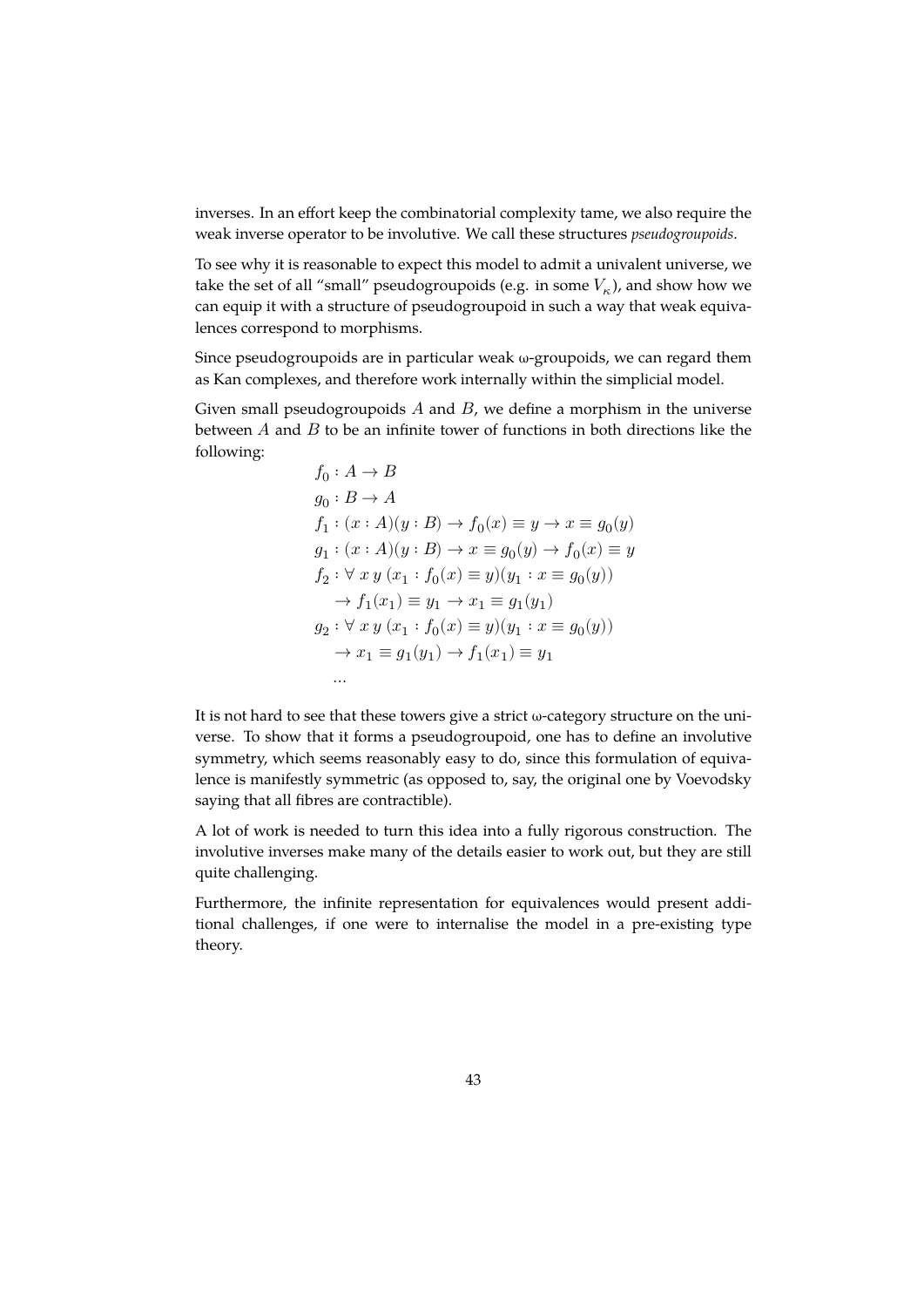# **Bibliography**

- <span id="page-44-6"></span>[1] B. Barras, T. Coquand, and S. Huber. A generalization of takeuti-gandy intepretation. 2013.
- <span id="page-44-2"></span>[2] F. Borceux. *Handbook of Categorical Algebra*, volume 2. 1994.
- [3] F. Conduché. Au sujet de l'existence d'adjoints à droite aux foncteurs "image réciproque" dans la catégorie des catégories. 1972.
- <span id="page-44-0"></span>[4] N. Gambino and R. Garner. The identity type weak factorisation system. 2008.
- <span id="page-44-3"></span>[5] J. Giraud. Méthode de la descente. 1964.
- <span id="page-44-4"></span>[6] M. Hofmann. On the interpretation of type theory in locally cartesian closed categories. In *Proceedings of Computer Science Logic, Lecture Notes in Computer Science*, pages 427–441. Springer, 1994.
- [7] M. Hofmann. Syntax and semantics of dependent types. In *Semantics and Logics of Computation*, pages 79–130. Cambridge University Press, 1997.
- <span id="page-44-1"></span>[8] M. Hofmann and T. Streicher. The groupoid interpretation of type theory. In *Twenty-five years of constructive type theory (Venice, 1995)*, volume 36 of *Oxford Logic Guides*, pages 83–111. Oxford Univ. Press, New York, 1998.
- [9] T. Jech. *Set Theory*. 2003.
- <span id="page-44-5"></span>[10] C. Kapulkin, P. L. Lumsdaine, and V. Voevodsky. The simplicial model of univalent foundations. 2012.
- [11] P. L. Lumsdaine. Model structures from higher inductive types. 2011.
- [12] P. Martin-Löf. Intuitionistic type theory. 1980.
- [13] The Univalent Foundation Program. *Homotopy Type Theory*.